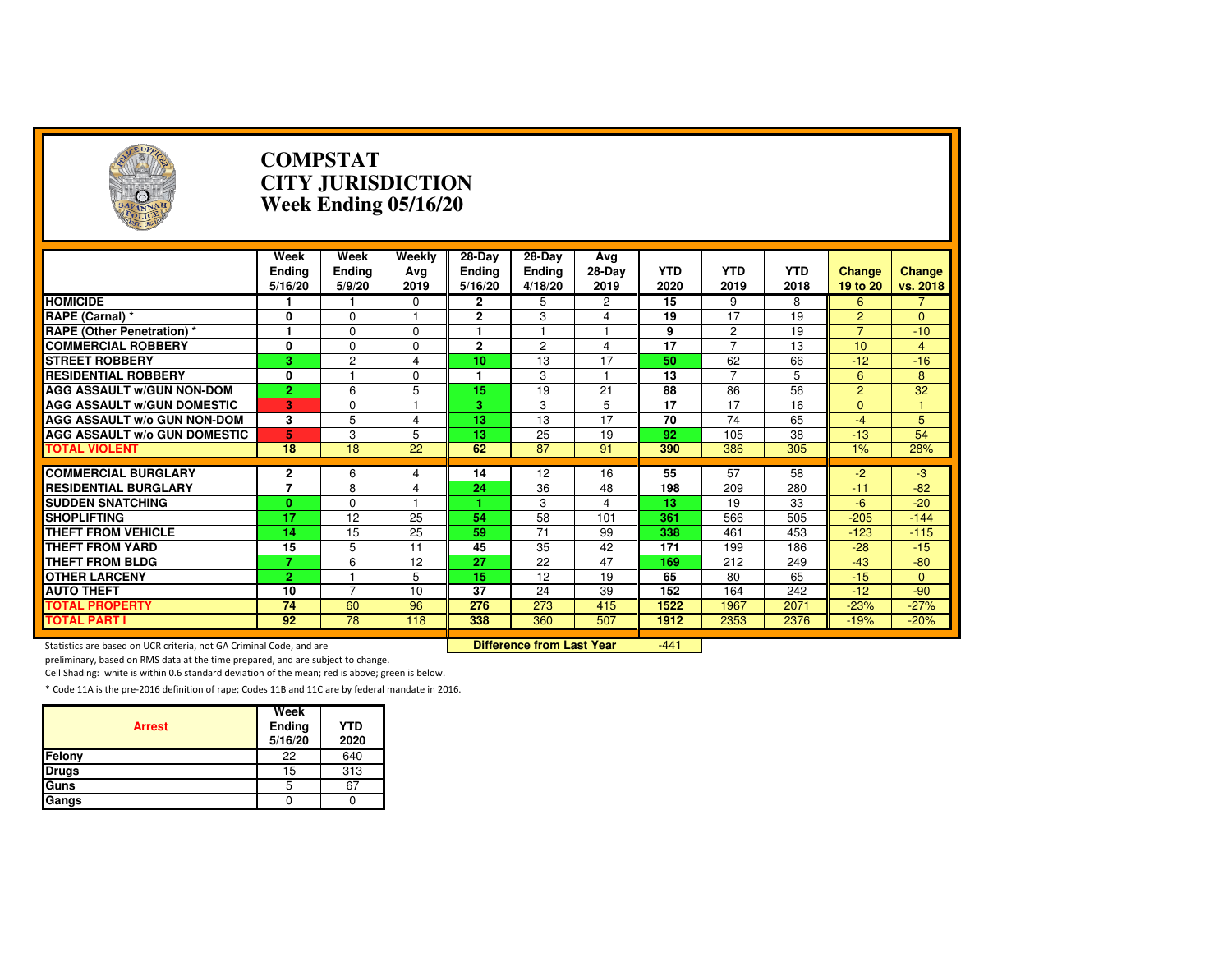

#### **COMPSTATNORTH PRECINCTWeek Ending 05/16/20**

#### **PRECINCT COMMANDER:**

**CAPT. CARY HILL**



|                                                        | Week<br><b>Endina</b> | Week<br>Ending      | Weekly<br>Ava   | $28-Dav$<br><b>Ending</b> | 28-Day<br><b>Ending</b> | Ava<br>28-Day | <b>YTD</b>              | <b>YTD</b>     | <b>YTD</b>     | Change         | Change         |
|--------------------------------------------------------|-----------------------|---------------------|-----------------|---------------------------|-------------------------|---------------|-------------------------|----------------|----------------|----------------|----------------|
|                                                        | 5/16/20               | 5/9/20              | 2019            | 5/16/20                   | 4/18/20                 | 2019          | 2020                    | 2019           | 2018           | 19 to 20       | vs. 2018       |
| <b>HOMICIDE</b>                                        | 0                     | $\Omega$            | 0               | 0                         | $\overline{c}$          | 0             | 3                       | $\overline{c}$ |                |                | $\overline{2}$ |
| RAPE (Carnal) *                                        | $\mathbf{0}$          | $\Omega$            | $\Omega$        |                           | $\Omega$                | н             | $\overline{\mathbf{z}}$ | 4              | 4              | 3              | $\overline{3}$ |
| <b>RAPE (Other Penetration) *</b>                      | $\bf{0}$              | $\Omega$            | $\Omega$        | $\bf{0}$                  |                         | $\Omega$      | 1                       |                | $\overline{2}$ | $\Omega$       | $-1$           |
| <b>COMMERCIAL ROBBERY</b>                              | $\mathbf 0$           | $\Omega$            | 0               | $\bf{0}$                  | 0                       | н             | $\mathbf{2}$            |                | 3              |                | $-1$           |
| <b>STREET ROBBERY</b>                                  | $\overline{2}$        |                     |                 | 5                         | 3                       | 5             | 16                      | 16             | 24             | $\Omega$       | -8             |
| <b>RESIDENTIAL ROBBERY</b>                             | 0                     | $\Omega$            | $\Omega$        | $\bf{0}$                  | 2                       | 0             | 4                       |                | 2              | 3              | $\overline{2}$ |
| <b>AGG ASSAULT w/GUN NON-DOM</b>                       | 1                     |                     |                 | 4                         | $\Omega$                | 4             | 25                      | 20             | 13             | 5              | 12             |
| <b>AGG ASSAULT W/GUN DOMESTIC</b>                      | ٠                     | $\Omega$            | $\Omega$        | ٠                         |                         | 1             | 5                       | -1             | 4              | 4              |                |
| <b>AGG ASSAULT w/o GUN NON-DOM</b>                     | и                     | 1                   |                 | $\overline{2}$            | 0                       | 6             | 19                      | 21             | 19             | $-2$           | $\Omega$       |
| <b>AGG ASSAULT W/o GUN DOMESTIC</b>                    | 1                     | 2                   |                 | З.                        | 2                       | 5             | 13                      | 25             | 9              | $-12$          | $\overline{4}$ |
| <b>TOTAL VIOLENT</b>                                   | 6                     | 5                   | 6               | 16                        | 11                      | 24            | 95                      | 92             | 81             | 3%             | 17%            |
| <b>COMMERCIAL BURGLARY</b>                             |                       |                     |                 |                           |                         |               |                         |                |                |                |                |
|                                                        | 0                     | 2<br>н              |                 | 6                         |                         | 4<br>7        | 15                      | 13             | 13             | $\overline{2}$ | $\overline{2}$ |
| <b>RESIDENTIAL BURGLARY</b><br><b>SUDDEN SNATCHING</b> | $\overline{2}$        | $\Omega$            | 0               | 5                         | 5<br>$\overline{c}$     | 1             | 43<br>7                 | 25<br>8        | 28<br>16       | 18             | 15             |
| <b>SHOPLIFTING</b>                                     | $\bf{0}$              |                     |                 | $\bf{0}$                  |                         |               | 55                      |                |                | -1.<br>$-8$    | -9<br>$-49$    |
| <b>THEFT FROM VEHICLE</b>                              | 3<br>1                | 3<br>$\overline{7}$ | 3               | 16<br>16                  | 10<br>5                 | 12            | 55                      | 63<br>110      | 104<br>88      | $-55$          |                |
|                                                        |                       |                     | 6               |                           | $\overline{7}$          | 24            |                         |                |                |                | $-33$          |
| <b>THEFT FROM YARD</b>                                 | 6<br>٠                | $\overline{2}$      | 3               | 19                        |                         | 11            | 50                      | 51             | 52             | -1             | $-2$           |
| <b>THEFT FROM BLDG</b>                                 | и                     |                     | 3               | 3.                        | 6                       | 11            | 31                      | 46             | 72             | $-15$          | $-41$          |
| <b>OTHER LARCENY</b>                                   |                       | $\Omega$            |                 | 4                         | $\overline{c}$          | 4             | 13                      | 13             | 11             | $\mathbf{0}$   | $\overline{2}$ |
| <b>AUTO THEFT</b>                                      | $\mathbf{2}$          | 2                   | 2               | $\overline{7}$            | 5                       | 8             | 35                      | 22             | 37             | 13             | $-2$           |
| <b>TOTAL PROPERTY</b>                                  | 16                    | 18                  | 19              | 76                        | 43                      | 82            | 304                     | 351            | 421            | $-13%$         | $-28%$         |
| <b>TOTAL PART I</b>                                    | $\overline{22}$       | $\overline{23}$     | $\overline{25}$ | 92                        | 54                      | 106           | 399                     | 443            | 502            | $-10%$         | $-21%$         |

Statistics are based on UCR criteria, not GA Criminal Code, and are **Difference from Last Year** 

-44

preliminary, based on RMS data at the time prepared, and are subject to change.

Cell Shading: white is within 0.6 standard deviation of the mean; red is above; green is below.

| <b>Arrests</b> | Week<br><b>Ending</b><br>5/16/20 | <b>YTD</b><br>2020 |
|----------------|----------------------------------|--------------------|
| Felony         | 3                                | 162                |
| <b>Drugs</b>   | 2                                | 91                 |
| Guns           | 2                                | 20                 |
| Gangs          |                                  |                    |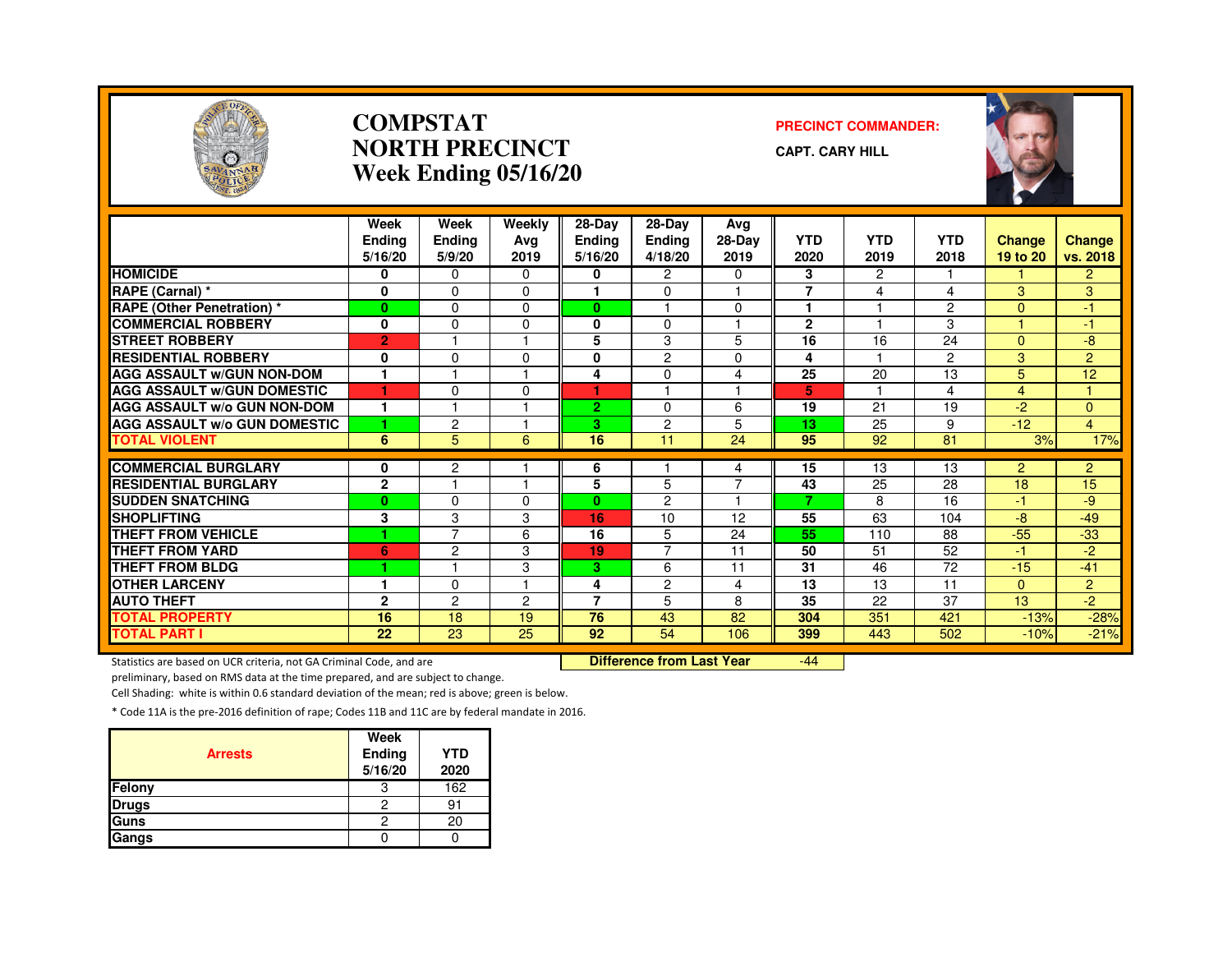

#### **COMPSTATCENTRAL PRECINCTWeek Ending 05/16/20**

#### **PRECINCT COMMANDER:**

**CAPT. TONYA REID**



|                                     | Week                     | Week                    | Weekly         | 28-Day                   | 28-Day                   | Avg            |                    | <b>YTD</b>    |                    |                           |                           |
|-------------------------------------|--------------------------|-------------------------|----------------|--------------------------|--------------------------|----------------|--------------------|---------------|--------------------|---------------------------|---------------------------|
|                                     | <b>Ending</b><br>5/16/20 | <b>Ending</b><br>5/9/20 | Avg<br>2019    | <b>Ending</b><br>5/16/20 | <b>Ending</b><br>4/18/20 | 28-Day<br>2019 | <b>YTD</b><br>2020 | 2019          | <b>YTD</b><br>2018 | <b>Change</b><br>19 to 20 | <b>Change</b><br>vs. 2018 |
| <b>HOMICIDE</b>                     | 0                        | $\Omega$                | $\Omega$       | 0                        | $\overline{2}$           | $\Omega$       | 8                  | $\mathcal{P}$ | 0                  | 6                         | 8                         |
| <b>RAPE (Carnal) *</b>              | 0                        | $\Omega$                | 0              | 0                        |                          |                | 6                  | 6             | 6                  | $\Omega$                  | $\Omega$                  |
| <b>RAPE (Other Penetration)</b> *   | $\bf{0}$                 | $\Omega$                | 0              | $\mathbf{0}$             | $\Omega$                 | 0              |                    |               | 4                  | $\Omega$                  | لې.                       |
| <b>COMMERCIAL ROBBERY</b>           | 0                        | $\Omega$                | 0              | $\mathbf{0}$             | $\mathbf 0$              | $\overline{2}$ | $\mathbf{2}$       | $\mathcal{P}$ | 3                  | $\Omega$                  | -1                        |
| <b>STREET ROBBERY</b>               | $\bf{0}$                 | $\Omega$                |                |                          | 4                        | 5              | 13                 | 22            | 16                 | $-9$                      | $-3$                      |
| <b>RESIDENTIAL ROBBERY</b>          | $\bf{0}$                 |                         | $\Omega$       | ٠                        |                          | $\Omega$       | 5                  |               |                    | $\overline{4}$            | $\overline{4}$            |
| <b>AGG ASSAULT W/GUN NON-DOM</b>    | $\bf{0}$                 |                         | $\overline{2}$ | $\overline{2}$           | $\overline{7}$           | $\overline{7}$ | 24                 | 29            | 20                 | $-5$                      | $\overline{4}$            |
| <b>AGG ASSAULT W/GUN DOMESTIC</b>   | 4                        | $\Omega$                | $\Omega$       | 4                        | $\mathbf 0$              |                | 4                  | 4             | $\overline{7}$     | $\Omega$                  | $-3$                      |
| <b>AGG ASSAULT W/o GUN NON-DOM</b>  | $\bf{0}$                 | $\overline{2}$          |                | 3                        | 4                        | 4              | 16                 | 23            | 20                 | $-7$                      | $-4$                      |
| <b>AGG ASSAULT w/o GUN DOMESTIC</b> | $\overline{2}$           | $\Omega$                |                | 4                        | 7                        | 5              | 28                 | 30            | 10                 | $-2$                      | 18                        |
| <b>TOTAL VIOLENT</b>                | 3                        | 4                       | 6              | 12                       | 26                       | 26             | 107                | 120           | 87                 | $-11%$                    | 23%                       |
| <b>COMMERCIAL BURGLARY</b>          |                          | $\overline{c}$          |                | 4                        | 4                        | 6              | 18                 | 14            | 17                 | 4                         |                           |
| <b>RESIDENTIAL BURGLARY</b>         | 1                        | 5                       |                | 7                        | 14                       | 16             | 68                 | 67            | 79                 |                           | $-11$                     |
| <b>SUDDEN SNATCHING</b>             | $\bf{0}$                 | $\mathbf{0}$            | 0              | $\mathbf{0}$             |                          |                | $\overline{2}$     | 3             | 5                  | -1                        | $-3$                      |
| <b>SHOPLIFTING</b>                  | 4                        | $\overline{c}$          | 5              | 9                        | 14                       | 19             | 64                 | 94            | $\overline{57}$    | $-30$                     | $\overline{7}$            |
| <b>THEFT FROM VEHICLE</b>           | $\overline{7}$           | $\overline{c}$          | 6              | 16                       | 12                       | 25             | 73                 | 105           | 129                | $-32$                     | $-56$                     |
| <b>THEFT FROM YARD</b>              | 6                        |                         | 4              | 14                       | 12                       | 15             | $\overline{57}$    | 76            | 54                 | $-19$                     | 3                         |
| <b>THEFT FROM BLDG</b>              | н                        | 2                       | 3              | 10                       | 4                        | 10             | 36                 | 50            | 70                 | $-14$                     | $-34$                     |
| <b>OTHER LARCENY</b>                | $\bf{0}$                 | $\Omega$                | $\overline{c}$ | З.                       | 3                        | 7              | 20                 | 28            | 16                 | $-8$                      | $\overline{4}$            |
| <b>AUTO THEFT</b>                   | $\mathbf{2}$             | 4                       | $\overline{2}$ | 14                       | 4                        | 10             | 53                 | 53            | 78                 | $\Omega$                  | $-25$                     |
| <b>TOTAL PROPERTY</b>               | 22                       | 18                      | 24             | 77                       | 68                       | 107            | 391                | 490           | 505                | $-20%$                    | $-23%$                    |
| <b>TOTAL PART I</b>                 | 25                       | 22                      | 30             | 89                       | 94                       | 133            | 498                | 610           | 592                | $-18%$                    | $-16%$                    |

Statistics are based on UCR criteria, not GA Criminal Code, and are **Difference from Last Year** 

 $-112$ 

preliminary, based on RMS data at the time prepared, and are subject to change.

Cell Shading: white is within 0.6 standard deviation of the mean; red is above; green is below.

| <b>Arrests</b> | Week<br>Ending<br>5/16/20 | <b>YTD</b><br>2020 |
|----------------|---------------------------|--------------------|
| Felony         | 14                        | 237                |
| <b>Drugs</b>   |                           | 131                |
| Guns           |                           | 26                 |
| Gangs          |                           |                    |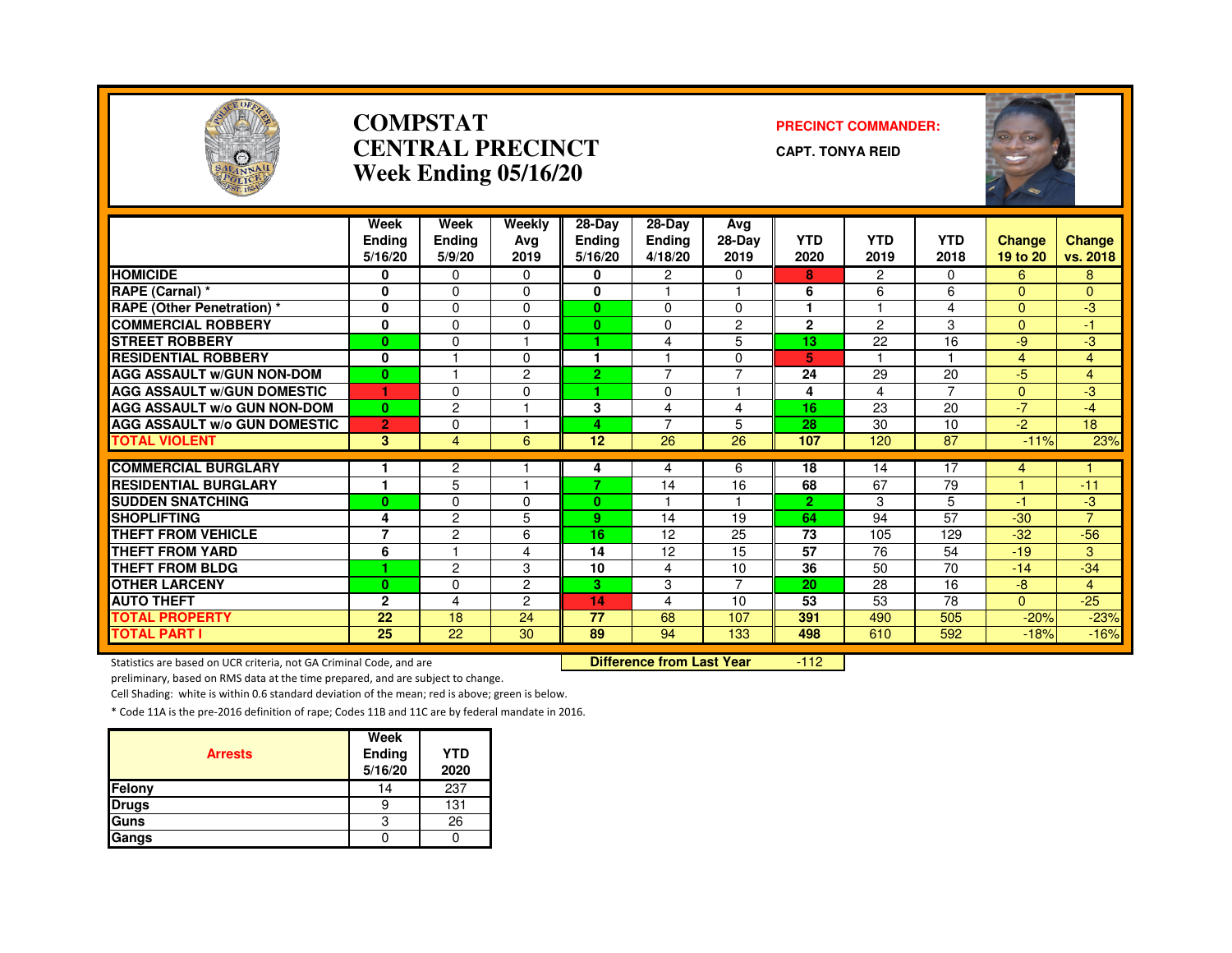

#### **COMPSTATSOUTH PRECINCTWeek Ending 05/16/20**

#### **PRECINCT COMMANDER:**

**CAPT. MICHELLE HALFORD**



|                                                           | Week<br><b>Ending</b><br>5/16/20 | Week<br><b>Ending</b><br>5/9/20 | Weekly<br>Avg<br>2019 | 28-Day<br><b>Ending</b><br>5/16/20 | $28$ -Day<br><b>Ending</b><br>4/18/20 | Ava<br>28-Day<br>2019   | <b>YTD</b><br>2020    | <b>YTD</b><br>2019 | <b>YTD</b><br>2018 | <b>Change</b><br>19 to 20 | Change<br>vs. 2018 |
|-----------------------------------------------------------|----------------------------------|---------------------------------|-----------------------|------------------------------------|---------------------------------------|-------------------------|-----------------------|--------------------|--------------------|---------------------------|--------------------|
| <b>HOMICIDE</b>                                           | 0                                | $\mathbf 0$                     | $\Omega$              | 0                                  | 0                                     |                         | 1                     | 4                  |                    | -3                        | $\mathbf{0}$       |
| RAPE (Carnal) *                                           | $\mathbf 0$                      | $\Omega$                        | $\Omega$              |                                    | 2                                     |                         | 6                     | 3                  | 4                  | 3                         | $\overline{2}$     |
| <b>RAPE (Other Penetration)</b> *                         | $\bf{0}$                         | $\Omega$                        | $\Omega$              | $\mathbf{0}$                       | $\Omega$                              | $\Omega$                | 4                     | 0                  | 9                  | 4                         | -5                 |
| <b>COMMERCIAL ROBBERY</b>                                 | $\mathbf 0$                      | $\Omega$                        | 0                     |                                    | $\overline{c}$                        |                         | 9                     | 3                  | 5                  | 6                         | $\overline{4}$     |
| <b>STREET ROBBERY</b>                                     | $\bf{0}$                         |                                 |                       | 2.                                 | 3                                     | 3                       | 12                    | 10                 | 10                 | 2                         | $\overline{2}$     |
| <b>RESIDENTIAL ROBBERY</b>                                | 0                                | $\Omega$                        | $\Omega$              | 0                                  | 0                                     | $\Omega$                | 3                     | 3                  | 2                  | $\mathbf{0}$              |                    |
| <b>AGG ASSAULT W/GUN NON-DOM</b>                          | $\mathbf{0}$                     | $\mathbf{0}$                    |                       | $\overline{2}$                     | 5                                     | 3                       | $\overline{18}$       | 13                 | 4                  | 5                         | 14                 |
| <b>AGG ASSAULT W/GUN DOMESTIC</b>                         | $\mathbf{0}$                     | $\Omega$                        | $\Omega$              | 0                                  | $\Omega$                              | $\overline{\mathbf{A}}$ | 3                     | 7                  | $\overline{2}$     | $-4$                      |                    |
| <b>AGG ASSAULT W/o GUN NON-DOM</b>                        | $\bf{0}$                         |                                 |                       | $\mathbf{2}$                       | 2                                     | $\overline{c}$          | 10                    | 12                 | 9                  | -2                        |                    |
| <b>AGG ASSAULT W/o GUN DOMESTIC</b>                       | и                                |                                 |                       | 3                                  | 5                                     | $\overline{4}$          | 20                    | 19                 | 7                  |                           | 13 <sup>2</sup>    |
| <b>TOTAL VIOLENT</b>                                      | 1                                | 3                               | 4                     | 11                                 | 19                                    | 17                      | 86                    | 74                 | 53                 | 16%                       | 62%                |
|                                                           |                                  |                                 |                       |                                    |                                       |                         |                       |                    |                    |                           |                    |
| <b>COMMERCIAL BURGLARY</b><br><b>RESIDENTIAL BURGLARY</b> | 0<br>$\mathbf{2}$                | 0<br>$\overline{c}$             |                       | 7                                  | 6                                     | 5                       | 9.<br>36              | 25<br>28           | 16<br>79           | $-16$                     | $-7$<br>$-43$      |
|                                                           |                                  |                                 |                       | 1                                  | 4                                     | 9                       |                       |                    |                    | 8<br>$-2^{2}$             |                    |
| <b>SUDDEN SNATCHING</b><br><b>SHOPLIFTING</b>             | $\bf{0}$                         | $\Omega$<br>$\overline{c}$      | 0<br>12               | 10                                 | $\Omega$<br>10                        | 48                      | $\overline{2}$<br>122 | 4<br>296           | 5<br>219           | $-174$                    | -3<br>$-97$        |
| <b>THEFT FROM VEHICLE</b>                                 | 4                                |                                 | ⇁                     |                                    |                                       |                         |                       | 112                |                    | $-7$                      | $-23$              |
| <b>THEFT FROM YARD</b>                                    | 4                                | 2                               |                       | 12<br>6                            | 37<br>8                               | 26<br>6                 | 105<br>26             | 28                 | 128<br>31          | $-2$                      | -5                 |
| <b>THEFT FROM BLDG</b>                                    |                                  |                                 |                       |                                    | $\overline{7}$                        | 13                      | 44                    | 63                 | 45                 | $-19$                     |                    |
|                                                           | 3                                | $\overline{2}$                  | 3                     | 6                                  |                                       |                         |                       |                    |                    |                           | $-1$               |
| <b>OTHER LARCENY</b>                                      | $\bf{0}$                         |                                 |                       | 4                                  | 3                                     | 4                       | 12                    | 14                 | 11                 | $-2$                      |                    |
| <b>AUTO THEFT</b>                                         | 4                                |                                 | 3                     | 11                                 | 5                                     | 11                      | 32                    | 41                 | 58                 | -9                        | $-26$              |
| <b>TOTAL PROPERTY</b>                                     | 18                               | 11                              | 29                    | 58                                 | 80                                    | 123                     | 388                   | 611                | 592                | $-36%$                    | $-34%$             |
| <b>TOTAL PART I</b>                                       | 19                               | 14                              | 34                    | 69                                 | 99                                    | 141                     | 474                   | 685                | 645                | $-31%$                    | $-27%$             |

Statistics are based on UCR criteria, not GA Criminal Code, and are **Difference from Last Year** 

-211

preliminary, based on RMS data at the time prepared, and are subject to change.

Cell Shading: white is within 0.6 standard deviation of the mean; red is above; green is below.

| <b>Arrests</b> | Week<br>Ending<br>5/16/20 | <b>YTD</b><br>2020 |
|----------------|---------------------------|--------------------|
| Felony         |                           | 127                |
| <b>Drugs</b>   | 3                         | 59                 |
| Guns           |                           | 10                 |
| Gangs          |                           |                    |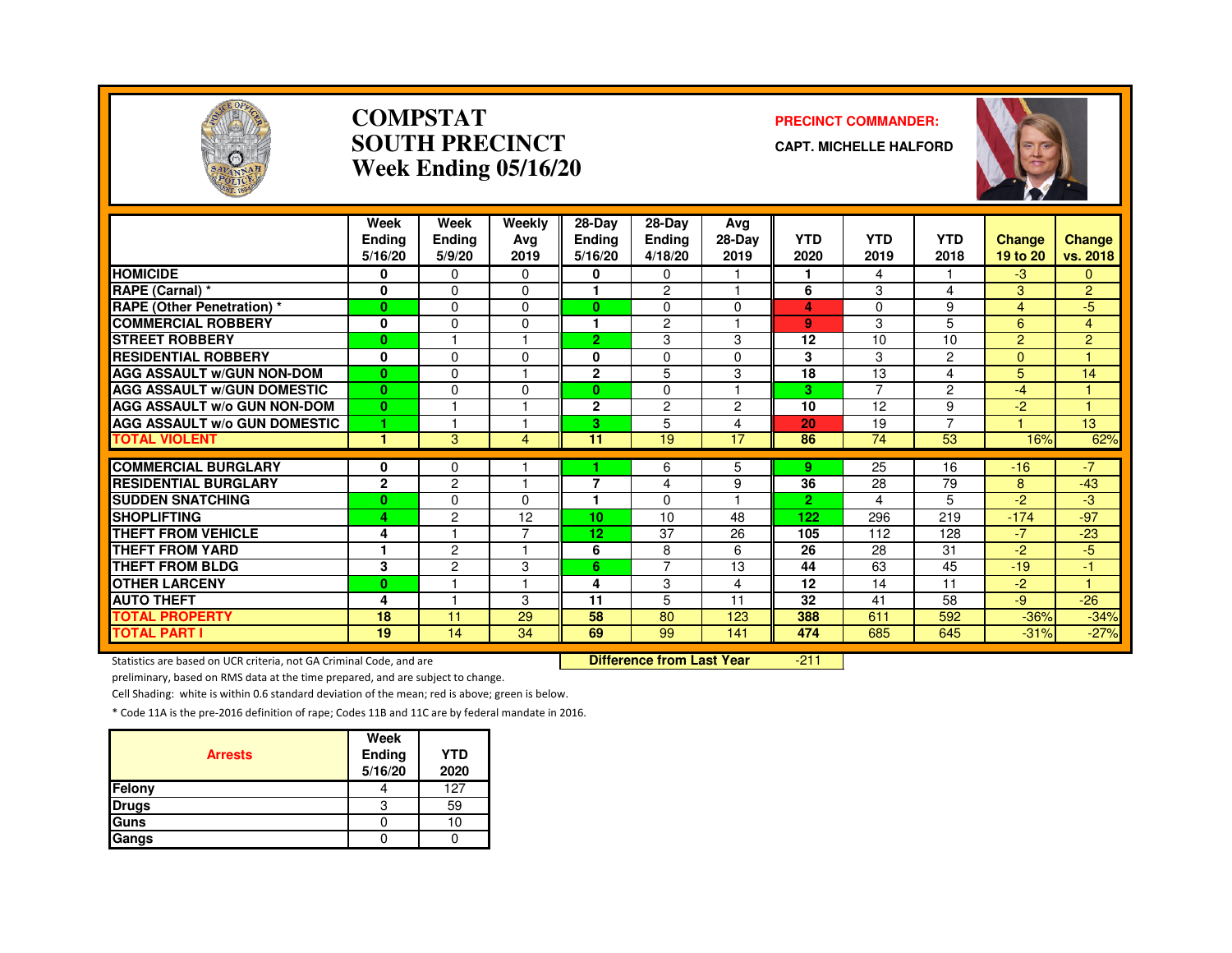

#### **COMPSTATEAST PRECINCTWeek Ending 05/16/20**

#### **PRECINCT COMMANDER:**

**CAPT. GEORGE GUNDICH**



|                                     | Week<br><b>Ending</b><br>5/16/20 | Week<br>Ending<br>5/9/20 | Weekly<br>Avg<br>2019 | $28-Dav$<br>Ending<br>5/16/20 | 28-Dav<br><b>Ending</b><br>4/18/20 | Ava<br>28-Day<br>2019 | <b>YTD</b><br>2020 | <b>YTD</b><br>2019 | <b>YTD</b><br>2018 | <b>Change</b><br>19 to 20 | <b>Change</b><br>vs. 2018 |
|-------------------------------------|----------------------------------|--------------------------|-----------------------|-------------------------------|------------------------------------|-----------------------|--------------------|--------------------|--------------------|---------------------------|---------------------------|
| <b>HOMICIDE</b>                     |                                  |                          | $\Omega$              | 2.                            |                                    | 0                     | 3                  |                    | 6                  | 2                         | $-3$                      |
| RAPE (Carnal) *                     | 0                                | $\Omega$                 | $\Omega$              | $\bf{0}$                      | $\Omega$                           | ٠                     | $\bf{0}$           | 4                  | 5                  | $-4$                      | $-5$                      |
| <b>RAPE (Other Penetration) *</b>   | 1                                | $\Omega$                 | $\Omega$              | 4                             | 0                                  | $\Omega$              | 3                  | $\Omega$           | 4                  | 3                         | -1                        |
| <b>COMMERCIAL ROBBERY</b>           | 0                                | $\Omega$                 | $\Omega$              | 1                             | 0                                  | 1                     | 4                  |                    | $\overline{2}$     | 3                         | $\overline{2}$            |
| <b>STREET ROBBERY</b>               |                                  | $\Omega$                 |                       | $\overline{2}$                | 3                                  | 4                     | 9                  | 14                 | 16                 | $-5$                      | $-7$                      |
| <b>RESIDENTIAL ROBBERY</b>          | 0                                | $\Omega$                 | 0                     | 0                             | 0                                  | ٠                     |                    | 2                  | $\Omega$           | $-1$                      |                           |
| <b>AGG ASSAULT W/GUN NON-DOM</b>    | $\mathbf{1}$                     | 4                        | $\overline{c}$        | $\overline{7}$                | $\overline{7}$                     | 6                     | 21                 | 24                 | 19                 | $-3$                      | $\overline{2}$            |
| <b>AGG ASSAULT W/GUN DOMESTIC</b>   | 1                                | $\Omega$                 | $\Omega$              | ٠                             | $\overline{c}$                     | $\overline{c}$        | 5                  | 5                  | 3                  | $\Omega$                  | $\overline{2}$            |
| <b>AGG ASSAULT W/o GUN NON-DOM</b>  | $\overline{2}$                   |                          | и                     | 6                             | 7                                  | 5                     | 25                 | 18                 | $\overline{17}$    | $\overline{7}$            | 8                         |
| <b>AGG ASSAULT w/o GUN DOMESTIC</b> | 1                                | $\Omega$                 | м                     | 3                             | 11                                 | 5                     | 31                 | 31                 | 12                 | $\Omega$                  | 19                        |
| <b>TOTAL VIOLENT</b>                | 8                                | 6                        | 6                     | 23                            | 31                                 | 24                    | 102                | 100                | 84                 | 2%                        | 21%                       |
|                                     |                                  |                          |                       |                               |                                    |                       |                    |                    |                    |                           |                           |
| <b>COMMERCIAL BURGLARY</b>          |                                  | $\mathbf{2}$             | $\Omega$              | 3                             |                                    | $\overline{2}$        | 13                 | 5                  | 12                 | 8                         |                           |
| <b>RESIDENTIAL BURGLARY</b>         | $\overline{2}$                   | $\Omega$                 | $\overline{c}$        | 5.                            | 13                                 | 17                    | 51                 | 89                 | 94                 | $-38$                     | $-43$                     |
| <b>SUDDEN SNATCHING</b>             | $\bf{0}$                         | $\Omega$                 | 0                     | $\mathbf{0}$                  | 0                                  | 1                     | $\overline{2}$     | 4                  | 7                  | $-2$                      | $-5$                      |
| <b>SHOPLIFTING</b>                  | 6                                | 5                        | 6                     | 19                            | 24                                 | 23                    | 120                | 113                | 125                | $\overline{7}$            | $-5$                      |
| <b>THEFT FROM VEHICLE</b>           | $\overline{2}$                   | 5                        | 6                     | 15                            | 17                                 | 24                    | 105                | 134                | 108                | $-29$                     | $-3$                      |
| <b>THEFT FROM YARD</b>              | $\mathbf{2}$                     | $\Omega$                 | 2                     | 6                             | 8                                  | 10                    | 38                 | 44                 | 49                 | $-6$                      | $-11$                     |
| <b>THEFT FROM BLDG</b>              | $\mathbf{2}$                     |                          | 3                     | 8                             | 5                                  | 12                    | 58                 | 53                 | 62                 | 5                         | $-4$                      |
| <b>OTHER LARCENY</b>                | $\mathbf{1}$                     | $\Omega$                 | н                     | 4                             | 4                                  | 5                     | 20                 | 25                 | 27                 | $-5$                      | $-7$                      |
| <b>AUTO THEFT</b>                   | $\overline{2}$                   | $\Omega$                 | 2                     | 5.                            | 10                                 | 10                    | 32                 | 48                 | 69                 | $-16$                     | $-37$                     |
| <b>TOTAL PROPERTY</b>               | 18                               | 13                       | 23                    | 65                            | 82                                 | 103                   | 439                | 515                | 553                | $-15%$                    | $-21%$                    |
| <b>TOTAL PART I</b>                 | 26                               | 19                       | 29                    | 88                            | 113                                | 127                   | 541                | 615                | 637                | $-12%$                    | $-15%$                    |

Statistics are based on UCR criteria, not GA Criminal Code, and are **Difference from Last Year** 

-74

preliminary, based on RMS data at the time prepared, and are subject to change.

Cell Shading: white is within 0.6 standard deviation of the mean; red is above; green is below.

| <b>Arrests</b> | Week<br>Ending<br>5/16/20 | <b>YTD</b><br>2020 |
|----------------|---------------------------|--------------------|
| Felony         |                           | 114                |
| <b>Drugs</b>   |                           | 32                 |
| Guns           |                           |                    |
| Gangs          |                           |                    |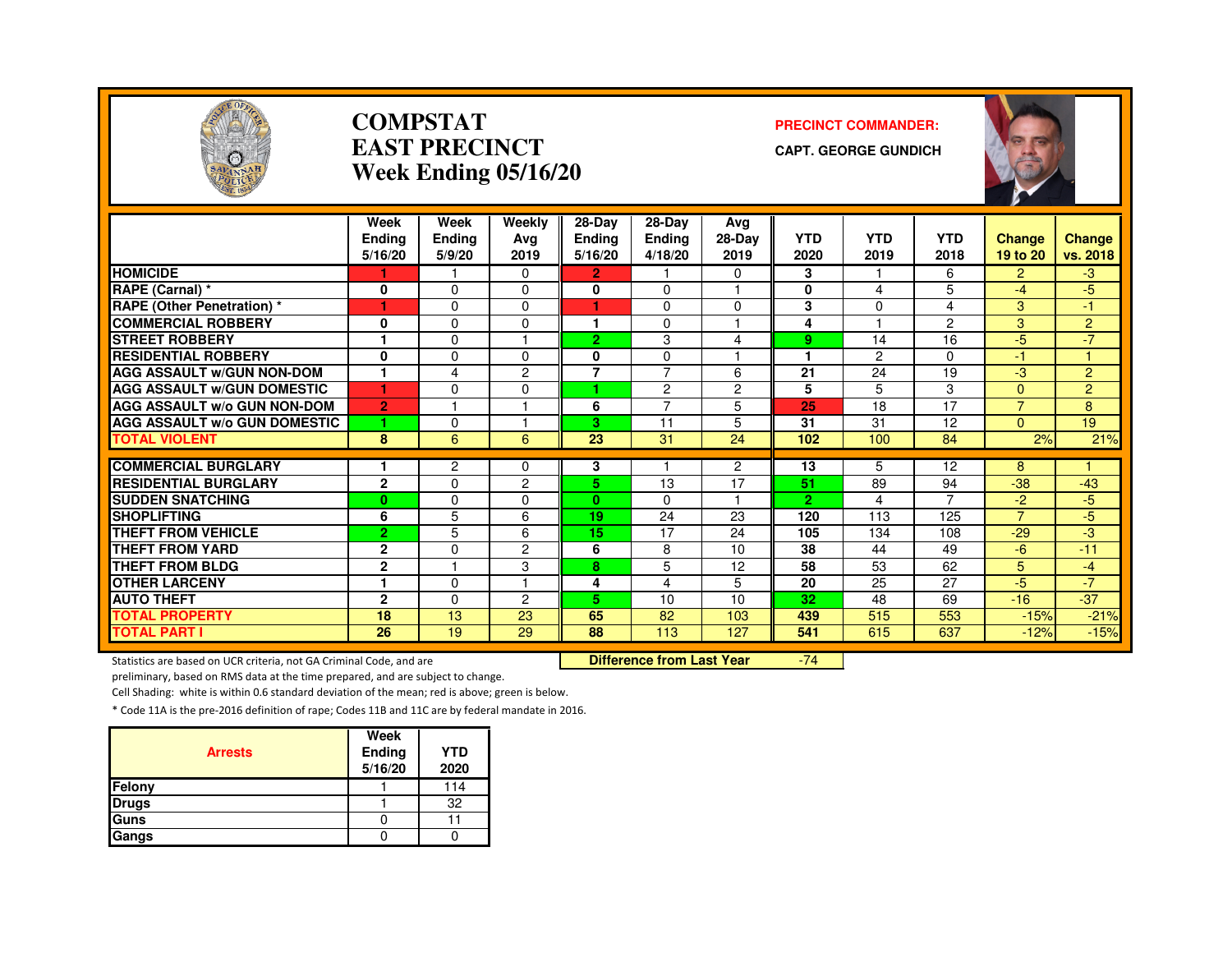# **BEAT 21 North PrecinctWeek Ending 05/16/20**

|                                     |               | <b>Last 4 Weeks</b> |                                  |               | 28 Days        | 28 Day  |                |                |                |                |                |
|-------------------------------------|---------------|---------------------|----------------------------------|---------------|----------------|---------|----------------|----------------|----------------|----------------|----------------|
|                                     | <b>Ending</b> | <b>Ending</b>       | <b>Ending</b>                    | <b>Ending</b> | <b>Ending</b>  | Average | <b>YTD</b>     | <b>YTD</b>     | <b>YTD</b>     | <b>Change</b>  | <b>Change</b>  |
|                                     | 04/25/20      | 05/02/20            | 05/09/20                         | 05/16/20      | 05/16/20       | 2019    | 2020           | 2019           | 2018           | 19 to 20       | vs. 2018       |
| <b>HOMICIDE</b>                     | $\mathbf{0}$  | $\Omega$            | $\Omega$                         | $\Omega$      | 0              | 0.0     | $\Omega$       | $\Omega$       | 0              | $\Omega$       | $\Omega$       |
| RAPE (Carnal) *                     | 0             | $\Omega$            | 0                                | $\Omega$      | $\mathbf{0}$   | 0.2     | $\mathbf{1}$   | $\mathbf{1}$   | $\Omega$       | $\mathbf{0}$   | 1              |
| <b>RAPE (Other Penetration) *</b>   | $\mathbf 0$   | 0                   | $\Omega$                         | $\Omega$      | $\Omega$       | 0.0     | $\Omega$       | $\Omega$       | $\mathbf{1}$   | $\Omega$       | $-1$           |
| <b>COMMERCIAL ROBBERY</b>           | $\mathbf 0$   | $\mathbf{0}$        | $\Omega$                         | $\mathbf{0}$  | $\mathbf{0}$   | 0.0     | $\mathbf{0}$   | $\Omega$       | $\Omega$       | $\Omega$       | $\Omega$       |
| <b>STREET ROBBERY</b>               | $\Omega$      | $\Omega$            | $\Omega$                         | $\Omega$      | $\Omega$       | 0.0     | 2              | $\Omega$       | $\Omega$       | $\overline{2}$ | $\overline{2}$ |
| <b>RESIDENTIAL ROBBERY</b>          | 0             | $\Omega$            | 0                                | $\Omega$      | $\Omega$       | 0.0     | $\Omega$       | $\Omega$       | $\Omega$       | $\Omega$       | $\Omega$       |
| <b>AGG ASSAULT W/GUN NON-DOM</b>    | $\Omega$      | 0                   | $\Omega$                         | $\Omega$      | $\Omega$       | 0.1     | $\overline{2}$ | $\Omega$       | $\Omega$       | $\overline{2}$ | $\overline{2}$ |
| <b>AGG ASSAULT W/GUN DOMESTIC</b>   | $\Omega$      | $\Omega$            | $\Omega$                         | $\Omega$      | $\Omega$       | 0.0     | $\Omega$       | $\Omega$       | $\Omega$       | $\Omega$       | $\Omega$       |
| <b>AGG ASSAULT W/o GUN NON-DOM</b>  | $\Omega$      | 0                   | 0                                | $\mathbf{0}$  | 0              | 0.2     | 0              | $\mathbf{1}$   | $\mathbf{1}$   | $-1$           | $-1$           |
| <b>AGG ASSAULT W/o GUN DOMESTIC</b> | $\Omega$      | 0                   | 0                                | $\Omega$      | $\Omega$       | 0.4     | $\overline{2}$ | $\mathbf{1}$   | $\Omega$       | 1              | $\overline{2}$ |
| <b>TOTAL VIOLENT</b>                | $\mathbf{0}$  | $\mathbf{0}$        | $\overline{0}$                   | $\mathbf{0}$  | $\mathbf{0}$   | 0.8     | $\overline{7}$ | $\overline{3}$ | $\overline{2}$ | 133%           | 250%           |
| <b>COMMERCIAL BURGLARY</b>          | 0             | 0                   | 0                                | $\mathbf{0}$  | 0              | 0.1     | 1              | $\mathbf{1}$   | 0              | $\Omega$       | 1              |
| <b>RESIDENTIAL BURGLARY</b>         | $\Omega$      | $\Omega$            | $\Omega$                         | $\mathbf{0}$  | $\Omega$       | 1.3     | 3              | 8              | 5              | $-5$           | $-2$           |
| <b>SUDDEN SNATCHING</b>             | $\Omega$      | 0                   | $\Omega$                         | $\Omega$      | $\Omega$       | 0.0     | $\Omega$       | $\Omega$       | $\Omega$       | $\Omega$       | $\Omega$       |
| <b>SHOPLIFTING</b>                  | 0             | $\mathbf{1}$        | 0                                | $\mathbf{0}$  | $\mathbf{1}$   | 0.5     | 2              | 5              | $\mathbf{1}$   | $-3$           | 1              |
| THEFT FROM VEHICLE                  | 0             | $\Omega$            | 0                                | $\Omega$      | 0              | 3.8     | 2              | 16             | 18             | $-14$          | $-16$          |
| THEFT FROM YARD                     | $\mathbf 0$   | 0                   | $\Omega$                         | $\mathbf{0}$  | $\Omega$       | 0.6     | $\Omega$       | 3              | 6              | $-3$           | $-6$           |
| <b>THEFT FROM BLDG</b>              | 0             | $\Omega$            | 0                                | $\Omega$      | $\Omega$       | 0.5     | 2              | $\overline{2}$ | 7              | $\Omega$       | $-5$           |
| <b>OTHER LARCENY</b>                | 0             | $\Omega$            | 0                                | $\Omega$      | $\Omega$       | 0.6     | $\Omega$       | $\mathbf{1}$   | $\Omega$       | $-1$           | $\Omega$       |
| <b>AUTO THEFT</b>                   | $\Omega$      | $\mathbf{1}$        | $\Omega$                         | $\Omega$      | $\mathbf{1}$   | 1.5     | $\overline{2}$ | 5              | 8              | $-3$           | $-6$           |
| <b>TOTAL PROPERTY</b>               | $\Omega$      | $\overline{2}$      | $\Omega$                         | $\mathbf{0}$  | $\overline{2}$ | 8.7     | 12             | 41             | 45             | $-71%$         | $-73%$         |
| <b>TOTAL PART I</b>                 | $\mathbf{0}$  | $\overline{2}$      | $\overline{0}$                   | $\Omega$      | $\overline{2}$ | 9.5     | 19             | 44             | 47             | $-57%$         | $-60%$         |
|                                     |               |                     | <b>Difference from Last Year</b> |               | $-25$          |         |                |                |                |                |                |

Statistics are based on UCR criteria, not GA Criminal Code.

\* Rape Code 11A is the historical definition of rape (aka Legacy Rape); Rape Codes 11B and 11C are those moved from Part II to Part I in 2017.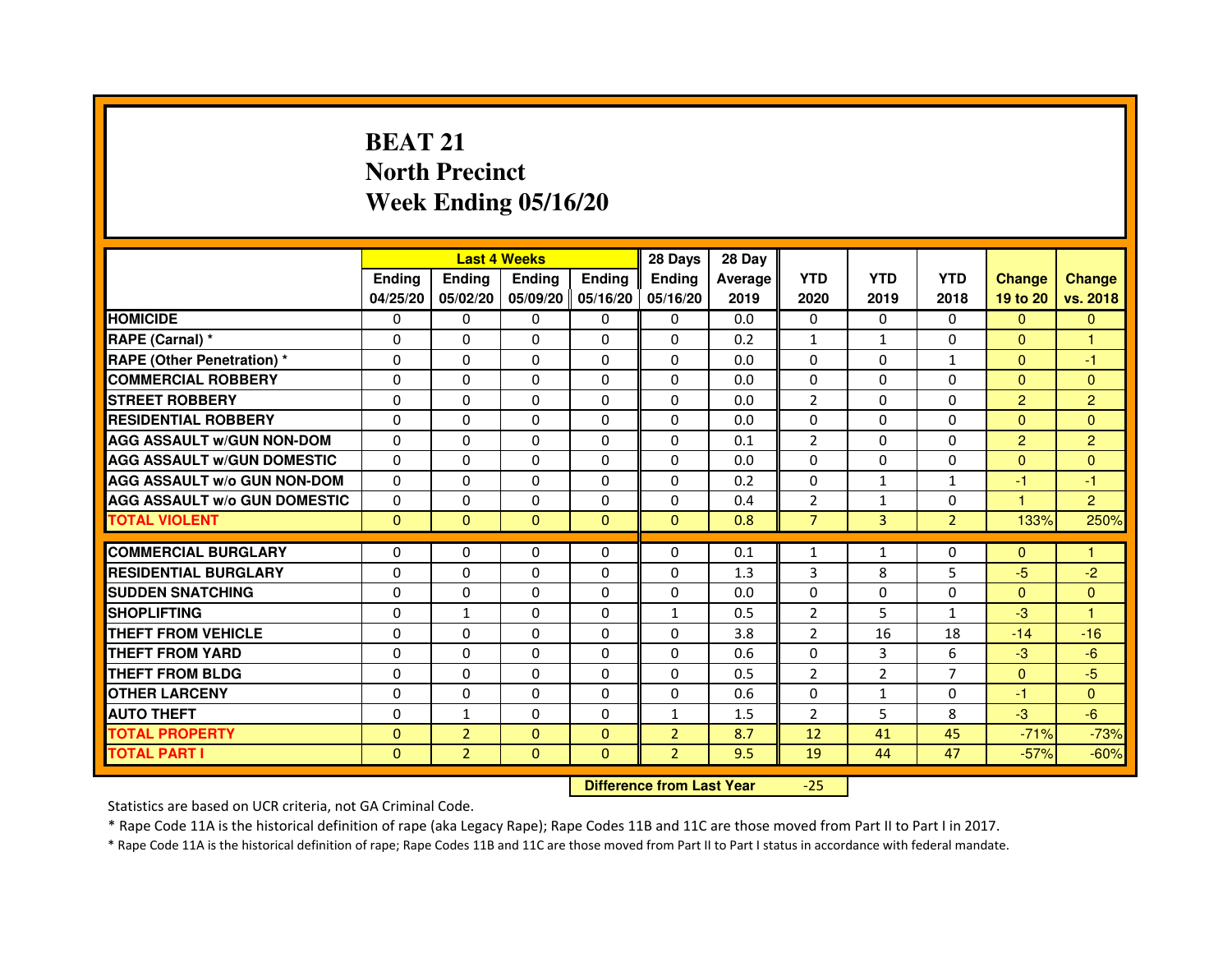# **BEAT 22 North PrecinctWeek Ending 05/16/20**

|                                     |               |                | <b>Last 4 Weeks</b> |                | 28 Days                          | 28 Day  |                |                |                |                |                |
|-------------------------------------|---------------|----------------|---------------------|----------------|----------------------------------|---------|----------------|----------------|----------------|----------------|----------------|
|                                     | <b>Ending</b> | <b>Ending</b>  | <b>Ending</b>       | <b>Ending</b>  | <b>Ending</b>                    | Average | <b>YTD</b>     | <b>YTD</b>     | <b>YTD</b>     | <b>Change</b>  | <b>Change</b>  |
|                                     | 04/25/20      | 05/02/20       | 05/09/20            | 05/16/20       | 05/16/20                         | 2019    | 2020           | 2019           | 2018           | 19 to 20       | vs. 2018       |
| <b>HOMICIDE</b>                     | 0             | 0              | $\mathbf{0}$        | 0              | 0                                | 0.1     | $\mathbf{1}$   | $\mathbf{1}$   | $\mathbf{1}$   | $\Omega$       | $\mathbf{0}$   |
| RAPE (Carnal) *                     | 0             | 0              | 0                   | 0              | 0                                | 0.2     | $\mathbf{1}$   | 0              | $\mathbf{1}$   | 1              | $\mathbf{0}$   |
| RAPE (Other Penetration) *          | $\Omega$      | $\Omega$       | $\Omega$            | $\Omega$       | $\Omega$                         | 0.0     | $\mathbf{1}$   | $\Omega$       | $\Omega$       | 1              | 1              |
| <b>COMMERCIAL ROBBERY</b>           | 0             | 0              | $\Omega$            | $\Omega$       | 0                                | 0.2     | 0              | 0              | $\mathbf{1}$   | $\overline{0}$ | $-1$           |
| <b>STREET ROBBERY</b>               | $\Omega$      | $\mathbf{1}$   | $\Omega$            | $\Omega$       | $\mathbf{1}$                     | 0.7     | $\mathbf{1}$   | 4              | 3              | $-3$           | $-2$           |
| <b>RESIDENTIAL ROBBERY</b>          | 0             | 0              | 0                   | 0              | 0                                | 0.1     | $\overline{2}$ | $\Omega$       | $\Omega$       | $\overline{2}$ | $\overline{2}$ |
| <b>AGG ASSAULT W/GUN NON-DOM</b>    | $\Omega$      | $\Omega$       | $\mathbf{1}$        | $\Omega$       | $\mathbf{1}$                     | 1.5     | 11             | 6              | 4              | 5              | $\overline{7}$ |
| <b>AGG ASSAULT W/GUN DOMESTIC</b>   | $\Omega$      | $\Omega$       | 0                   | $\mathbf{1}$   | $\mathbf{1}$                     | 0.4     | $\overline{2}$ | $\Omega$       | $\mathbf{1}$   | $\overline{2}$ | $\mathbf{1}$   |
| <b>AGG ASSAULT W/o GUN NON-DOM</b>  | $\Omega$      | $\Omega$       | $\mathbf{1}$        | $\Omega$       | $\mathbf{1}$                     | 1.2     | $\overline{2}$ | $\mathbf{1}$   | 5              | $\mathbf{1}$   | $-3$           |
| <b>AGG ASSAULT W/o GUN DOMESTIC</b> | 0             | 0              | 0                   | $\Omega$       | $\Omega$                         | 1.6     | $\overline{2}$ | 12             | 3              | $-10$          | $-1$           |
| <b>TOTAL VIOLENT</b>                | $\mathbf{0}$  | $\mathbf{1}$   | $\overline{2}$      | $\mathbf{1}$   | $\overline{4}$                   | 5.8     | 23             | 24             | 19             | $-4%$          | 21%            |
| <b>COMMERCIAL BURGLARY</b>          | 1             | 0              | 0                   | 0              | 1                                | 0.5     | $\overline{2}$ | 2              | 3              | $\mathbf{0}$   | -1             |
| <b>RESIDENTIAL BURGLARY</b>         | 0             | $\Omega$       | $\mathbf{1}$        | 1              | $\overline{2}$                   | 1.3     | 20             | $\overline{7}$ | 8              | 13             | 12             |
| <b>SUDDEN SNATCHING</b>             | $\Omega$      | $\Omega$       | $\Omega$            | $\Omega$       | $\Omega$                         | 0.2     | $\Omega$       | $\mathbf{1}$   | 3              | $-1$           | $-3$           |
| <b>SHOPLIFTING</b>                  | 0             | $\mathbf{0}$   | 0                   | $\mathbf{0}$   | 0                                | 0.9     | 4              | 3              | 15             | 1              | $-11$          |
| THEFT FROM VEHICLE                  | 0             | $\Omega$       | 0                   | $\Omega$       | 0                                | 2.8     | 12             | 9              | 20             | 3              | $-8$           |
| <b>THEFT FROM YARD</b>              | $\Omega$      | $\overline{2}$ | $\Omega$            | $\overline{2}$ | 4                                | 1.4     | 9              | $\overline{7}$ | 6              | $\overline{2}$ | 3              |
| <b>THEFT FROM BLDG</b>              | $\Omega$      | $\Omega$       | $\mathbf{1}$        | $\Omega$       | $\mathbf{1}$                     | 1.8     | 8              | 9              | 6              | $-1$           | $\overline{2}$ |
| <b>OTHER LARCENY</b>                | $\Omega$      | $\Omega$       | $\Omega$            | $\Omega$       | $\Omega$                         | 0.2     | $\mathbf{1}$   | $\Omega$       | $\Omega$       | $\mathbf{1}$   | $\mathbf{1}$   |
| <b>AUTO THEFT</b>                   | $\Omega$      | $\mathbf{1}$   | $\Omega$            | $\mathbf{1}$   | $\overline{2}$                   | 1.8     | 9              | 4              | $\overline{7}$ | 5              | $\overline{2}$ |
| <b>TOTAL PROPERTY</b>               | $\mathbf{1}$  | 3              | $\overline{2}$      | $\overline{4}$ | 10                               | 10.9    | 65             | 42             | 68             | 55%            | $-4%$          |
| <b>TOTAL PART I</b>                 | $\mathbf{1}$  | 4              | 4                   | 5              | 14                               | 16.7    | 88             | 66             | 87             | 33%            | 1%             |
|                                     |               |                |                     |                | <b>Difference from Last Year</b> |         | 22             |                |                |                |                |

 **Difference from Last Year**

Statistics are based on UCR criteria, not GA Criminal Code.

\* Rape Code 11A is the historical definition of rape (aka Legacy Rape); Rape Codes 11B and 11C are those moved from Part II to Part I in 2017.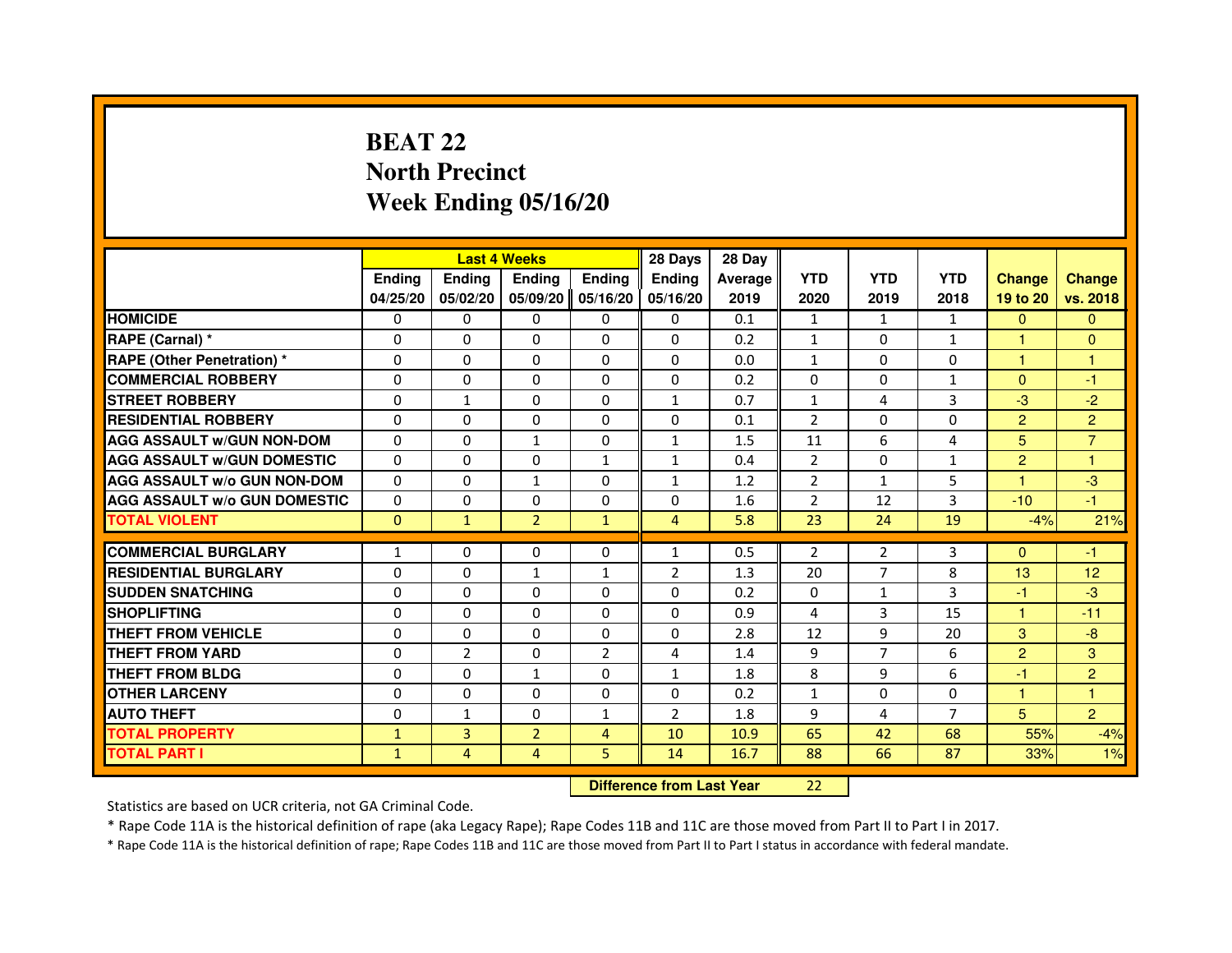# **BEAT 23 North PrecinctWeek Ending 05/16/20**

|                                     |              |                                  | <b>Last 4 Weeks</b> |                | 28 Days        | 28 Day  |                |                |                |                |               |
|-------------------------------------|--------------|----------------------------------|---------------------|----------------|----------------|---------|----------------|----------------|----------------|----------------|---------------|
|                                     | Ending       | Ending                           | Ending              | Ending         | <b>Ending</b>  | Average | <b>YTD</b>     | <b>YTD</b>     | <b>YTD</b>     | <b>Change</b>  | <b>Change</b> |
|                                     | 04/25/20     | 05/02/20                         | 05/09/20            | 05/16/20       | 05/16/20       | 2019    | 2020           | 2019           | 2018           | 19 to 20       | vs. 2018      |
| <b>HOMICIDE</b>                     | 0            | 0                                | $\Omega$            | $\Omega$       | 0              | 0.2     | $\mathbf{1}$   | $\mathbf{1}$   | $\Omega$       | $\mathbf{0}$   | $\mathbf{1}$  |
| RAPE (Carnal) *                     | 0            | $\Omega$                         | 0                   | $\Omega$       | $\Omega$       | 0.1     | $\Omega$       | $\mathbf{1}$   | $\mathbf{1}$   | $-1$           | $-1$          |
| <b>RAPE (Other Penetration) *</b>   | $\Omega$     | $\Omega$                         | $\Omega$            | $\Omega$       | $\Omega$       | 0.0     | $\Omega$       | $\Omega$       | $\Omega$       | $\Omega$       | $\Omega$      |
| <b>COMMERCIAL ROBBERY</b>           | $\Omega$     | $\Omega$                         | $\Omega$            | $\Omega$       | $\Omega$       | 0.0     | $\Omega$       | $\Omega$       | $\Omega$       | $\Omega$       | $\mathbf{0}$  |
| <b>STREET ROBBERY</b>               | $\Omega$     | $\mathbf{1}$                     | $\Omega$            | $\mathbf{1}$   | $\overline{2}$ | 0.2     | 6              | $\overline{2}$ | 3              | $\overline{4}$ | 3             |
| <b>RESIDENTIAL ROBBERY</b>          | 0            | 0                                | 0                   | 0              | 0              | 0.0     | $\mathbf{1}$   | 0              | 1              | 1              | $\mathbf{0}$  |
| <b>AGG ASSAULT W/GUN NON-DOM</b>    | $\Omega$     | $\mathbf{1}$                     | 0                   | $\Omega$       | $\mathbf{1}$   | 1.0     | $\overline{2}$ | 4              | 5              | $-2$           | $-3$          |
| <b>AGG ASSAULT W/GUN DOMESTIC</b>   | $\Omega$     | $\Omega$                         | $\Omega$            | $\Omega$       | $\Omega$       | 0.2     | $\overline{2}$ | $\Omega$       | $\overline{2}$ | $\overline{2}$ | $\Omega$      |
| <b>AGG ASSAULT W/o GUN NON-DOM</b>  | $\Omega$     | $\Omega$                         | $\Omega$            | $\Omega$       | $\Omega$       | 1.2     | $\mathbf{1}$   | 5              | $\mathbf{1}$   | $-4$           | $\Omega$      |
| <b>AGG ASSAULT W/o GUN DOMESTIC</b> | $\Omega$     | 0                                | $\Omega$            | $\Omega$       | 0              | 0.8     | $\mathbf{1}$   | 4              | 3              | $-3$           | $-2$          |
| <b>TOTAL VIOLENT</b>                | $\mathbf{0}$ | $\overline{2}$                   | $\Omega$            | $\mathbf{1}$   | 3              | 3.6     | 14             | 17             | 16             | $-18%$         | $-13%$        |
| <b>COMMERCIAL BURGLARY</b>          | $\Omega$     | $\Omega$                         | $\overline{2}$      | $\Omega$       | $\overline{2}$ | 1.3     | 4              | 3              | 7              | 1              | $-3$          |
| <b>RESIDENTIAL BURGLARY</b>         | $\mathbf{1}$ | $\Omega$                         | $\Omega$            | $\Omega$       | $\mathbf{1}$   | 0.8     | $\overline{7}$ | 5              | 8              | $\overline{2}$ | $-1$          |
| <b>SUDDEN SNATCHING</b>             | $\Omega$     | $\Omega$                         | $\Omega$            | $\Omega$       | $\Omega$       | 0.2     | $\overline{2}$ | $\mathbf{1}$   | $\mathbf{1}$   | $\mathbf{1}$   | $\mathbf{1}$  |
| <b>SHOPLIFTING</b>                  | $\Omega$     | $\mathbf{1}$                     | 1                   | $\Omega$       | $\overline{2}$ | 1.5     | 6              | $\overline{2}$ | 8              | $\overline{4}$ | $-2$          |
| THEFT FROM VEHICLE                  | 0            | $\overline{2}$                   | $\mathbf{1}$        | $\Omega$       | 3              | 2.5     | 10             | 13             | 11             | $-3$           | $-1$          |
| <b>THEFT FROM YARD</b>              | $\Omega$     | $\mathbf{1}$                     | $\mathbf{1}$        | $\overline{2}$ | 4              | 1.0     | 11             | 4              | 6              | $\overline{7}$ | 5             |
| <b>THEFT FROM BLDG</b>              | $\Omega$     | $\mathbf{1}$                     | $\Omega$            | $\Omega$       | $\mathbf{1}$   | 1.0     | $\overline{3}$ | 5              | 12             | $-2$           | $-9$          |
| <b>OTHER LARCENY</b>                | 0            | 1                                | 0                   | 0              | $\mathbf{1}$   | 0.2     | $\mathbf{1}$   | 0              | 3              | 1              | $-2$          |
| <b>AUTO THEFT</b>                   | $\Omega$     | $\mathbf{1}$                     | $\mathbf{1}$        | 0              | $\overline{2}$ | 1.1     | 5              | 6              | 6              | $-1$           | $-1$          |
| <b>TOTAL PROPERTY</b>               | $\mathbf{1}$ | $\overline{7}$                   | 6                   | $\overline{2}$ | 16             | 9.6     | 49             | 39             | 62             | 26%            | $-21%$        |
| <b>TOTAL PART I</b>                 | $\mathbf{1}$ | 9                                | 6                   | 3              | 19             | 13.2    | 63             | 56             | 78             | 13%            | $-19%$        |
|                                     |              | <b>Difference from Last Year</b> |                     | $\overline{7}$ |                |         |                |                |                |                |               |

 **Difference from Last Year**

Statistics are based on UCR criteria, not GA Criminal Code.

\* Rape Code 11A is the historical definition of rape (aka Legacy Rape); Rape Codes 11B and 11C are those moved from Part II to Part I in 2017.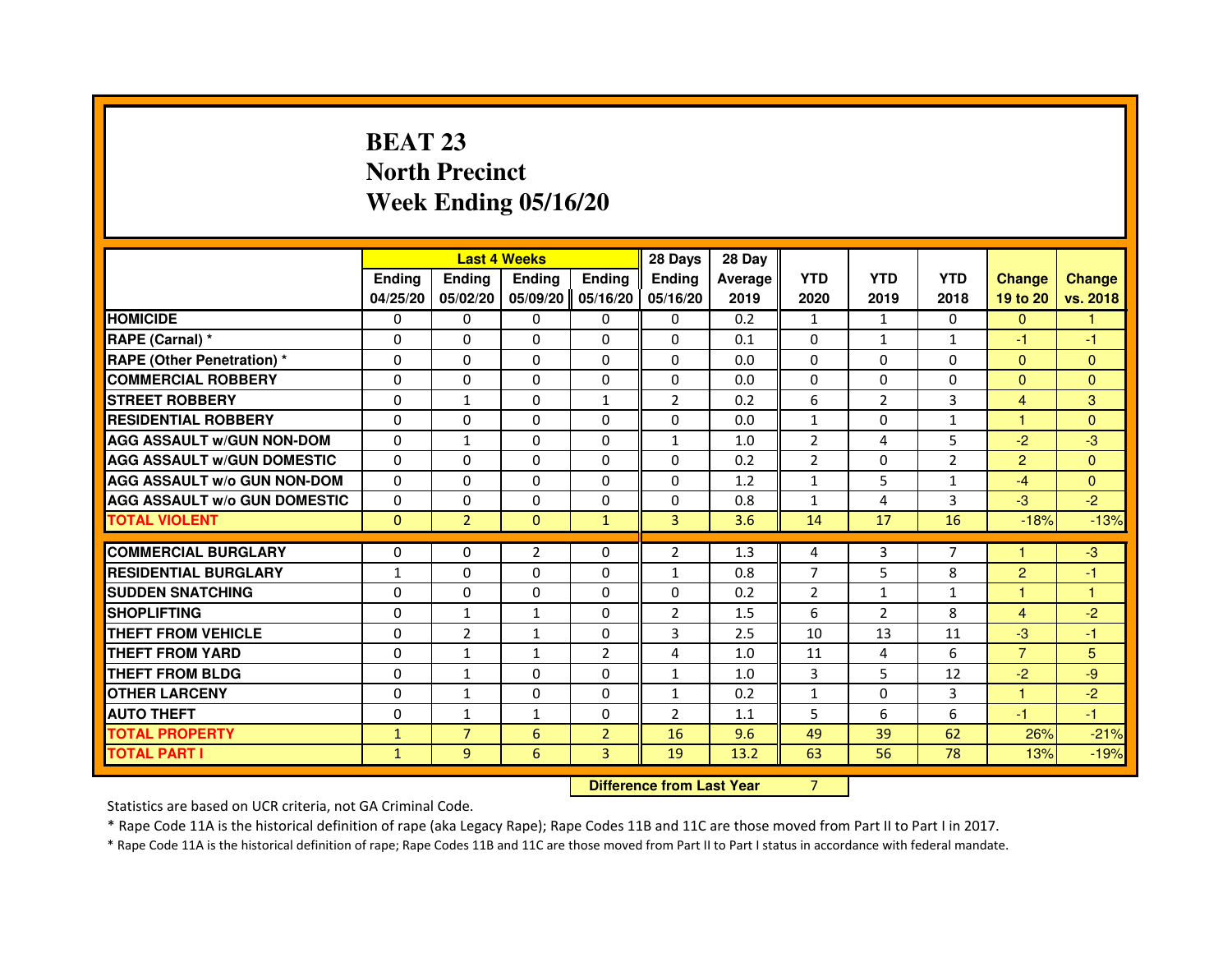# **BEAT 24 North PrecinctWeek Ending 05/16/20**

|                                     |                |                                  | <b>Last 4 Weeks</b> |                | 28 Days        | 28 Day  |                |                |                |                |                |
|-------------------------------------|----------------|----------------------------------|---------------------|----------------|----------------|---------|----------------|----------------|----------------|----------------|----------------|
|                                     | <b>Ending</b>  | Ending                           | <b>Ending</b>       | <b>Ending</b>  | <b>Ending</b>  | Average | <b>YTD</b>     | <b>YTD</b>     | <b>YTD</b>     | <b>Change</b>  | <b>Change</b>  |
|                                     | 04/25/20       | 05/02/20                         | 05/09/20            | 05/16/20       | 05/16/20       | 2019    | 2020           | 2019           | 2018           | 19 to 20       | vs. 2018       |
| <b>HOMICIDE</b>                     | 0              | $\Omega$                         | $\Omega$            | $\Omega$       | 0              | 0.0     | $\mathbf{1}$   | 0              | $\Omega$       | $\mathbf{1}$   | 1.             |
| RAPE (Carnal) *                     | 1              | 0                                | 0                   | 0              | $\mathbf{1}$   | 0.2     | $\mathbf{1}$   | 0              | 0              | 1              | 1              |
| RAPE (Other Penetration) *          | $\Omega$       | 0                                | $\Omega$            | $\Omega$       | $\Omega$       | 0.2     | $\Omega$       | $\mathbf{1}$   | $\Omega$       | $-1$           | $\mathbf{0}$   |
| <b>COMMERCIAL ROBBERY</b>           | $\Omega$       | $\Omega$                         | $\Omega$            | $\Omega$       | 0              | 0.2     | $\mathbf{1}$   | $\Omega$       | $\Omega$       | $\mathbf{1}$   | $\mathbf{1}$   |
| <b>STREET ROBBERY</b>               | $\Omega$       | $\Omega$                         | $\mathbf{1}$        | $\Omega$       | $\mathbf{1}$   | 0.8     | $\overline{2}$ | $\Omega$       | 3              | $\overline{2}$ | $-1$           |
| <b>RESIDENTIAL ROBBERY</b>          | 0              | 0                                | $\Omega$            | 0              | 0              | 0.1     | 0              | $\mathbf{1}$   | $\Omega$       | $-1$           | $\mathbf{0}$   |
| <b>AGG ASSAULT W/GUN NON-DOM</b>    | $\Omega$       | $\Omega$                         | $\Omega$            | $\mathbf{1}$   | $\mathbf{1}$   | 0.3     | $\overline{3}$ | $\overline{2}$ | $\mathbf{1}$   | 1              | $\overline{2}$ |
| <b>AGG ASSAULT W/GUN DOMESTIC</b>   | $\Omega$       | $\Omega$                         | $\Omega$            | $\Omega$       | $\Omega$       | 0.0     | $\Omega$       | $\Omega$       | $\Omega$       | $\Omega$       | $\Omega$       |
| <b>AGG ASSAULT W/o GUN NON-DOM</b>  | $\Omega$       | $\Omega$                         | $\Omega$            | $\Omega$       | $\Omega$       | 0.4     | $\overline{2}$ | $\mathbf{1}$   | $\mathbf{1}$   | $\mathbf{1}$   | $\mathbf{1}$   |
| <b>AGG ASSAULT W/o GUN DOMESTIC</b> | $\Omega$       | $\Omega$                         | 0                   | $\Omega$       | $\Omega$       | 0.5     | $\mathbf{1}$   | $\Omega$       | $\mathbf{1}$   | 1              | $\Omega$       |
| <b>TOTAL VIOLENT</b>                | $\mathbf{1}$   | $\mathbf{0}$                     | $\mathbf{1}$        | $\mathbf{1}$   | 3              | 2.7     | 11             | 5              | 6              | 120%           | 83%            |
| <b>COMMERCIAL BURGLARY</b>          | 0              | 0                                | 0                   | 0              | 0              | 0.4     | $\mathbf{1}$   | $\mathbf{1}$   | 0              | $\Omega$       | 1              |
| <b>RESIDENTIAL BURGLARY</b>         | 1              | $\Omega$                         | $\Omega$            | 1              | $\overline{2}$ | 1.2     | 5              | $\mathbf{1}$   | 2              | 4              | 3              |
| <b>SUDDEN SNATCHING</b>             | $\Omega$       | $\Omega$                         | $\Omega$            | $\Omega$       | $\Omega$       | 0.2     | $\mathbf{1}$   | $\Omega$       | $\overline{2}$ | $\mathbf{1}$   | $-1$           |
| <b>SHOPLIFTING</b>                  | 1              | $\overline{2}$                   | 0                   | 0              | 3              | 2.1     | 10             | 15             | 49             | $-5$           | $-39$          |
| THEFT FROM VEHICLE                  | $\overline{2}$ | $\overline{2}$                   | $\overline{2}$      | $\Omega$       | 6              | 3.6     | 10             | 20             | 10             | $-10$          | $\mathbf{0}$   |
| <b>THEFT FROM YARD</b>              | $\overline{2}$ | $\overline{2}$                   | $\Omega$            | $\Omega$       | 4              | 4.1     | 10             | 17             | 9              | $-7$           | $\mathbf{1}$   |
| <b>THEFT FROM BLDG</b>              | $\Omega$       | $\Omega$                         | $\Omega$            | $\Omega$       | $\Omega$       | 1.1     | 5              | 4              | 11             | $\mathbf{1}$   | $-6$           |
| <b>OTHER LARCENY</b>                | 0              | $\overline{2}$                   | 0                   | $\Omega$       | $\overline{2}$ | 1.4     | $\overline{7}$ | 6              | $\overline{2}$ | 1              | 5              |
| <b>AUTO THEFT</b>                   | $\Omega$       | $\Omega$                         | $\Omega$            | $\mathbf{1}$   | $\mathbf{1}$   | 0.7     | 5              | 3              | $\overline{2}$ | 2              | 3              |
| <b>TOTAL PROPERTY</b>               | 6              | 8                                | $\overline{2}$      | $\overline{2}$ | 18             | 14.8    | 54             | 67             | 87             | $-19%$         | $-38%$         |
| <b>TOTAL PART I</b>                 | $\overline{7}$ | 8                                | 3                   | 3              | 21             | 17.5    | 65             | 72             | 93             | $-10%$         | $-30%$         |
|                                     |                | <b>Difference from Last Year</b> |                     | $-7$           |                |         |                |                |                |                |                |

 **Difference from Last Year**

Statistics are based on UCR criteria, not GA Criminal Code.

\* Rape Code 11A is the historical definition of rape (aka Legacy Rape); Rape Codes 11B and 11C are those moved from Part II to Part I in 2017.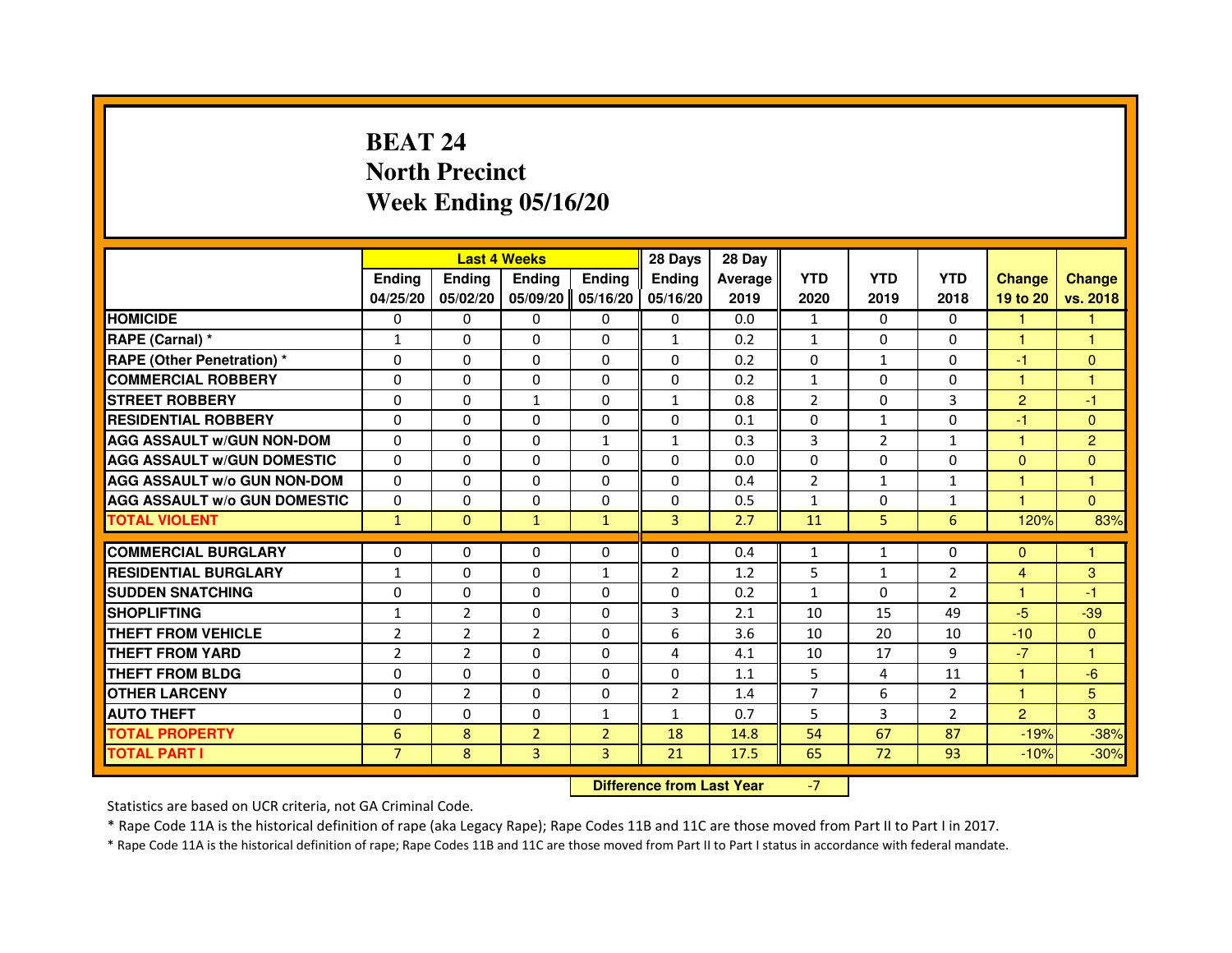### **BEAT 25 North PrecinctWeek Ending 05/16/20**

|                                     |                |                | <b>Last 4 Weeks</b> |               | 28 Days        | 28 Day  |              |                |                |                      |                |
|-------------------------------------|----------------|----------------|---------------------|---------------|----------------|---------|--------------|----------------|----------------|----------------------|----------------|
|                                     | <b>Endina</b>  | Ending         | <b>Endina</b>       | <b>Endina</b> | <b>Endina</b>  | Average | <b>YTD</b>   | <b>YTD</b>     | <b>YTD</b>     | <b>Change</b>        | <b>Change</b>  |
|                                     | 04/25/20       | 05/02/20       | 05/09/20            | 05/16/20      | 05/16/20       | 2019    | 2020         | 2019           | 2018           | 19 to 20             | vs. 2018       |
| <b>HOMICIDE</b>                     | 0              | $\Omega$       | $\Omega$            | 0             | 0              | 0.0     | 0            | 0              | $\Omega$       | $\Omega$             | $\Omega$       |
| RAPE (Carnal) *                     | $\Omega$       | $\Omega$       | $\Omega$            | $\Omega$      | $\Omega$       | 0.1     | $\mathbf{1}$ | $\mathbf{1}$   | $\mathbf{1}$   | $\Omega$             | $\Omega$       |
| <b>RAPE (Other Penetration) *</b>   | $\Omega$       | $\Omega$       | $\Omega$            | $\Omega$      | $\Omega$       | 0.0     | $\Omega$     | $\Omega$       | $\Omega$       | $\Omega$             | $\Omega$       |
| <b>COMMERCIAL ROBBERY</b>           | 0              | 0              | 0                   | 0             | 0              | 0.1     | 0            | 1              | $\Omega$       | -1                   | $\overline{0}$ |
| <b>STREET ROBBERY</b>               | $\Omega$       | $\Omega$       | $\Omega$            | $\Omega$      | $\Omega$       | 0.5     | $\Omega$     | 2              | $\overline{7}$ | $-2$                 | $-7$           |
| <b>RESIDENTIAL ROBBERY</b>          | $\Omega$       | $\Omega$       | $\Omega$            | $\Omega$      | $\Omega$       | 0.0     | $\mathbf{1}$ | $\Omega$       | $\Omega$       | $\mathbf{1}$         | 1              |
| <b>AGG ASSAULT w/GUN NON-DOM</b>    | $\Omega$       | $\Omega$       | $\Omega$            | $\Omega$      | $\Omega$       | 0.2     | $\Omega$     | $\mathbf{1}$   | $\Omega$       | $-1$                 | $\Omega$       |
| <b>AGG ASSAULT W/GUN DOMESTIC</b>   | $\Omega$       | $\Omega$       | $\Omega$            | $\Omega$      | $\Omega$       | 0.0     | $\Omega$     | $\Omega$       | $\mathbf{1}$   | $\Omega$             | $-1$           |
| <b>AGG ASSAULT W/o GUN NON-DOM</b>  | 0              | 0              | $\Omega$            | 0             | $\Omega$       | 0.2     | 3            | 1              | 1              | 2                    | $\overline{2}$ |
| <b>AGG ASSAULT W/o GUN DOMESTIC</b> | $\Omega$       | 0              | $\mathbf{1}$        | 0             | $\mathbf{1}$   | 0.2     | 3            | 0              | $\overline{2}$ | 3                    | 1              |
| <b>TOTAL VIOLENT</b>                | $\Omega$       | $\Omega$       | $\mathbf{1}$        | $\Omega$      | $\mathbf{1}$   | 1.2     | 8            | 6              | 12             | 33%                  | $-33%$         |
|                                     |                |                |                     |               |                |         |              |                |                |                      |                |
| <b>COMMERCIAL BURGLARY</b>          | 1              | 0              | 0                   | $\mathbf{0}$  | $\mathbf{1}$   | 0.8     | 3            | $\mathbf{1}$   | 0              | 2                    | 3              |
| <b>RESIDENTIAL BURGLARY</b>         | 0              | 0              | 0                   | 0             | 0              | 1.4     | 4            | 1              | 0              | 3                    | 4              |
| <b>SUDDEN SNATCHING</b>             | $\Omega$       | $\Omega$       | $\Omega$            | $\Omega$      | $\Omega$       | 0.1     | $\mathbf{1}$ | $\mathbf{1}$   | $\Omega$       | $\Omega$             | $\mathbf{1}$   |
| <b>SHOPLIFTING</b>                  | $\Omega$       | 1              | 0                   | $\mathbf{1}$  | $\overline{2}$ | 1.5     | 8            | 10             | 4              | $-2$                 | 4              |
| <b>THEFT FROM VEHICLE</b>           | 0              | $\overline{2}$ | $\overline{2}$      | $\mathbf{1}$  | 5              | 5.0     | 8            | 27             | 15             | $-19$                | $-7$           |
| <b>THEFT FROM YARD</b>              | $\overline{2}$ | $\mathbf{1}$   | $\mathbf{1}$        | $\mathbf{1}$  | 5              | 1.8     | 9            | 9              | 10             | $\Omega$             | $-1$           |
| <b>THEFT FROM BLDG</b>              | $\Omega$       | $\Omega$       | $\Omega$            | 1             | 1              | 2.0     | 5            | $\overline{7}$ | 10             | $-2$                 | $-5$           |
| <b>OTHER LARCENY</b>                | $\Omega$       | $\Omega$       | 0                   | $\Omega$      | 0              | 0.5     | 3            | $\overline{2}$ | 4              | $\blacktriangleleft$ | $-1$           |
| <b>AUTO THEFT</b>                   | 0              | 0              | $\mathbf{1}$        | 0             | $\mathbf{1}$   | 1.3     | 5            | $\overline{2}$ | 3              | 3                    | $\overline{2}$ |
| <b>TOTAL PROPERTY</b>               | 3              | $\overline{4}$ | 4                   | 4             | 15             | 14.3    | 46           | 60             | 46             | $-23%$               | 0%             |
| <b>TOTAL PART I</b>                 | 3              | $\overline{4}$ | 5                   | 4             | 16             | 15.4    | 54           | 66             | 58             | $-18%$               | $-7%$          |

 **Difference from Last Year**-12

Statistics are based on UCR criteria, not GA Criminal Code.

\* Rape Code 11A is the historical definition of rape (aka Legacy Rape); Rape Codes 11B and 11C are those moved from Part II to Part I in 2017.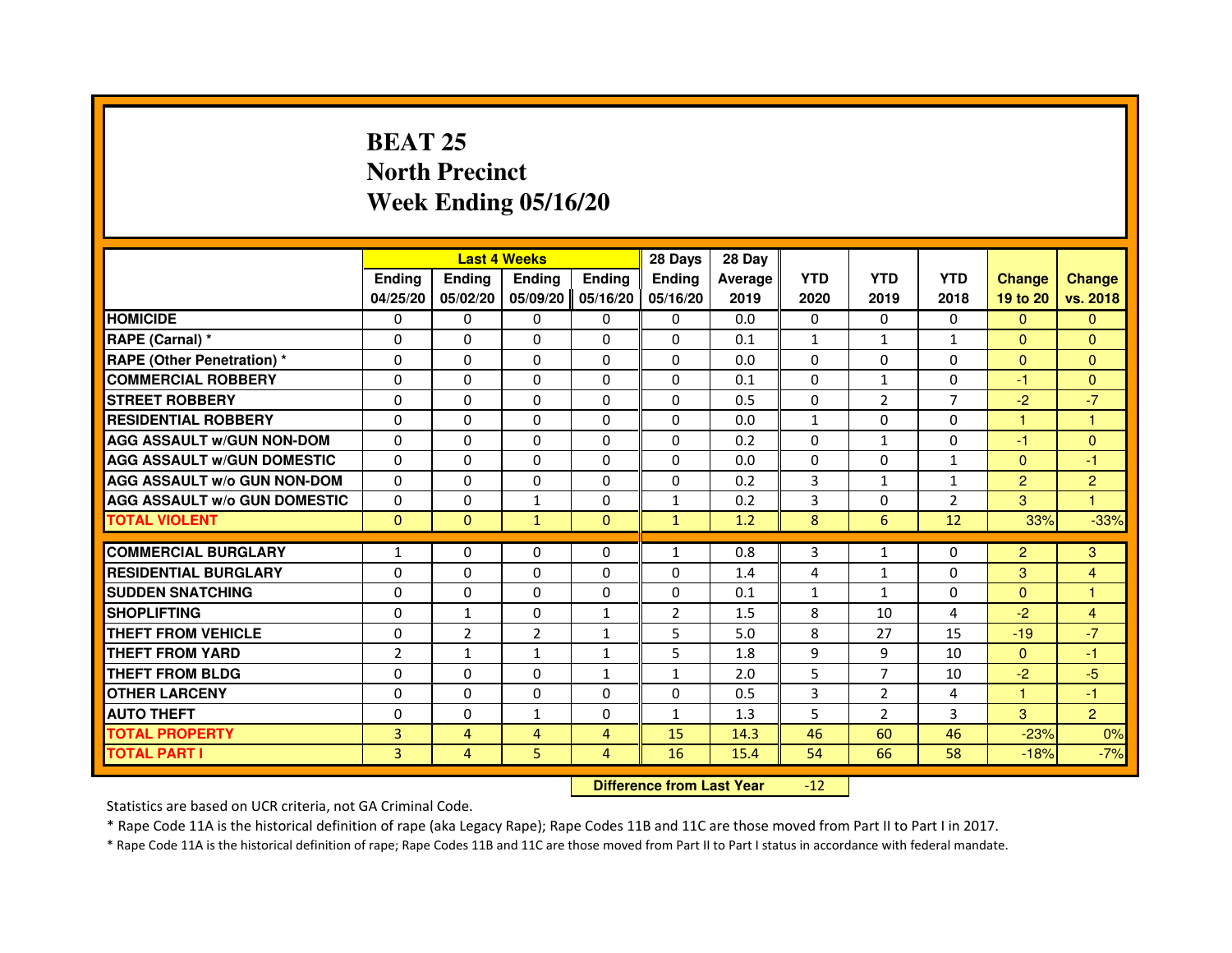# **BEAT 26 North PrecinctWeek Ending 05/16/20**

|                                     |               |                                  | <b>Last 4 Weeks</b> |                | 28 Days        | 28 Day  |                |                |                |                |                |
|-------------------------------------|---------------|----------------------------------|---------------------|----------------|----------------|---------|----------------|----------------|----------------|----------------|----------------|
|                                     | <b>Ending</b> | <b>Ending</b>                    | Ending              | <b>Ending</b>  | <b>Ending</b>  | Average | <b>YTD</b>     | <b>YTD</b>     | <b>YTD</b>     | <b>Change</b>  | <b>Change</b>  |
|                                     | 04/25/20      | 05/02/20                         | 05/09/20            | 05/16/20       | 05/16/20       | 2019    | 2020           | 2019           | 2018           | 19 to 20       | vs. 2018       |
| <b>HOMICIDE</b>                     | 0             | $\Omega$                         | $\mathbf{0}$        | $\mathbf{0}$   | $\mathbf{0}$   | 0.1     | $\Omega$       | $\Omega$       | $\Omega$       | $\mathbf{0}$   | $\mathbf{0}$   |
| RAPE (Carnal) *                     | 0             | $\Omega$                         | 0                   | $\Omega$       | $\Omega$       | 0.2     | $\overline{2}$ | $\mathbf{1}$   | $\mathbf{1}$   | 1              | 1              |
| RAPE (Other Penetration) *          | $\Omega$      | $\Omega$                         | $\Omega$            | $\Omega$       | $\Omega$       | 0.0     | $\Omega$       | $\Omega$       | $\Omega$       | $\Omega$       | $\mathbf{0}$   |
| <b>COMMERCIAL ROBBERY</b>           | 0             | $\Omega$                         | $\Omega$            | $\Omega$       | 0              | 0.1     | $\mathbf{1}$   | $\Omega$       | $\Omega$       | $\mathbf{1}$   | $\mathbf{1}$   |
| <b>STREET ROBBERY</b>               | $\Omega$      | $\Omega$                         | 0                   | $\Omega$       | $\Omega$       | 1.2     | 3              | 4              | 6              | $-1$           | $-3$           |
| <b>RESIDENTIAL ROBBERY</b>          | $\Omega$      | $\Omega$                         | 0                   | $\Omega$       | $\Omega$       | 0.0     | $\Omega$       | $\Omega$       | $\Omega$       | $\Omega$       | $\Omega$       |
| <b>AGG ASSAULT w/GUN NON-DOM</b>    | $\Omega$      | $\Omega$                         | $\Omega$            | $\Omega$       | $\Omega$       | 0.4     | $\Omega$       | $\overline{2}$ | $\Omega$       | $-2$           | $\Omega$       |
| <b>AGG ASSAULT W/GUN DOMESTIC</b>   | $\Omega$      | $\Omega$                         | $\Omega$            | $\Omega$       | $\Omega$       | 0.0     | $\Omega$       | $\Omega$       | $\Omega$       | $\Omega$       | $\Omega$       |
| <b>AGG ASSAULT W/o GUN NON-DOM</b>  | 0             | 0                                | 0                   | 1              | $\mathbf{1}$   | 1.2     | 7              | 5              | 7              | 2              | $\mathbf{0}$   |
| <b>AGG ASSAULT W/o GUN DOMESTIC</b> | $\Omega$      | 0                                | $\mathbf{1}$        | $\mathbf{1}$   | $\overline{2}$ | 0.2     | $\overline{2}$ | $\overline{2}$ | $\Omega$       | $\Omega$       | $\overline{2}$ |
| <b>TOTAL VIOLENT</b>                | $\mathbf 0$   | $\mathbf{0}$                     | $\mathbf{1}$        | $\overline{2}$ | 3              | 3.4     | 15             | 14             | 14             | 7%             | 7%             |
| <b>COMMERCIAL BURGLARY</b>          | $\Omega$      | $\overline{2}$                   | 0                   | $\Omega$       | $\overline{2}$ | 0.5     | 4              | $\overline{2}$ | $\mathbf{1}$   | $\overline{2}$ | 3              |
| <b>RESIDENTIAL BURGLARY</b>         | $\Omega$      | $\Omega$                         | $\Omega$            | $\Omega$       | $\Omega$       | 0.2     | $\Omega$       | $\Omega$       | $\Omega$       | $\Omega$       | $\Omega$       |
| <b>SUDDEN SNATCHING</b>             | $\Omega$      | $\Omega$                         | $\Omega$            | $\Omega$       | $\Omega$       | 0.5     | $\mathbf{1}$   | 3              | 5              | $-2$           | $-4$           |
| <b>SHOPLIFTING</b>                  | 0             | $\overline{2}$                   | 1                   | $\overline{2}$ | 5              | 2.6     | 16             | 15             | 10             | $\mathbf{1}$   | 6              |
| <b>THEFT FROM VEHICLE</b>           | $\Omega$      | $\Omega$                         | 0                   | $\Omega$       | $\Omega$       | 2.9     | $\overline{7}$ | 9              | $\overline{7}$ | $-2$           | $\Omega$       |
| <b>THEFT FROM YARD</b>              | 0             | $\mathbf{1}$                     | $\Omega$            | 0              | $\mathbf{1}$   | 1.7     | $\overline{7}$ | 9              | $\overline{7}$ | $-2$           | $\mathbf{0}$   |
| <b>THEFT FROM BLDG</b>              | $\Omega$      | $\Omega$                         | $\Omega$            | $\Omega$       | $\Omega$       | 2.5     | 3              | $\overline{7}$ | 14             | $-4$           | $-11$          |
| <b>OTHER LARCENY</b>                | $\Omega$      | $\Omega$                         | 0                   | $\mathbf{1}$   | $\mathbf{1}$   | 0.4     | $\mathbf{1}$   | $\overline{2}$ | $\overline{2}$ | $-1$           | $-1$           |
| <b>AUTO THEFT</b>                   | $\Omega$      | $\Omega$                         | $\Omega$            | $\Omega$       | $\Omega$       | 0.7     | $\overline{2}$ | $\mathbf{1}$   | $\overline{7}$ | $\mathbf{1}$   | $-5$           |
| <b>TOTAL PROPERTY</b>               | $\Omega$      | 5                                | $\mathbf{1}$        | 3              | $\overline{9}$ | 11.9    | 41             | 48             | 53             | $-15%$         | $-23%$         |
| <b>TOTAL PART I</b>                 | $\mathbf{0}$  | 5                                | $\overline{2}$      | 5              | 12             | 15.3    | 56             | 62             | 67             | $-10%$         | $-16%$         |
|                                     |               | <b>Difference from Last Year</b> |                     | $-6$           |                |         |                |                |                |                |                |

 **Difference from Last Year**

Statistics are based on UCR criteria, not GA Criminal Code.

\* Rape Code 11A is the historical definition of rape (aka Legacy Rape); Rape Codes 11B and 11C are those moved from Part II to Part I in 2017.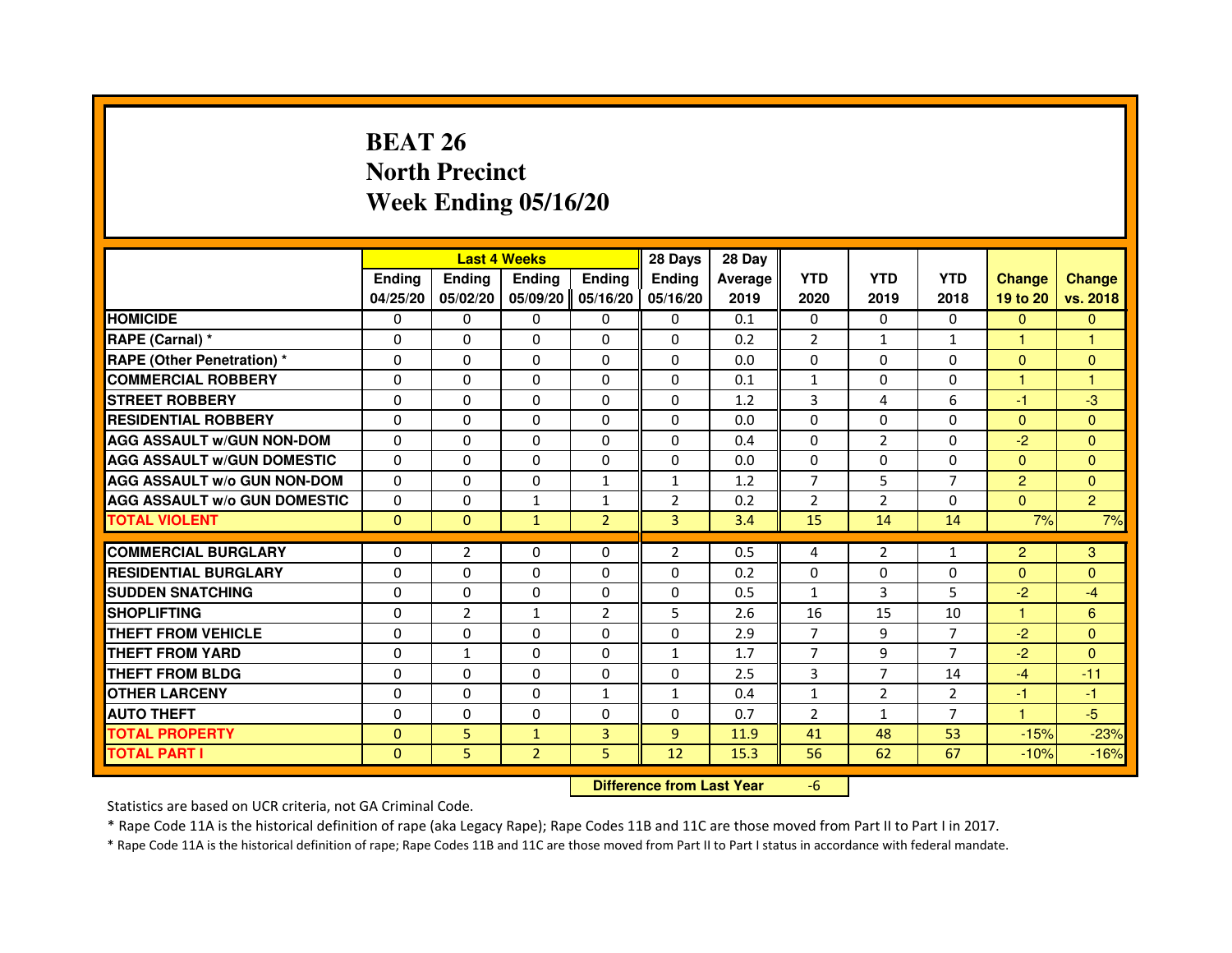# **BEAT 27 North PrecinctWeek Ending 05/16/20**

|                                     |                | <b>Last 4 Weeks</b> |                |                   | 28 Days        | 28 Day  |                |                |                |                |                |
|-------------------------------------|----------------|---------------------|----------------|-------------------|----------------|---------|----------------|----------------|----------------|----------------|----------------|
|                                     | <b>Endina</b>  | <b>Endina</b>       | <b>Endina</b>  | <b>Ending</b>     | <b>Endina</b>  | Average | <b>YTD</b>     | <b>YTD</b>     | <b>YTD</b>     | <b>Change</b>  | <b>Change</b>  |
|                                     | 04/25/20       | 05/02/20            |                | 05/09/20 05/16/20 | 05/16/20       | 2019    | 2020           | 2019           | 2018           | 19 to 20       | vs. 2018       |
| <b>HOMICIDE</b>                     | 0              | 0                   | $\mathbf{0}$   | 0                 | 0              | 0.1     | $\mathbf{0}$   | 0              | $\mathbf{0}$   | $\mathbf{0}$   | $\mathbf{0}$   |
| RAPE (Carnal) *                     | $\Omega$       | $\Omega$            | $\Omega$       | $\Omega$          | $\Omega$       | 0.3     | $\mathbf{1}$   | $\Omega$       | $\Omega$       | $\mathbf{1}$   | $\mathbf{1}$   |
| <b>RAPE (Other Penetration) *</b>   | 0              | $\Omega$            | 0              | $\mathbf{0}$      | $\Omega$       | 0.2     | $\Omega$       | $\Omega$       | $\mathbf{1}$   | $\Omega$       | $-1$           |
| <b>COMMERCIAL ROBBERY</b>           | 0              | 0                   | 0              | 0                 | 0              | 0.1     | $\Omega$       | 0              | 2              | $\Omega$       | $-2$           |
| <b>STREET ROBBERY</b>               | 0              | 0                   | 0              | 1                 | $\mathbf{1}$   | 1.4     | $\overline{2}$ | 4              | $\overline{2}$ | $-2$           | $\Omega$       |
| <b>RESIDENTIAL ROBBERY</b>          | 0              | $\Omega$            | $\Omega$       | $\Omega$          | $\Omega$       | 0.1     | $\Omega$       | $\Omega$       | 1              | $\Omega$       | $-1$           |
| <b>AGG ASSAULT W/GUN NON-GUN</b>    | $\mathbf{1}$   | $\mathbf 0$         | $\Omega$       | $\Omega$          | $\mathbf{1}$   | 1.0     | $\overline{7}$ | 5              | 3              | $\overline{2}$ | $\overline{4}$ |
| <b>AGG ASSAULT W/GUN DOMESTIC</b>   | 0              | 0                   | 0              | 0                 | $\Omega$       | 0.2     | $\mathbf{1}$   | $\mathbf{1}$   | $\Omega$       | $\Omega$       | 1              |
| <b>AGG ASSAULT W/o GUN NON-DOM</b>  | $\Omega$       | 0                   | $\Omega$       | $\Omega$          | $\Omega$       | 1.5     | 4              | 7              | 3              | $-3$           | 1              |
| <b>AGG ASSAULT W/o GUN DOMESTIC</b> | $\Omega$       | $\Omega$            | 0              | 0                 | 0              | 1.3     | $\overline{2}$ | 6              | 0              | $-4$           | $\overline{2}$ |
| <b>TOTAL VIOLENT</b>                | $\mathbf{1}$   | $\mathbf{0}$        | $\Omega$       | $\mathbf{1}$      | $\overline{2}$ | 6.2     | 17             | 23             | 12             | $-26%$         | 42%            |
|                                     |                |                     |                |                   |                |         |                |                |                |                |                |
| <b>COMMERCIAL BURGLARY</b>          | 0              | 0                   | 0              | 0                 | $\Omega$       | 0.7     | 0              | 3              | 2              | $-3$           | $-2$           |
| <b>RESIDENTIAL BURGLARY</b>         | 0              | $\Omega$            | 0              | $\Omega$          | $\Omega$       | 0.5     | 4              | 3              | 5              | 1              | $-1$           |
| <b>SUDDEN SNATCHING</b>             | 0              | 0                   | 0              | 0                 | $\Omega$       | 0.3     | $\overline{2}$ | $\overline{2}$ | 5              | $\Omega$       | -3             |
| <b>SHOPLIFTING</b>                  | $\overline{2}$ | $\mathbf 0$         | $\mathbf{1}$   | $\Omega$          | 3              | 3.1     | 9              | 13             | 17             | $-4$           | -8             |
| <b>THEFT FROM VEHICLE</b>           | 0              | $\Omega$            | $\overline{2}$ | $\Omega$          | $\overline{2}$ | 3.1     | 6              | 16             | $\overline{7}$ | $-10$          | $-1$           |
| <b>THEFT FROM YARD</b>              | $\Omega$       | $\Omega$            | $\Omega$       | $\mathbf{1}$      | $\mathbf{1}$   | 0.8     | $\overline{4}$ | 2              | 8              | $\overline{2}$ | $-4$           |
| <b>THEFT FROM BLDG</b>              | 0              | 0                   | 0              | 0                 | 0              | 2.4     | 5              | 12             | 12             | $-7$           | $-7$           |
| <b>OTHER LARCENY</b>                | 0              | 0                   | $\Omega$       | $\Omega$          | $\Omega$       | 0.2     | $\Omega$       | 2              | $\Omega$       | $-2$           | $\Omega$       |
| <b>AUTO THEFT</b>                   | $\mathbf 0$    | 0                   | $\Omega$       | $\Omega$          | $\Omega$       | 0.9     | $\overline{7}$ | $\mathbf{1}$   | 4              | 6              | 3              |
| <b>TOTAL PROPERTY</b>               | $\overline{2}$ | $\mathbf{0}$        | 3              | $\mathbf{1}$      | 6              | 12.0    | 37             | 54             | 60             | $-31%$         | $-38%$         |
| <b>TOTAL PART I</b>                 | 3              | $\overline{0}$      | 3              | $\overline{2}$    | 8              | 18.3    | 54             | 77             | 72             | $-30%$         | $-25%$         |

 **Difference from Last Year**-23

Statistics are based on UCR criteria, not GA Criminal Code.

\* Rape Code 11A is the historical definition of rape (aka Legacy Rape); Rape Codes 11B and 11C are those moved from Part II to Part I in 2017.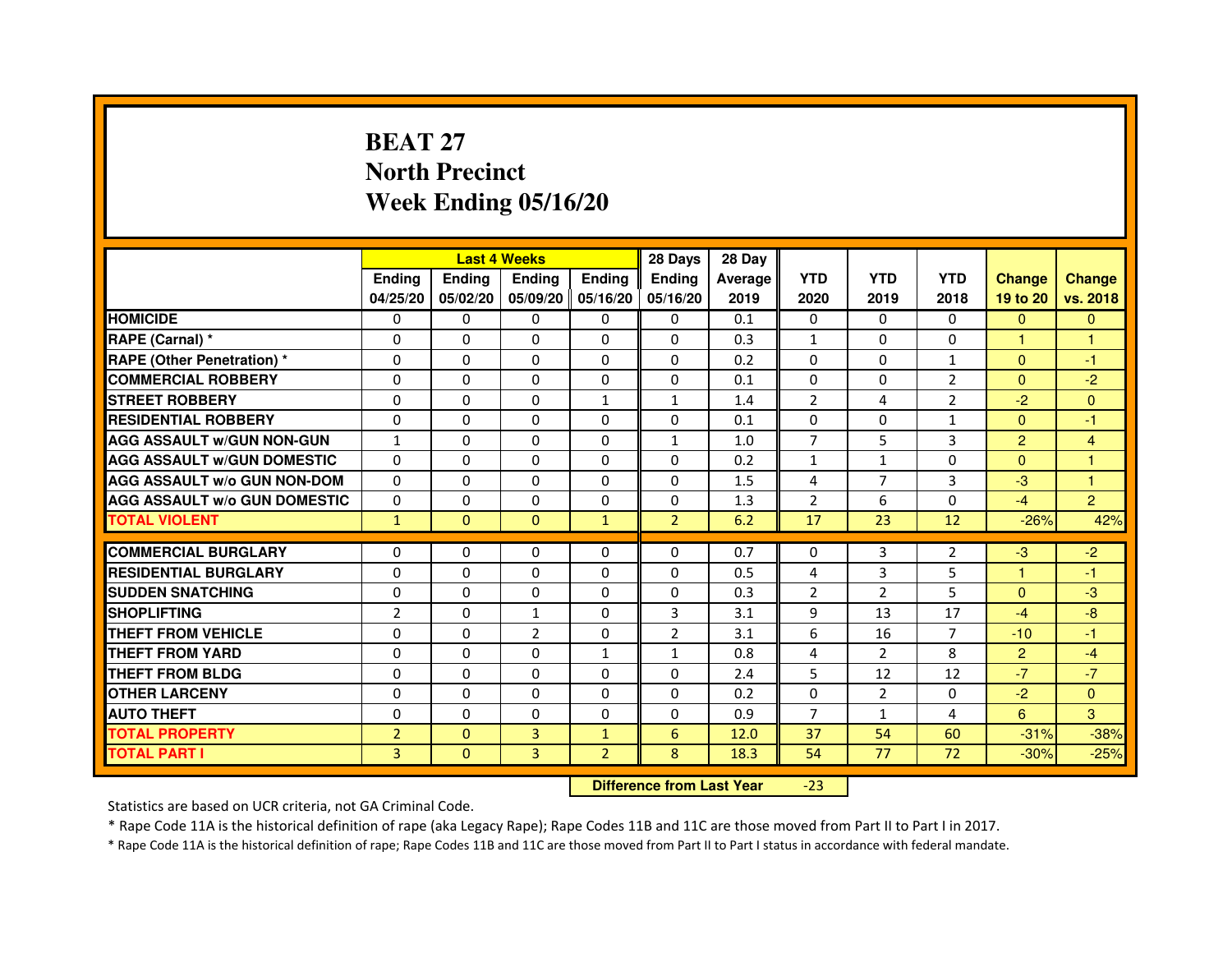# **BEAT 31 Central PrecinctWeek Ending 05/16/20**

|                                     |                | <b>Last 4 Weeks</b>              |                |                | 28 Days        | 28 Day  |              |                |                |                |                |
|-------------------------------------|----------------|----------------------------------|----------------|----------------|----------------|---------|--------------|----------------|----------------|----------------|----------------|
|                                     | <b>Ending</b>  | <b>Ending</b>                    | <b>Ending</b>  | <b>Ending</b>  | <b>Ending</b>  | Average | <b>YTD</b>   | <b>YTD</b>     | <b>YTD</b>     | <b>Change</b>  | <b>Change</b>  |
|                                     | 04/25/20       | 05/02/20                         | 05/09/20       | 05/16/20       | 05/16/20       | 2019    | 2020         | 2019           | 2018           | 19 to 20       | vs. 2018       |
| <b>HOMICIDE</b>                     | $\mathbf{0}$   | $\Omega$                         | $\Omega$       | $\Omega$       | 0              | 0.1     | $\mathbf{1}$ | $\mathbf{1}$   | 0              | $\Omega$       | 1.             |
| RAPE (Carnal) *                     | 0              | $\Omega$                         | 0              | $\Omega$       | $\mathbf{0}$   | 0.3     | 3            | 3              | $\Omega$       | $\mathbf{0}$   | 3              |
| <b>RAPE (Other Penetration) *</b>   | $\mathbf 0$    | 0                                | $\Omega$       | $\Omega$       | $\Omega$       | 0.2     | $\Omega$     | $\Omega$       | $\mathbf{1}$   | $\Omega$       | $-1$           |
| <b>COMMERCIAL ROBBERY</b>           | $\mathbf 0$    | $\Omega$                         | $\Omega$       | $\mathbf{0}$   | $\mathbf{0}$   | 0.0     | $\mathbf{0}$ | $\mathbf{0}$   | $\mathbf{1}$   | $\Omega$       | $-1$           |
| <b>STREET ROBBERY</b>               | $\Omega$       | $\Omega$                         | $\Omega$       | $\Omega$       | $\Omega$       | 0.7     | 3            | $\overline{2}$ | 5              | $\mathbf{1}$   | $-2$           |
| <b>RESIDENTIAL ROBBERY</b>          | 0              | $\Omega$                         | $\mathbf{1}$   | $\Omega$       | $\mathbf{1}$   | 0.0     | $\mathbf{1}$ | $\Omega$       | $\Omega$       | 1              | 1              |
| <b>AGG ASSAULT W/GUN NON-DOM</b>    | $\Omega$       | 0                                | $\Omega$       | $\Omega$       | $\Omega$       | 1.1     | 6            | $\overline{4}$ | $\overline{2}$ | $\overline{2}$ | 4              |
| <b>AGG ASSAULT W/GUN DOMESTIC</b>   | $\Omega$       | $\Omega$                         | $\Omega$       | $\mathbf{1}$   | $\mathbf{1}$   | 0.2     | $\mathbf{1}$ | $\Omega$       | $\mathbf{1}$   | $\mathbf{1}$   | $\Omega$       |
| <b>AGG ASSAULT W/o GUN NON-DOM</b>  | $\Omega$       | 0                                | 0              | $\mathbf{0}$   | 0              | 0.7     | $\mathbf{1}$ | 4              | 4              | $-3$           | $-3$           |
| <b>AGG ASSAULT W/o GUN DOMESTIC</b> | $\Omega$       | 0                                | 0              | $\Omega$       | 0              | 0.9     | 4            | 6              | $\mathbf{1}$   | $-2$           | 3              |
| <b>TOTAL VIOLENT</b>                | $\mathbf{0}$   | $\mathbf{0}$                     | $\mathbf{1}$   | $\mathbf{1}$   | $\overline{2}$ | 4.1     | 20           | 20             | 15             | 0%             | 33%            |
| <b>COMMERCIAL BURGLARY</b>          | 0              | 0                                | 0              | 0              | 0              | 1.2     | 3            | 4              | 6              | -1             | $-3$           |
| <b>RESIDENTIAL BURGLARY</b>         | $\Omega$       | $\Omega$                         | $\mathbf{1}$   | $\mathbf{0}$   | $\mathbf{1}$   | 3.5     | 18           | 10             | 9              | 8              | 9              |
| <b>SUDDEN SNATCHING</b>             | $\Omega$       | $\Omega$                         | $\Omega$       | $\Omega$       | $\Omega$       | 0.3     | $\Omega$     | $\overline{2}$ | $\mathbf{1}$   | $-2$           | $-1$           |
| <b>SHOPLIFTING</b>                  |                |                                  |                |                |                |         |              |                |                |                |                |
| THEFT FROM VEHICLE                  | 0              | 0                                | 0              | 1              | $\mathbf{1}$   | 0.4     | 4            | $\mathbf{1}$   | $\Omega$       | 3              | $\overline{4}$ |
|                                     | 0              | $\mathbf{1}$                     | 0              | $\mathbf{0}$   | $\mathbf{1}$   | 4.3     | 10           | 17             | 25             | $-7$           | $-15$          |
| <b>THEFT FROM YARD</b>              | $\mathbf{1}$   | $\mathbf 0$                      | $\mathbf{1}$   | $\mathbf{1}$   | 3              | 4.4     | 17           | 20             | 12             | $-3$           | 5 <sup>5</sup> |
| <b>THEFT FROM BLDG</b>              | 0              | $\mathbf{1}$                     | $\mathbf{1}$   | $\Omega$       | $\overline{2}$ | 1.5     | 5            | 9              | 13             | $-4$           | $-8$           |
| <b>OTHER LARCENY</b>                | $\mathbf{1}$   | $\Omega$                         | 0              | $\Omega$       | $\mathbf{1}$   | 1.9     | 5            | 6              | $\mathbf{1}$   | $-1$           | $\overline{4}$ |
| <b>AUTO THEFT</b>                   | $\overline{2}$ | $\Omega$                         | $\mathbf{1}$   | $\Omega$       | 3              | 1.1     | 10           | 5              | 8              | 5              | $\overline{2}$ |
| <b>TOTAL PROPERTY</b>               | $\overline{4}$ | $\overline{2}$                   | $\overline{4}$ | $\overline{2}$ | 12             | 18.6    | 72           | 74             | 75             | $-3%$          | $-4%$          |
| <b>TOTAL PART I</b>                 | 4              | $\overline{2}$                   | 5              | 3              | 14             | 22.7    | 92           | 94             | 90             | $-2%$          | 2%             |
|                                     |                | <b>Difference from Last Year</b> |                | $-2$           |                |         |              |                |                |                |                |

 **Difference from Last Year**

Statistics are based on UCR criteria, not GA Criminal Code.

\* Rape Code 11A is the historical definition of rape (aka Legacy Rape); Rape Codes 11B and 11C are those moved from Part II to Part I in 2017.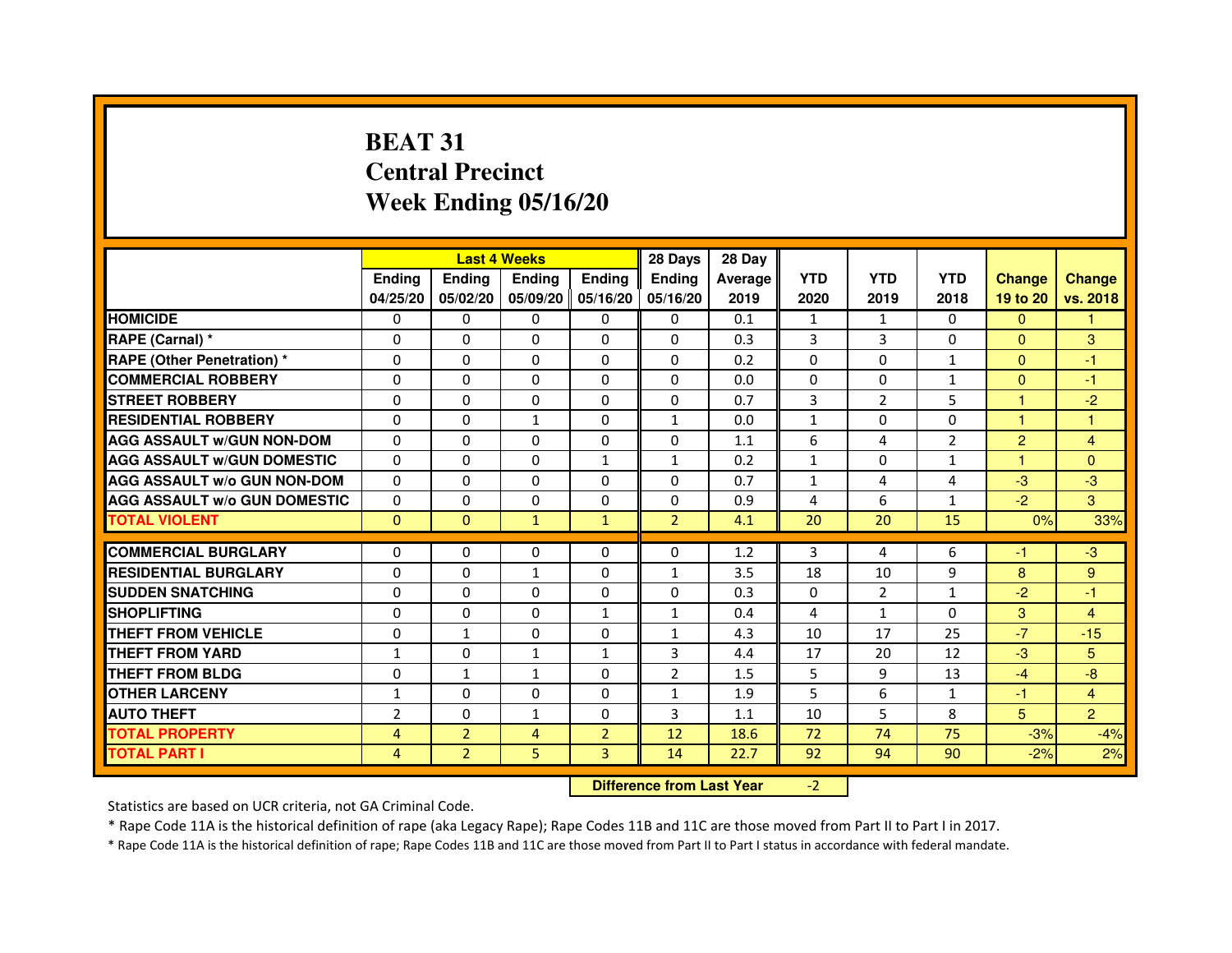# **BEAT 32 Central PrecinctWeek Ending 05/16/20**

|                                     |                |                                  | <b>Last 4 Weeks</b> |               | 28 Days        | 28 Day  |                |                |                |               |                |
|-------------------------------------|----------------|----------------------------------|---------------------|---------------|----------------|---------|----------------|----------------|----------------|---------------|----------------|
|                                     | <b>Ending</b>  | <b>Ending</b>                    | <b>Ending</b>       | <b>Ending</b> | <b>Ending</b>  | Average | <b>YTD</b>     | <b>YTD</b>     | <b>YTD</b>     | <b>Change</b> | <b>Change</b>  |
|                                     | 04/25/20       | 05/02/20                         | 05/09/20            | 05/16/20      | 05/16/20       | 2019    | 2020           | 2019           | 2018           | 19 to 20      | vs. 2018       |
| <b>HOMICIDE</b>                     | 0              | 0                                | $\mathbf{0}$        | 0             | 0              | 0.1     | $\mathbf{0}$   | 0              | 0              | $\Omega$      | $\mathbf{0}$   |
| RAPE (Carnal) *                     | 0              | 0                                | 0                   | 0             | 0              | 0.2     | 0              | 1              | $\mathbf{1}$   | $-1$          | -1             |
| <b>RAPE (Other Penetration) *</b>   | $\Omega$       | $\Omega$                         | $\Omega$            | $\Omega$      | $\Omega$       | 0.1     | $\Omega$       | $\Omega$       | $\Omega$       | $\Omega$      | $\overline{0}$ |
| <b>COMMERCIAL ROBBERY</b>           | 0              | $\Omega$                         | $\Omega$            | $\Omega$      | 0              | 0.9     | $\overline{2}$ | $\mathbf{1}$   | $\overline{2}$ | $\mathbf{1}$  | $\mathbf{0}$   |
| <b>STREET ROBBERY</b>               | $\Omega$       | $\Omega$                         | $\Omega$            | $\Omega$      | $\Omega$       | 0.2     | $\Omega$       | $\Omega$       | $\mathbf{1}$   | $\mathbf{0}$  | -1             |
| <b>RESIDENTIAL ROBBERY</b>          | 0              | 0                                | 0                   | 0             | $\mathbf{0}$   | 0.0     | 0              | 0              | $\mathbf{0}$   | $\Omega$      | $\mathbf{0}$   |
| <b>AGG ASSAULT W/GUN NON-DOM</b>    | $\Omega$       | $\Omega$                         | 0                   | $\Omega$      | $\Omega$       | 0.2     | $\overline{2}$ | $\overline{2}$ | $\overline{2}$ | $\mathbf{0}$  | $\Omega$       |
| <b>AGG ASSAULT W/GUN DOMESTIC</b>   | $\Omega$       | $\Omega$                         | 0                   | $\Omega$      | $\Omega$       | 0.0     | $\mathbf{1}$   | $\Omega$       | $\Omega$       | $\mathbf{1}$  | $\mathbf{1}$   |
| <b>AGG ASSAULT W/o GUN NON-DOM</b>  | $\Omega$       | $\Omega$                         | $\Omega$            | $\Omega$      | $\Omega$       | 0.3     | $\Omega$       | 3              | $\mathbf{1}$   | $-3$          | -1             |
| <b>AGG ASSAULT W/o GUN DOMESTIC</b> | 0              | 0                                | 0                   | 1             | $\mathbf{1}$   | 0.4     | $\mathbf{1}$   | $\overline{2}$ | $\mathbf{1}$   | -1            | $\Omega$       |
| <b>TOTAL VIOLENT</b>                | $\mathbf{0}$   | $\mathbf{0}$                     | $\mathbf{0}$        | $\mathbf{1}$  | $\mathbf{1}$   | 2.5     | 6              | 9              | 8              | $-33%$        | $-25%$         |
| <b>COMMERCIAL BURGLARY</b>          | 0              | 1                                | 1                   | 0             | $\overline{2}$ | 0.3     | 5              | $\overline{2}$ | 0              | 3             | 5              |
| <b>RESIDENTIAL BURGLARY</b>         | $\Omega$       | $\Omega$                         | 0                   | $\Omega$      | 0              | 1.8     | 8              | $\overline{7}$ | 11             | $\mathbf{1}$  | -3             |
| <b>SUDDEN SNATCHING</b>             | $\Omega$       | $\Omega$                         | $\Omega$            | $\Omega$      | $\Omega$       | 0.2     | $\Omega$       | $\Omega$       | $\Omega$       | $\Omega$      | $\Omega$       |
| <b>SHOPLIFTING</b>                  | 0              | $\mathbf{0}$                     | $\mathbf{1}$        | $\mathbf{1}$  | 2              | 3.1     | 12             | 15             | 23             | $-3$          | $-11$          |
| THEFT FROM VEHICLE                  | 0              | $\mathbf{1}$                     | $\overline{2}$      | $\mathbf{1}$  | 4              | 4.9     | 16             | 17             | 31             | $-1$          | $-15$          |
| <b>THEFT FROM YARD</b>              | $\overline{2}$ | $\Omega$                         | 0                   | $\Omega$      | $\overline{2}$ | 2.6     | $\overline{7}$ | 10             | 14             | $-3$          | $-7$           |
| <b>THEFT FROM BLDG</b>              | $\mathbf{1}$   | $\mathbf{1}$                     | $\Omega$            | $\Omega$      | $\overline{2}$ | 2.5     | 8              | 9              | 15             | $-1$          | $-7$           |
| <b>OTHER LARCENY</b>                | $\Omega$       | $\Omega$                         | 0                   | $\Omega$      | $\Omega$       | 0.8     | 9              | $\mathbf{1}$   | 10             | 8             | $-1$           |
| <b>AUTO THEFT</b>                   | $\mathbf{1}$   | $\overline{2}$                   | $\Omega$            | $\mathbf{1}$  | 4              | 1.2     | 6              | $\overline{7}$ | 12             | $-1$          | $-6$           |
| <b>TOTAL PROPERTY</b>               | 4              | 5                                | 4                   | 3             | 16             | 17.3    | 71             | 68             | 116            | 4%            | $-39%$         |
| <b>TOTAL PART I</b>                 | $\overline{4}$ | 5                                | $\overline{4}$      | 4             | 17             | 19.8    | 77             | 77             | 124            | 0%            | $-38%$         |
|                                     |                | <b>Difference from Last Year</b> |                     | $\mathbf{0}$  |                |         |                |                |                |               |                |

 **Difference from Last Year**

Statistics are based on UCR criteria, not GA Criminal Code.

\* Rape Code 11A is the historical definition of rape (aka Legacy Rape); Rape Codes 11B and 11C are those moved from Part II to Part I in 2017.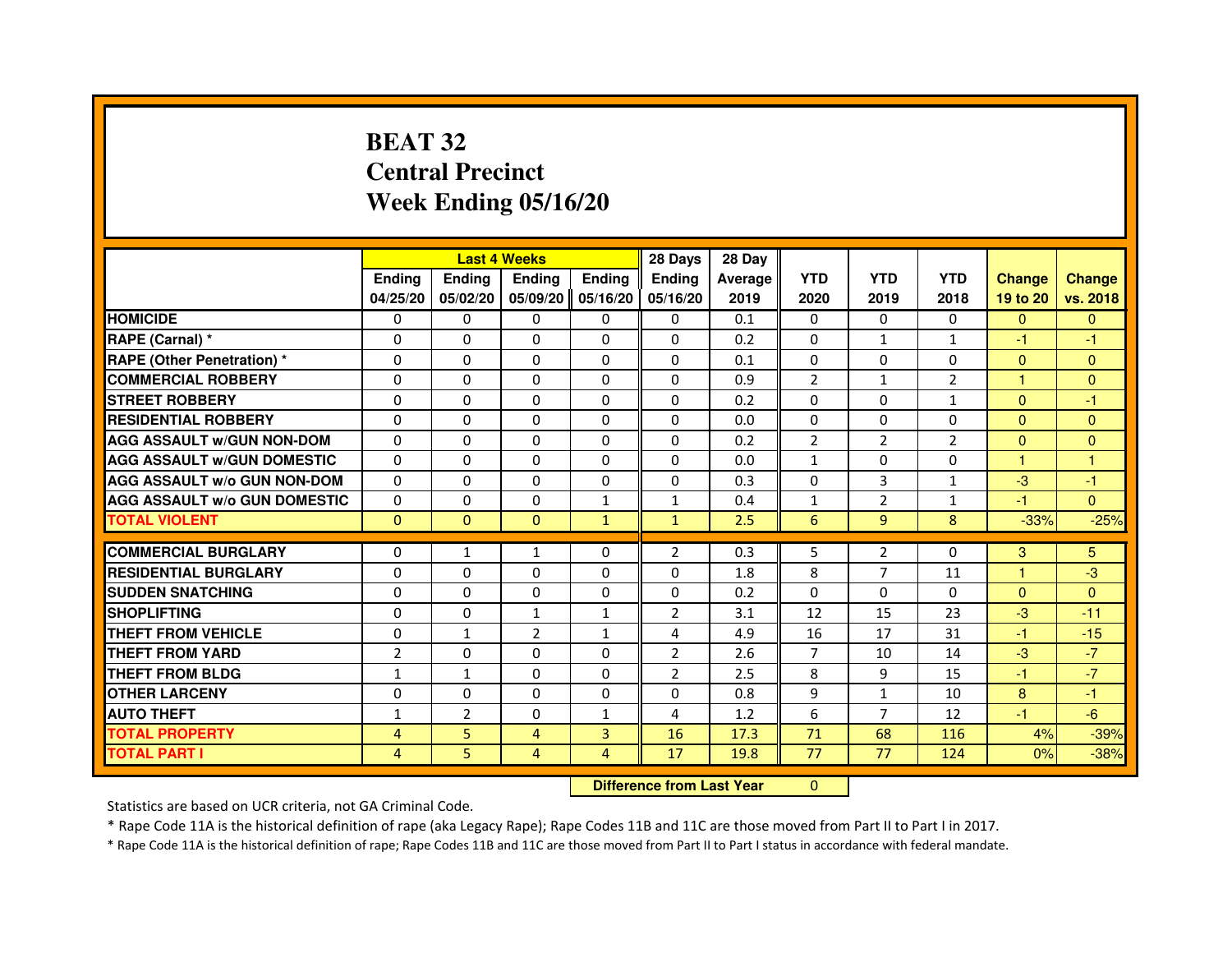# **BEAT 33 Central PrecinctWeek Ending 05/16/20**

|                                     |                |               | <b>Last 4 Weeks</b> |                | 28 Days        | 28 Day  |                |                |                |                |                |
|-------------------------------------|----------------|---------------|---------------------|----------------|----------------|---------|----------------|----------------|----------------|----------------|----------------|
|                                     | <b>Endina</b>  | <b>Ending</b> | <b>Ending</b>       | <b>Ending</b>  | <b>Endina</b>  | Average | <b>YTD</b>     | <b>YTD</b>     | <b>YTD</b>     | <b>Change</b>  | <b>Change</b>  |
|                                     | 04/25/20       | 05/02/20      | 05/09/20   05/16/20 |                | 05/16/20       | 2019    | 2020           | 2019           | 2018           | 19 to 20       | vs. 2018       |
| <b>HOMICIDE</b>                     | 0              | 0             | 0                   | 0              | $\Omega$       | 0.2     | $\mathbf{1}$   | $\mathbf{1}$   | 0              | $\mathbf{0}$   |                |
| RAPE (Carnal) *                     | 0              | $\Omega$      | $\Omega$            | $\Omega$       | $\Omega$       | 0.0     | $\Omega$       | $\Omega$       | $\mathbf{1}$   | $\Omega$       | $-1$           |
| <b>RAPE (Other Penetration)*</b>    | 0              | 0             | 0                   | $\Omega$       | 0              | 0.1     | $\Omega$       | 0              | $\mathbf{1}$   | $\Omega$       | $-1$           |
| <b>COMMERCIAL ROBBERY</b>           | 0              | 0             | 0                   | 0              | 0              | 0.3     | $\Omega$       | 1              | $\Omega$       | $-1$           | $\mathbf{0}$   |
| <b>STREET ROBBERY</b>               | $\Omega$       | $\Omega$      | $\Omega$            | 0              | 0              | 1.3     | 3              | 5              | 6              | $-2$           | $-3$           |
| <b>RESIDENTIAL ROBBERY</b>          | 0              | $\Omega$      | $\Omega$            | 0              | 0              | 0.0     | $\Omega$       | $\Omega$       | $\Omega$       | $\Omega$       | $\Omega$       |
| <b>AGG ASSAULT W/GUN NON-DOM</b>    | $\Omega$       | $\Omega$      | $\mathbf{1}$        | $\Omega$       | $\mathbf{1}$   | 1.0     | 4              | 5              | 6              | $-1$           | $-2$           |
| <b>AGG ASSAULT W/GUN DOMESTIC</b>   | $\Omega$       | $\Omega$      | $\Omega$            | 0              | 0              | 0.2     | $\Omega$       | $\Omega$       | $\Omega$       | $\Omega$       | $\mathbf{0}$   |
| <b>AGG ASSAULT W/o GUN NON-DOM</b>  | 0              | $\Omega$      | 1                   | $\Omega$       | 1              | 0.9     | $\overline{a}$ | 8              | 3              | $-4$           | $\overline{1}$ |
| <b>AGG ASSAULT W/o GUN DOMESTIC</b> | $\Omega$       | $\Omega$      | 0                   | 0              | 0              | 0.7     | 3              | 7              | $\mathbf{1}$   | $-4$           | $\overline{2}$ |
| <b>TOTAL VIOLENT</b>                | $\Omega$       | $\Omega$      | $\overline{2}$      | $\Omega$       | $\overline{2}$ | 4.7     | 15             | 27             | 18             | $-44%$         | $-17%$         |
|                                     |                |               |                     |                |                |         |                |                |                |                |                |
| <b>COMMERCIAL BURGLARY</b>          | $\Omega$       | 0             | 0                   | $\mathbf{1}$   | 1              | 1.3     | 6              | $\overline{2}$ | 4              | $\overline{4}$ | $\overline{2}$ |
| <b>RESIDENTIAL BURGLARY</b>         | 0              | 0             | $\mathbf{1}$        | $\mathbf{1}$   | $\overline{2}$ | 1.8     | 5              | 14             | $\overline{7}$ | $-9$           | $-2$           |
| <b>SUDDEN SNATCHING</b>             | 0              | $\Omega$      | 0                   | 0              | 0              | 0.1     | $\Omega$       | $\Omega$       | $\overline{2}$ | $\Omega$       | $-2$           |
| <b>SHOPLIFTING</b>                  | $\Omega$       | 0             | $\Omega$            | $\mathbf{1}$   | $\mathbf{1}$   | 7.9     | 14             | 39             | 11             | $-25$          | 3              |
| <b>THEFT FROM VEHICLE</b>           | 1              | $\mathbf{1}$  | $\Omega$            | $\mathbf{1}$   | 3              | 3.4     | 13             | 18             | 21             | $-5$           | $-8$           |
| <b>THEFT FROM YARD</b>              | $\overline{2}$ | $\Omega$      | $\Omega$            | $\overline{2}$ | $\overline{a}$ | 3.6     | 18             | 26             | 16             | $-8$           | $\overline{2}$ |
| THEFT FROM BLDG                     | $\overline{2}$ | 0             | 0                   | 0              | 2              | 1.7     | 4              | 8              | 11             | $-4$           | $-7$           |
| <b>OTHER LARCENY</b>                | 0              | $\Omega$      | 0                   | 0              | 0              | 2.0     | $\Omega$       | 14             | 2              | $-14$          | $-2$           |
| <b>AUTO THEFT</b>                   | $\mathbf{1}$   | 0             | $\Omega$            | 0              | $\mathbf{1}$   | 1.4     | $\overline{7}$ | 8              | 19             | $-1$           | $-12$          |
| <b>TOTAL PROPERTY</b>               | 6              | $\mathbf{1}$  | $\mathbf{1}$        | 6              | 14             | 23.2    | 67             | 129            | 93             | $-48%$         | $-28%$         |
| <b>TOTAL PART I</b>                 | 6              | $\mathbf{1}$  | 3                   | 6              | 16             | 27.8    | 82             | 156            | 111            | $-47%$         | $-26%$         |

 **Difference from Last Year**-74

Statistics are based on UCR criteria, not GA Criminal Code.

\* Rape Code 11A is the historical definition of rape (aka Legacy Rape); Rape Codes 11B and 11C are those moved from Part II to Part I in 2017.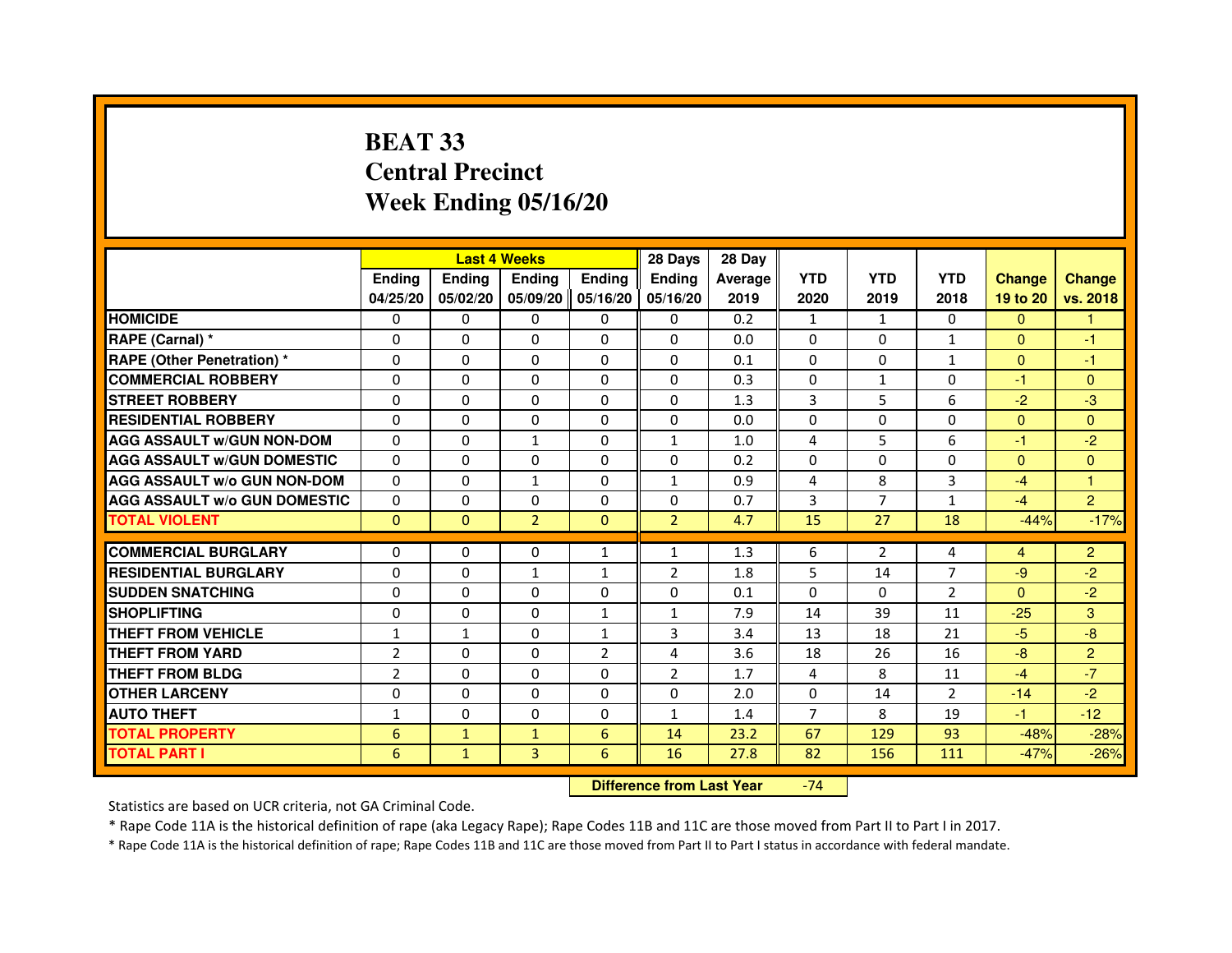# **BEAT 34 Central PrecinctWeek Ending 05/16/20**

|                                     |                |                | <b>Last 4 Weeks</b> |                | 28 Days                          | 28 Day  |                |                |                |                |                |
|-------------------------------------|----------------|----------------|---------------------|----------------|----------------------------------|---------|----------------|----------------|----------------|----------------|----------------|
|                                     | Ending         | Ending         | Ending              | <b>Ending</b>  | Ending                           | Average | <b>YTD</b>     | <b>YTD</b>     | <b>YTD</b>     | <b>Change</b>  | <b>Change</b>  |
|                                     | 04/25/20       | 05/02/20       | 05/09/20 05/16/20   |                | 05/16/20                         | 2019    | 2020           | 2019           | 2018           | 19 to 20       | vs. 2018       |
| <b>HOMICIDE</b>                     | 0              | 0              | $\mathbf{0}$        | 0              | 0                                | 0.1     | $\overline{2}$ | $\Omega$       | $\Omega$       | $\overline{2}$ | $\overline{2}$ |
| RAPE (Carnal) *                     | 0              | 0              | 0                   | 0              | 0                                | 0.2     | 1              | $\overline{2}$ | $\Omega$       | $-1$           | 1              |
| <b>RAPE (Other Penetration) *</b>   | $\Omega$       | $\mathbf 0$    | $\Omega$            | 0              | 0                                | 0.1     | $\mathbf{1}$   | $\mathbf{1}$   | $\Omega$       | $\Omega$       | 1              |
| <b>COMMERCIAL ROBBERY</b>           | $\mathbf 0$    | 0              | $\Omega$            | 0              | 0                                | 0.0     | $\mathbf{0}$   | $\mathbf{0}$   | $\Omega$       | $\overline{0}$ | $\mathbf{0}$   |
| <b>STREET ROBBERY</b>               | $\mathbf{1}$   | $\Omega$       | $\Omega$            | $\Omega$       | 1                                | 0.9     | 6              | $\overline{7}$ | $\overline{2}$ | $-1$           | $\overline{4}$ |
| <b>RESIDENTIAL ROBBERY</b>          | $\Omega$       | $\mathbf 0$    | $\Omega$            | 0              | 0                                | 0.2     | $\Omega$       | 0              | 1              | $\mathbf{0}$   | $-1$           |
| <b>AGG ASSAULT w/GUN NON-DOM</b>    | $\Omega$       | $\mathbf{1}$   | $\Omega$            | $\Omega$       | $\mathbf{1}$                     | 1.8     | $\overline{7}$ | 5              | $\overline{2}$ | $\overline{2}$ | 5              |
| <b>AGG ASSAULT W/GUN DOMESTIC</b>   | $\Omega$       | $\Omega$       | $\mathbf 0$         | $\Omega$       | 0                                | 0.5     | $\Omega$       | 3              | $\mathbf{1}$   | $-3$           | $-1$           |
| <b>AGG ASSAULT W/o GUN NON-DOM</b>  | $\Omega$       | $\mathbf{1}$   | $\mathbf{1}$        | $\Omega$       | $\overline{2}$                   | 0.9     | 9              | 5              | $\overline{7}$ | $\overline{4}$ | $\overline{c}$ |
| <b>AGG ASSAULT w/o GUN DOMESTIC</b> | $\Omega$       | $\mathbf 0$    | $\Omega$            | $\mathbf{1}$   | $\mathbf{1}$                     | 1.6     | 8              | 8              | 4              | $\Omega$       | 4              |
| <b>TOTAL VIOLENT</b>                | $\mathbf{1}$   | $\overline{2}$ | $\mathbf{1}$        | $\mathbf{1}$   | 5                                | 6.2     | 34             | 31             | 17             | 10%            | 100%           |
| <b>COMMERCIAL BURGLARY</b>          | 0              | 0              | 0                   | 0              | 0                                | 0.5     | 0              | 0              | $\mathbf{1}$   | $\Omega$       | $-1$           |
| <b>RESIDENTIAL BURGLARY</b>         | $\mathbf{1}$   | $\mathbf 0$    | $\mathbf{1}$        | 0              | $\overline{2}$                   | 3.2     | 14             | 13             | 31             | $\mathbf{1}$   | $-17$          |
| <b>SUDDEN SNATCHING</b>             | $\Omega$       | $\mathbf 0$    | $\Omega$            | $\Omega$       | $\Omega$                         | 0.2     | $\mathbf{1}$   | $\mathbf{1}$   | $\mathbf{1}$   | $\Omega$       | $\mathbf{0}$   |
| <b>SHOPLIFTING</b>                  | 0              | $\mathbf{1}$   | 0                   | 0              | 1                                | 1.2     | $\mathbf{1}$   | 5              | 2              | $-4$           | $-1$           |
| THEFT FROM VEHICLE                  | $\Omega$       | $\mathbf{1}$   | $\Omega$            | $\mathbf{1}$   | $\overline{2}$                   | 2.3     | 10             | 9              | 15             | 1              | $-5$           |
| <b>THEFT FROM YARD</b>              | $\overline{2}$ | 0              | $\mathbf 0$         | $\overline{2}$ | 4                                | 2.3     | $\overline{7}$ | 14             | 4              | $-7$           | 3              |
| <b>THEFT FROM BLDG</b>              | $\Omega$       | $\Omega$       | $\Omega$            | $\Omega$       | 0                                | 1.4     | 6              | 4              | 12             | $\overline{2}$ | $-6$           |
| <b>OTHER LARCENY</b>                | $\Omega$       | $\Omega$       | $\Omega$            | $\Omega$       | $\Omega$                         | 0.3     | $\mathbf{0}$   | $\overline{2}$ | $\Omega$       | $-2$           | $\Omega$       |
| <b>AUTO THEFT</b>                   | $\Omega$       | 0              | $\mathbf{1}$        | $\Omega$       | $\mathbf{1}$                     | 2.0     | 8              | 8              | 12             | $\Omega$       | $-4$           |
| <b>TOTAL PROPERTY</b>               | 3              | $\overline{2}$ | $\overline{2}$      | 3              | 10                               | 13.3    | 47             | 56             | 78             | $-16%$         | $-40%$         |
| <b>TOTAL PART I</b>                 | 4              | 4              | 3                   | $\overline{4}$ | 15                               | 19.6    | 81             | 87             | 95             | $-7%$          | $-15%$         |
|                                     |                |                |                     |                | <b>Difference from Last Year</b> |         | $-6$           |                |                |                |                |

 **Difference from Last Year**

Statistics are based on UCR criteria, not GA Criminal Code.

\* Rape Code 11A is the historical definition of rape (aka Legacy Rape); Rape Codes 11B and 11C are those moved from Part II to Part I in 2017.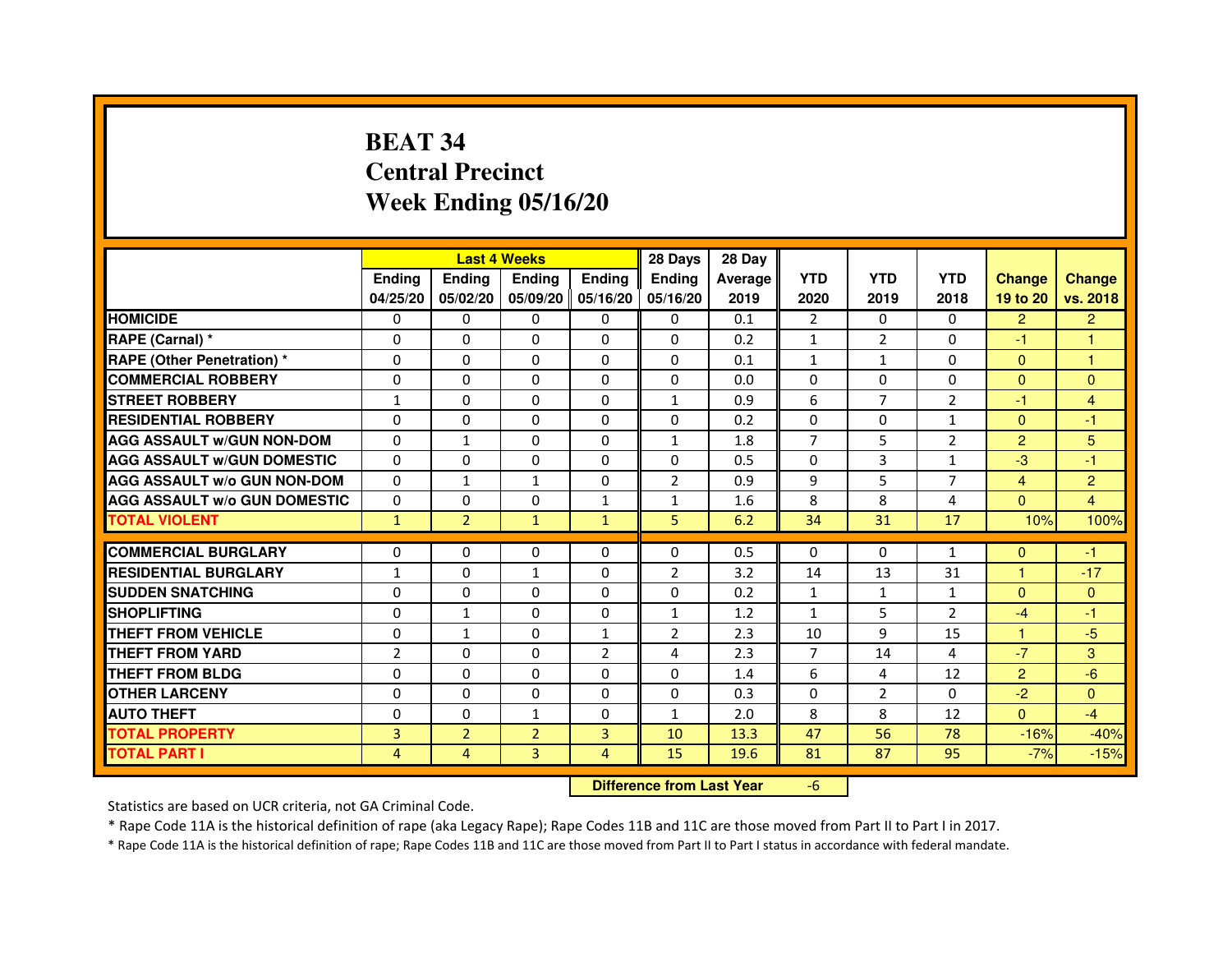# **BEAT 35 Central PrecinctWeek Ending 05/16/20**

|                                     |                | <b>Last 4 Weeks</b> |                |                     | 28 Days        | 28 Day  |                |                |                |                |                |
|-------------------------------------|----------------|---------------------|----------------|---------------------|----------------|---------|----------------|----------------|----------------|----------------|----------------|
|                                     | <b>Endina</b>  | Ending              | <b>Endina</b>  | <b>Ending</b>       | <b>Endina</b>  | Average | <b>YTD</b>     | <b>YTD</b>     | <b>YTD</b>     | <b>Change</b>  | <b>Change</b>  |
|                                     | 04/25/20       | 05/02/20            |                | 05/09/20   05/16/20 | 05/16/20       | 2019    | 2020           | 2019           | 2018           | 19 to 20       | vs. 2018       |
| <b>HOMICIDE</b>                     | 0              | 0                   | 0              | 0                   | 0              | 0.0     | 3              | 0              | $\Omega$       | 3              | 3              |
| RAPE (Carnal) *                     | $\Omega$       | $\Omega$            | $\Omega$       | $\Omega$            | $\Omega$       | 0.0     | $\mathbf{1}$   | $\Omega$       | $\overline{2}$ | $\mathbf{1}$   | $-1$           |
| <b>RAPE (Other Penetration) *</b>   | 0              | $\Omega$            | $\Omega$       | $\Omega$            | $\Omega$       | 0.0     | $\Omega$       | $\Omega$       | $\overline{2}$ | $\Omega$       | $-2$           |
| <b>COMMERCIAL ROBBERY</b>           | 0              | 0                   | $\Omega$       | $\Omega$            | $\Omega$       | 0.2     | $\Omega$       | $\Omega$       | $\Omega$       | $\Omega$       | $\Omega$       |
| <b>STREET ROBBERY</b>               | 0              | $\Omega$            | 0              | $\Omega$            | 0              | 1.1     | $\mathbf{1}$   | 5              | $\mathbf{1}$   | $-4$           | $\Omega$       |
| <b>RESIDENTIAL ROBBERY</b>          | 0              | $\Omega$            | 0              | $\Omega$            | 0              | 0.0     | $\mathbf{1}$   | $\Omega$       | 0              | 1              | $\mathbf{1}$   |
| <b>AGG ASSAULT W/GUN NON-DOM</b>    | $\Omega$       | $\mathbf 0$         | $\Omega$       | $\Omega$            | $\Omega$       | 2.2     | 5              | 10             | 8              | $-5$           | -3             |
| <b>AGG ASSAULT W/GUN DOMESTIC</b>   | $\Omega$       | $\Omega$            | 0              | 0                   | $\Omega$       | 0.2     | $\mathbf{1}$   | $\mathbf{1}$   | $\overline{a}$ | $\Omega$       | $-3$           |
| <b>AGG ASSAULT W/o GUN NON-DOM</b>  | $\Omega$       | 0                   | $\Omega$       | 0                   | $\Omega$       | 0.6     | $\mathbf{1}$   | $\overline{2}$ | 3              | $-1$           | $-2$           |
| <b>AGG ASSAULT W/o GUN DOMESTIC</b> | $\Omega$       | 0                   | 0              | $\Omega$            | $\Omega$       | 0.9     | 5              | 5              | $\overline{2}$ | $\Omega$       | 3              |
| <b>TOTAL VIOLENT</b>                | $\Omega$       | $\Omega$            | $\Omega$       | $\mathbf{0}$        | $\mathbf{0}$   | 5.2     | 18             | 23             | 22             | $-22%$         | $-18%$         |
|                                     |                |                     |                |                     |                |         |                |                |                |                |                |
| <b>COMMERCIAL BURGLARY</b>          | 0              | 0                   | 1              | 0                   | $\mathbf{1}$   | 1.2     | 3              | 3              | $\overline{2}$ | $\Omega$       | 1              |
| <b>RESIDENTIAL BURGLARY</b>         | 0              | 0                   | $\overline{2}$ | $\Omega$            | $\overline{2}$ | 2.9     | 15             | 13             | 11             | $\overline{2}$ | $\overline{4}$ |
| <b>SUDDEN SNATCHING</b>             | 0              | 0                   | $\Omega$       | $\Omega$            | $\Omega$       | 0.2     | $\Omega$       | $\Omega$       | $\mathbf{1}$   | $\Omega$       | $-1$           |
| <b>SHOPLIFTING</b>                  | $\mathbf 0$    | $\overline{2}$      | $\Omega$       | $\mathbf{0}$        | $\overline{2}$ | 2.4     | 12             | 17             | 8              | $-5$           | 4              |
| <b>THEFT FROM VEHICLE</b>           | $\mathbf{1}$   | $\Omega$            | $\Omega$       | 3                   | 4              | 6.5     | 11             | 32             | 21             | $-21$          | $-10$          |
| <b>THEFT FROM YARD</b>              | 0              | 0                   | $\Omega$       | $\mathbf{1}$        | $\mathbf{1}$   | 1.4     | $\overline{2}$ | $\overline{2}$ | 4              | $\Omega$       | $-2$           |
| <b>THEFT FROM BLDG</b>              | 0              | 0                   | 0              | 1                   | 1              | 1.8     | 6              | 8              | 6              | $-2$           | $\Omega$       |
| <b>OTHER LARCENY</b>                | $\overline{2}$ | $\Omega$            | 0              | 0                   | $\overline{2}$ | 1.2     | $\overline{4}$ | 5              | 3              | $-1$           | 1              |
| <b>AUTO THEFT</b>                   | $\mathbf 0$    | 1                   | 1              | $\mathbf{1}$        | 3              | 2.1     | 13             | 9              | 21             | $\overline{4}$ | -8             |
| <b>TOTAL PROPERTY</b>               | 3              | 3                   | 4              | 6                   | 16             | 19.7    | 66             | 89             | 77             | $-26%$         | $-14%$         |
| <b>TOTAL PART I</b>                 | 3              | 3                   | 4              | 6                   | 16             | 24.9    | 84             | 112            | 99             | $-25%$         | $-15%$         |

 **Difference from Last Year**-28

Statistics are based on UCR criteria, not GA Criminal Code.

\* Rape Code 11A is the historical definition of rape (aka Legacy Rape); Rape Codes 11B and 11C are those moved from Part II to Part I in 2017.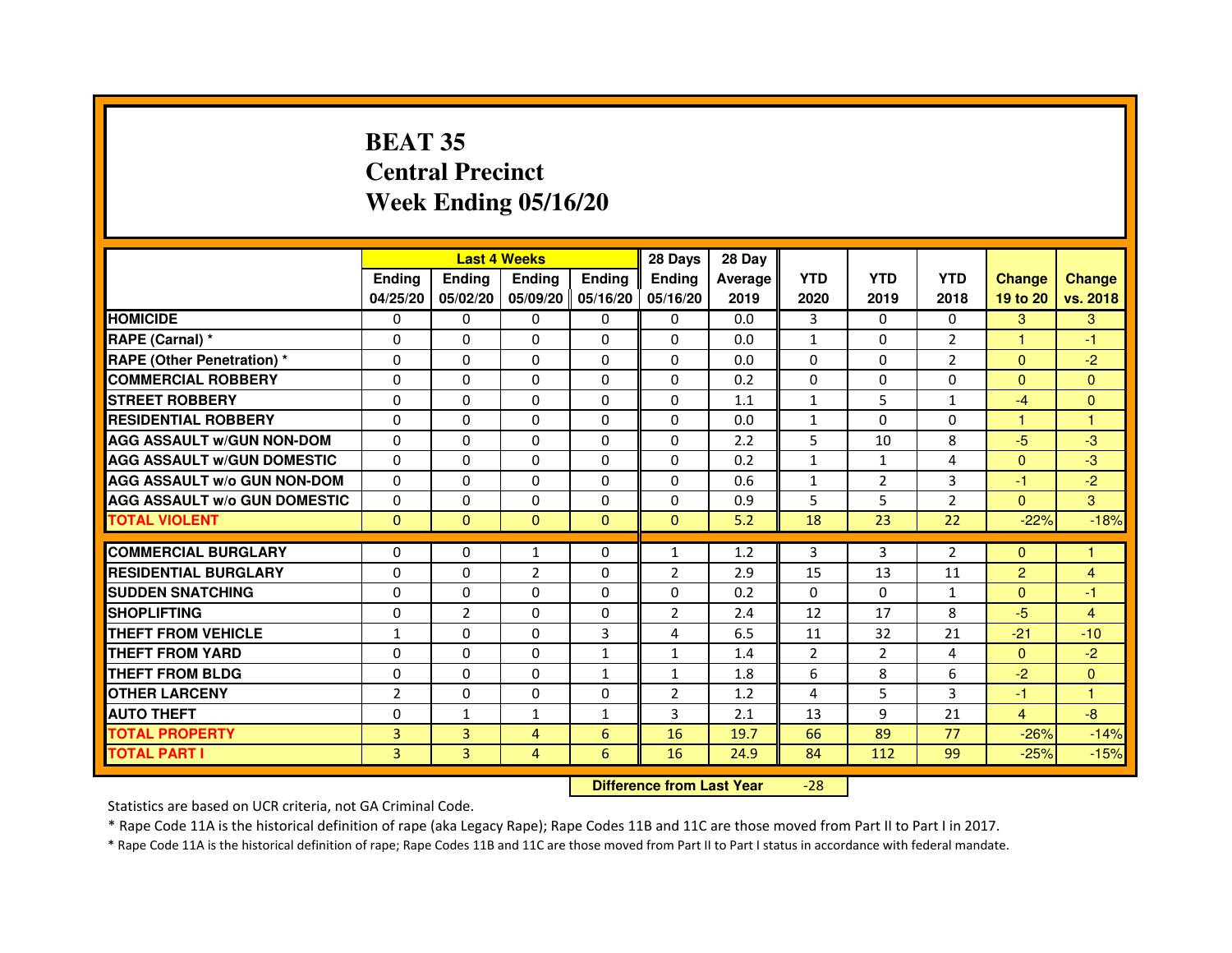#### **BEAT 36 Central PrecinctWeek Ending 05/16/20**

|                                     |                |                                  | <b>Last 4 Weeks</b> |                   | 28 Days        | 28 Day  |                |                |                |                      |                |
|-------------------------------------|----------------|----------------------------------|---------------------|-------------------|----------------|---------|----------------|----------------|----------------|----------------------|----------------|
|                                     | Ending         | Ending                           | Ending              | <b>Ending</b>     | Ending         | Average | <b>YTD</b>     | <b>YTD</b>     | <b>YTD</b>     | <b>Change</b>        | <b>Change</b>  |
|                                     | 04/25/20       | 05/02/20                         |                     | 05/09/20 05/16/20 | 05/16/20       | 2019    | 2020           | 2019           | 2018           | 19 to 20             | vs. 2018       |
| <b>HOMICIDE</b>                     | 0              | $\Omega$                         | $\Omega$            | $\mathbf{0}$      | 0              | 0.0     | $\mathbf{1}$   | $\Omega$       | $\Omega$       | $\mathbf{1}$         | 1              |
| RAPE (Carnal) *                     | 0              | 0                                | $\Omega$            | $\Omega$          | $\Omega$       | 0.2     | $\mathbf{1}$   | $\mathbf{0}$   | $\overline{2}$ | 1                    | -1             |
| <b>RAPE (Other Penetration)*</b>    | $\Omega$       | $\Omega$                         | 0                   | $\Omega$          | $\Omega$       | 0.0     | $\Omega$       | $\Omega$       | $\Omega$       | $\Omega$             | $\Omega$       |
| <b>COMMERCIAL ROBBERY</b>           | $\Omega$       | $\mathbf{0}$                     | $\Omega$            | $\Omega$          | $\Omega$       | 0.2     | $\Omega$       | $\Omega$       | $\Omega$       | $\Omega$             | $\Omega$       |
| <b>STREET ROBBERY</b>               | $\Omega$       | $\Omega$                         | $\Omega$            | $\Omega$          | $\Omega$       | 0.6     | $\Omega$       | 3              | $\mathbf{1}$   | $-3$                 | $-1$           |
| <b>RESIDENTIAL ROBBERY</b>          | $\Omega$       | 0                                | 0                   | 0                 | 0              | 0.1     | 3              | $\mathbf{1}$   | $\Omega$       | $\overline{2}$       | 3              |
| <b>AGG ASSAULT W/GUN NON-DOM</b>    | $\Omega$       | $\Omega$                         | $\Omega$            | $\Omega$          | $\Omega$       | 0.8     | 0              | 3              | $\Omega$       | $-3$                 | $\Omega$       |
| <b>AGG ASSAULT w/GUN DOMESTIC</b>   | $\Omega$       | 0                                | $\Omega$            | $\Omega$          | $\Omega$       | 0.2     | $\mathbf{1}$   | $\Omega$       | $\mathbf{1}$   | $\overline{1}$       | $\Omega$       |
| <b>AGG ASSAULT w/o GUN NON-DOM</b>  | $\Omega$       | $\Omega$                         | 0                   | $\mathbf{0}$      | $\Omega$       | 0.5     | $\mathbf{1}$   | $\mathbf{1}$   | $\overline{2}$ | $\Omega$             | -1             |
| <b>AGG ASSAULT w/o GUN DOMESTIC</b> | $\mathbf{1}$   | $\mathbf{1}$                     | 0                   | 0                 | $\overline{2}$ | 0.3     | $\overline{7}$ | $\overline{2}$ | $\mathbf{1}$   | 5                    | 6              |
| <b>TOTAL VIOLENT</b>                | $\mathbf{1}$   | $\mathbf{1}$                     | $\mathbf{0}$        | $\mathbf{0}$      | $\overline{2}$ | 2.9     | 14             | 10             | $\overline{7}$ | 40%                  | 100%           |
| <b>COMMERCIAL BURGLARY</b>          | 0              | 0                                | 0                   | 0                 | 0              | 1.1     | 1              | 3              | 4              | $-2$                 | $-3$           |
| <b>RESIDENTIAL BURGLARY</b>         | 0              | $\Omega$                         | 0                   | $\Omega$          | $\Omega$       | 2.3     | 8              | 10             | 10             | $-2$                 | $-2$           |
| <b>SUDDEN SNATCHING</b>             | $\Omega$       | $\Omega$                         | 0                   | $\Omega$          | $\Omega$       | 0.1     | $\mathbf{1}$   | $\Omega$       | $\Omega$       | $\blacktriangleleft$ | $\mathbf{1}$   |
| <b>SHOPLIFTING</b>                  | $\Omega$       | $\Omega$                         | $\mathbf{1}$        | $\mathbf{1}$      | $\overline{2}$ | 3.7     | 21             | 17             | 13             | $\overline{4}$       | 8              |
| <b>THEFT FROM VEHICLE</b>           | $\mathbf{1}$   | 0                                | 0                   | $\mathbf{1}$      | $\overline{2}$ | 3.3     | 13             | 12             | 16             | 4                    | $-3$           |
| <b>THEFT FROM YARD</b>              | $\mathbf 0$    | 0                                | $\Omega$            | $\Omega$          | 0              | 0.7     | 6              | 4              | 4              | $\overline{2}$       | $\overline{2}$ |
| <b>THEFT FROM BLDG</b>              | $\mathbf{1}$   | $\mathbf{1}$                     | $\mathbf{1}$        | $\Omega$          | 3              | 1.5     | $\overline{7}$ | 12             | 13             | $-5$                 | $-6$           |
| <b>OTHER LARCENY</b>                | 0              | 0                                | 0                   | 0                 | $\Omega$       | 0.3     | $\overline{2}$ | 0              | 0              | $\overline{2}$       | $\overline{2}$ |
| <b>AUTO THEFT</b>                   | $\Omega$       | $\mathbf{1}$                     | $\mathbf{1}$        | $\Omega$          | $\overline{2}$ | 1.8     | 9              | 16             | 6              | $-7$                 | $\mathbf{3}$   |
| <b>TOTAL PROPERTY</b>               | $\overline{2}$ | $\overline{2}$                   | 3                   | $\overline{2}$    | 9              | 14.8    | 68             | 74             | 66             | $-8%$                | 3%             |
| <b>TOTAL PART I</b>                 | $\overline{3}$ | $\overline{3}$                   | $\overline{3}$      | $\overline{2}$    | 11             | 17.7    | 82             | 84             | 73             | $-2%$                | 12%            |
|                                     |                | <b>Difference from Last Year</b> |                     | $-2$              |                |         |                |                |                |                      |                |

 **Difference from Last Year**

Statistics are based on UCR criteria, not GA Criminal Code.

\* Rape Code 11A is the historical definition of rape (aka Legacy Rape); Rape Codes 11B and 11C are those moved from Part II to Part I in 2017.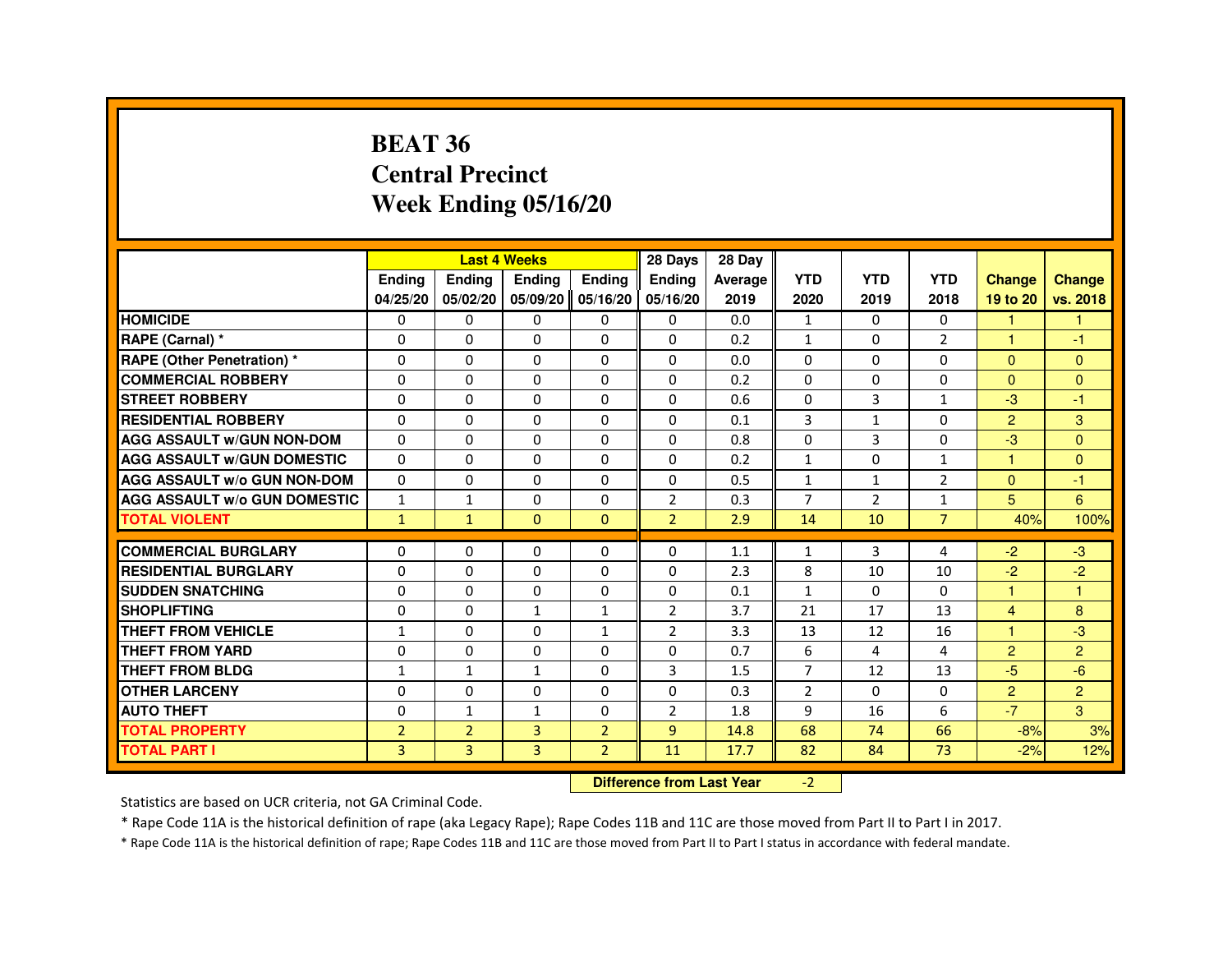# **BEAT 41 South PrecinctWeek Ending 05/16/20**

|                                     |               |               | <b>Last 4 Weeks</b> |               | 28 Days        | 28 Day  |                |                |                |                |                |
|-------------------------------------|---------------|---------------|---------------------|---------------|----------------|---------|----------------|----------------|----------------|----------------|----------------|
|                                     | <b>Ending</b> | <b>Endina</b> | <b>Ending</b>       | <b>Ending</b> | <b>Endina</b>  | Average | <b>YTD</b>     | <b>YTD</b>     | <b>YTD</b>     | <b>Change</b>  | <b>Change</b>  |
|                                     | 04/25/20      | 05/02/20      | 05/09/20            | 05/16/20      | 05/16/20       | 2019    | 2020           | 2019           | 2018           | 19 to 20       | vs. 2018       |
| <b>HOMICIDE</b>                     | 0             | $\mathbf{0}$  | $\mathbf{0}$        | 0             | 0              | 0.1     | 0              | 0              | $\Omega$       | $\Omega$       | $\mathbf{0}$   |
| RAPE (Carnal) *                     | $\Omega$      | $\Omega$      | $\Omega$            | $\Omega$      | $\Omega$       | 0.2     | $\mathbf{1}$   | $\mathbf{1}$   | $\Omega$       | $\Omega$       | 1              |
| <b>RAPE (Other Penetration) *</b>   | 0             | $\mathbf{0}$  | $\mathbf{0}$        | 0             | 0              | 0.0     | 0              | 0              | 0              | $\Omega$       | $\Omega$       |
| <b>COMMERCIAL ROBBERY</b>           | 0             | $\Omega$      | $\Omega$            | $\Omega$      | $\Omega$       | 0.6     | $\Omega$       | $\Omega$       | $\Omega$       | $\Omega$       | $\mathbf{0}$   |
| <b>STREET ROBBERY</b>               | $\Omega$      | $\Omega$      | $\Omega$            | $\Omega$      | $\Omega$       | 0.9     | 3              | 3              | $\mathbf{1}$   | $\Omega$       | $\overline{2}$ |
| <b>RESIDENTIAL ROBBERY</b>          | $\Omega$      | $\Omega$      | $\Omega$            | $\Omega$      | $\Omega$       | 0.1     | $\Omega$       | $\mathbf{1}$   | 0              | $-1$           | $\mathbf{0}$   |
| <b>AGG ASSAULT w/GUN NON-DOM</b>    | $\Omega$      | $\Omega$      | $\Omega$            | $\Omega$      | $\Omega$       | 0.2     | $\mathbf{1}$   | $\mathbf{1}$   | $\Omega$       | $\Omega$       | 1              |
| <b>AGG ASSAULT W/GUN DOMESTIC</b>   | $\Omega$      | $\Omega$      | $\Omega$            | 0             | $\Omega$       | 0.1     | $\Omega$       | $\Omega$       | $\Omega$       | $\Omega$       | $\mathbf{0}$   |
| <b>AGG ASSAULT W/o GUN NON-DOM</b>  | 0             | $\Omega$      | 0                   | $\Omega$      | $\Omega$       | 0.3     | 1              | $\overline{2}$ | $\mathbf{1}$   | $-1$           | $\mathbf{0}$   |
| <b>AGG ASSAULT W/o GUN DOMESTIC</b> | $\Omega$      | $\Omega$      | $\Omega$            | $\Omega$      | $\Omega$       | 0.5     | $\overline{2}$ | $\overline{2}$ | $\mathbf{1}$   | $\Omega$       | 1              |
| <b>TOTAL VIOLENT</b>                | $\Omega$      | $\mathbf{0}$  | $\Omega$            | $\Omega$      | $\Omega$       | 3.0     | 8              | 10             | 3              | $-20%$         | 167%           |
|                                     |               |               |                     |               |                |         |                |                |                |                |                |
| <b>COMMERCIAL BURGLARY</b>          | 0             | $\mathbf{0}$  | 0                   | 0             | $\Omega$       | 1.1     | 2              | 4              | 1              | $-2$           |                |
| <b>RESIDENTIAL BURGLARY</b>         | $\Omega$      | $\Omega$      | 0                   | 0             | 0              | 0.8     | $\overline{2}$ | 3              | 6              | $-1$           | $-4$           |
| <b>SUDDEN SNATCHING</b>             | 0             | $\Omega$      | 0                   | 0             | 0              | 0.2     | 0              | $\Omega$       | $\overline{2}$ | $\mathbf{0}$   | $-2$           |
| <b>SHOPLIFTING</b>                  | $\Omega$      | $\Omega$      | $\mathbf{1}$        | $\mathbf{1}$  | $\overline{2}$ | 1.8     | 3              | 15             | 10             | $-12$          | $-7$           |
| THEFT FROM VEHICLE                  | $\Omega$      | $\mathbf{1}$  | $\Omega$            | $\Omega$      | $\mathbf{1}$   | 5.4     | 8              | 28             | 14             | $-20$          | $-6$           |
| <b>THEFT FROM YARD</b>              | 0             | 0             | $\Omega$            | $\Omega$      | $\Omega$       | 0.9     | $\overline{2}$ | 4              | 5              | $-2$           | $-3$           |
| THEFT FROM BLDG                     | $\Omega$      | 1             | $\overline{2}$      | 0             | 3              | 3.3     | 8              | 19             | 8              | $-11$          | $\Omega$       |
| <b>OTHER LARCENY</b>                | $\Omega$      | $\Omega$      | $\mathbf{1}$        | $\Omega$      | $\mathbf{1}$   | 0.3     | $\overline{2}$ | $\Omega$       | $\overline{2}$ | $\overline{2}$ | $\Omega$       |
| <b>AUTO THEFT</b>                   | $\mathbf{1}$  | 1             | $\Omega$            | $\Omega$      | $\overline{2}$ | 1.5     | $\overline{7}$ | $\overline{7}$ | $\overline{a}$ | $\Omega$       | 3              |
| <b>TOTAL PROPERTY</b>               | $\mathbf{1}$  | 3             | 4                   | $\mathbf{1}$  | 9              | 15.3    | 34             | 80             | 52             | $-58%$         | $-35%$         |
| <b>TOTAL PART I</b>                 | $\mathbf{1}$  | 3             | 4                   | $\mathbf{1}$  | 9              | 18.3    | 42             | 90             | 55             | $-53%$         | $-24%$         |

 **Difference from Last Year**-48

Statistics are based on UCR criteria, not GA Criminal Code.

\* Rape Code 11A is the historical definition of rape (aka Legacy Rape); Rape Codes 11B and 11C are those moved from Part II to Part I in 2017.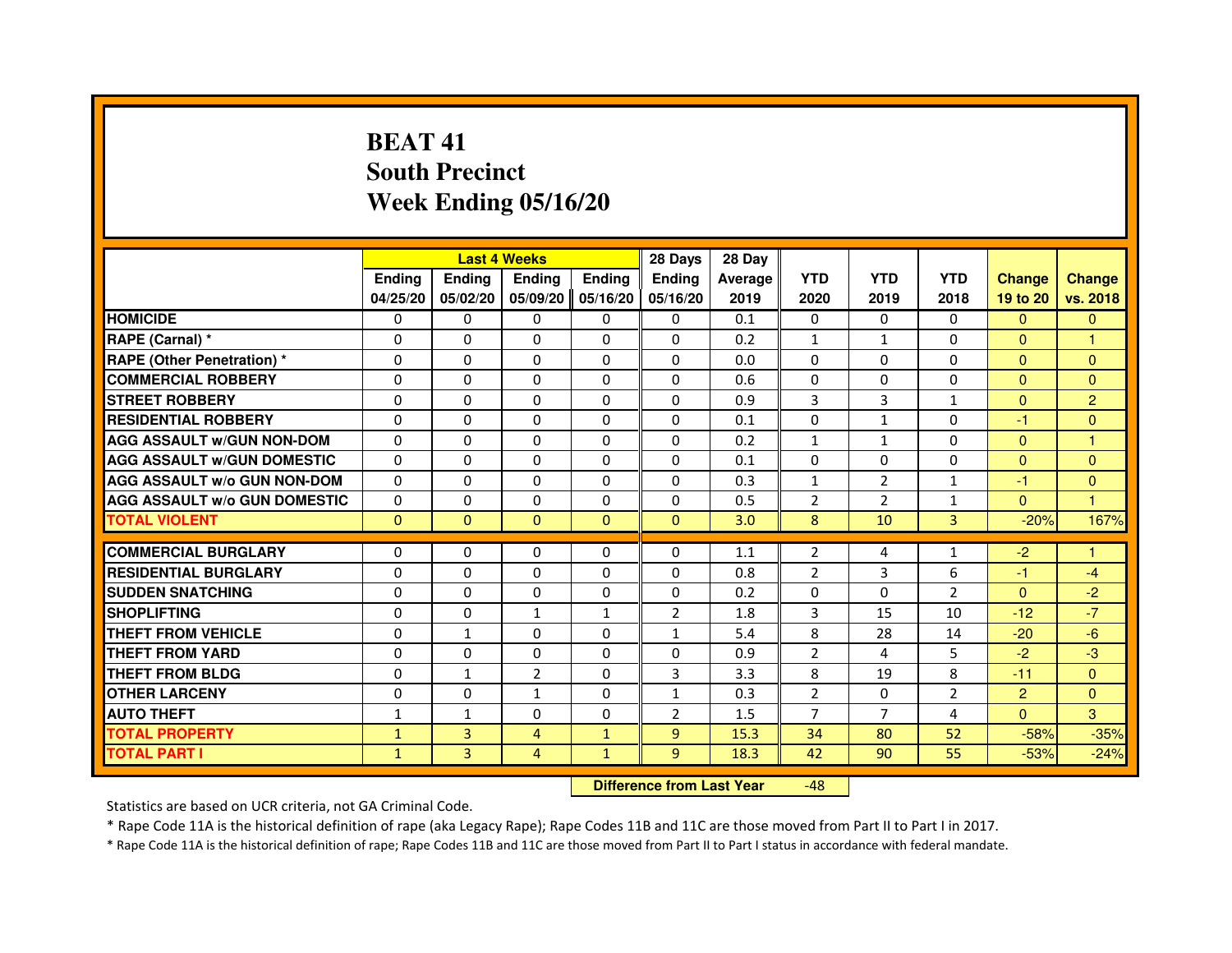# **BEAT 42 South PrecinctWeek Ending 05/16/20**

|                                     |               |                | <b>Last 4 Weeks</b> |               | 28 Days        | 28 Day  |                |                |                |                |                |
|-------------------------------------|---------------|----------------|---------------------|---------------|----------------|---------|----------------|----------------|----------------|----------------|----------------|
|                                     | <b>Endina</b> | Ending         | <b>Endina</b>       | <b>Endina</b> | <b>Endina</b>  | Average | <b>YTD</b>     | <b>YTD</b>     | <b>YTD</b>     | <b>Change</b>  | <b>Change</b>  |
|                                     | 04/25/20      | 05/02/20       | 05/09/20            | 05/16/20      | 05/16/20       | 2019    | 2020           | 2019           | 2018           | 19 to 20       | vs. 2018       |
| <b>HOMICIDE</b>                     | $\Omega$      | 0              | 0                   | 0             | 0              | 0.1     | 0              | $\Omega$       | $\Omega$       | $\Omega$       | $\Omega$       |
| RAPE (Carnal) *                     | $\Omega$      | $\Omega$       | $\Omega$            | $\Omega$      | $\Omega$       | 0.2     | $\Omega$       | $\Omega$       | $\Omega$       | $\Omega$       | $\Omega$       |
| <b>RAPE (Other Penetration)*</b>    | $\Omega$      | 0              | $\Omega$            | 0             | $\Omega$       | 0.1     | $\mathbf{1}$   | 0              | 2              | 1              | $-1$           |
| <b>COMMERCIAL ROBBERY</b>           | $\Omega$      | $\Omega$       | 0                   | $\Omega$      | $\Omega$       | 0.2     | 3              | $\overline{2}$ | $\mathbf{1}$   | 1              | $\overline{2}$ |
| <b>STREET ROBBERY</b>               | $\Omega$      | $\Omega$       | $\Omega$            | $\Omega$      | $\Omega$       | 0.4     | $\Omega$       | $\mathbf{1}$   | 3              | $-1$           | -3             |
| <b>RESIDENTIAL ROBBERY</b>          | 0             | 0              | 0                   | 0             | 0              | 0.1     | $\mathbf{1}$   | $\mathbf{1}$   | 0              | $\Omega$       | 1              |
| <b>AGG ASSAULT W/GUN NON-DOM</b>    | $\Omega$      | $\Omega$       | $\Omega$            | $\Omega$      | $\Omega$       | 0.4     | $\mathbf{1}$   | $\mathbf{1}$   | $\Omega$       | $\Omega$       | $\mathbf{1}$   |
| <b>AGG ASSAULT W/GUN DOMESTIC</b>   | $\Omega$      | $\Omega$       | $\Omega$            | $\Omega$      | $\Omega$       | 0.1     | $\Omega$       | $\mathbf{1}$   | $\mathbf{1}$   | $-1$           | $-1$           |
| AGG ASSAULT w/o GUN NON-DOM         | $\Omega$      | $\Omega$       | $\Omega$            | $\Omega$      | $\Omega$       | 0.2     | $\Omega$       | 2              | 1              | $-2$           | $-1$           |
| <b>AGG ASSAULT W/o GUN DOMESTIC</b> | $\Omega$      | $\Omega$       | 0                   | $\Omega$      | $\Omega$       | 0.3     | $\mathbf{1}$   | $\mathbf{1}$   | $\Omega$       | $\Omega$       | $\mathbf{1}$   |
| <b>TOTAL VIOLENT</b>                | $\mathbf{0}$  | $\mathbf{0}$   | $\mathbf{0}$        | $\Omega$      | $\Omega$       | 2.1     | $\overline{7}$ | 9              | 8              | $-22%$         | $-13%$         |
|                                     |               |                |                     |               |                |         |                |                |                |                |                |
| <b>COMMERCIAL BURGLARY</b>          | 0             | 0              | 0                   | 0             | 0              | 0.9     | $\mathbf{1}$   | 3              | 2              | $-2$           | $-1$           |
| <b>RESIDENTIAL BURGLARY</b>         | $\Omega$      | 0              | $\Omega$            | 0             | 0              | 0.8     | $\Omega$       | 3              | $\overline{2}$ | $-3$           | $-2$           |
| <b>SUDDEN SNATCHING</b>             | $\Omega$      | $\Omega$       | $\Omega$            | $\Omega$      | $\Omega$       | 0.2     | $\Omega$       | $\overline{2}$ | 0              | $-2$           | $\Omega$       |
| <b>SHOPLIFTING</b>                  | $\mathbf{1}$  | $\Omega$       | $\mathbf{1}$        | $\Omega$      | $\overline{2}$ | 18.6    | 61             | 125            | 103            | $-64$          | $-42$          |
| THEFT FROM VEHICLE                  | $\Omega$      | $\Omega$       | $\mathbf{1}$        | $\mathbf{1}$  | 2              | 3.2     | 14             | 17             | 14             | $-3$           | $\Omega$       |
| <b>THEFT FROM YARD</b>              | $\Omega$      | $\mathbf{1}$   | 1                   | 0             | $\overline{2}$ | 0.7     | 6              | 3              | $\overline{7}$ | 3              | $-1$           |
| <b>THEFT FROM BLDG</b>              | $\Omega$      | $\Omega$       | $\Omega$            | $\mathbf{1}$  | $\mathbf{1}$   | 2.3     | 12             | 10             | $\mathbf{1}$   | $\overline{2}$ | 11             |
| <b>OTHER LARCENY</b>                | $\Omega$      | $\Omega$       | $\Omega$            | $\Omega$      | $\Omega$       | 0.8     | $\Omega$       | 4              | $\mathbf{1}$   | $-4$           | $-1$           |
| <b>AUTO THEFT</b>                   | $\Omega$      | $\mathbf{1}$   | $\Omega$            | $\mathbf{1}$  | $\overline{2}$ | 2.0     | 6              | 6              | 10             | $\mathbf{0}$   | $-4$           |
| <b>TOTAL PROPERTY</b>               | $\mathbf{1}$  | $\overline{2}$ | 3                   | 3             | 9              | 29.5    | 100            | 173            | 140            | $-42%$         | $-29%$         |
| <b>TOTAL PART I</b>                 | $\mathbf{1}$  | $\overline{2}$ | 3                   | 3             | 9              | 31.5    | 107            | 182            | 148            | $-41%$         | $-28%$         |

 **Difference from Last Year**-75

Statistics are based on UCR criteria, not GA Criminal Code.

\* Rape Code 11A is the historical definition of rape (aka Legacy Rape); Rape Codes 11B and 11C are those moved from Part II to Part I in 2017.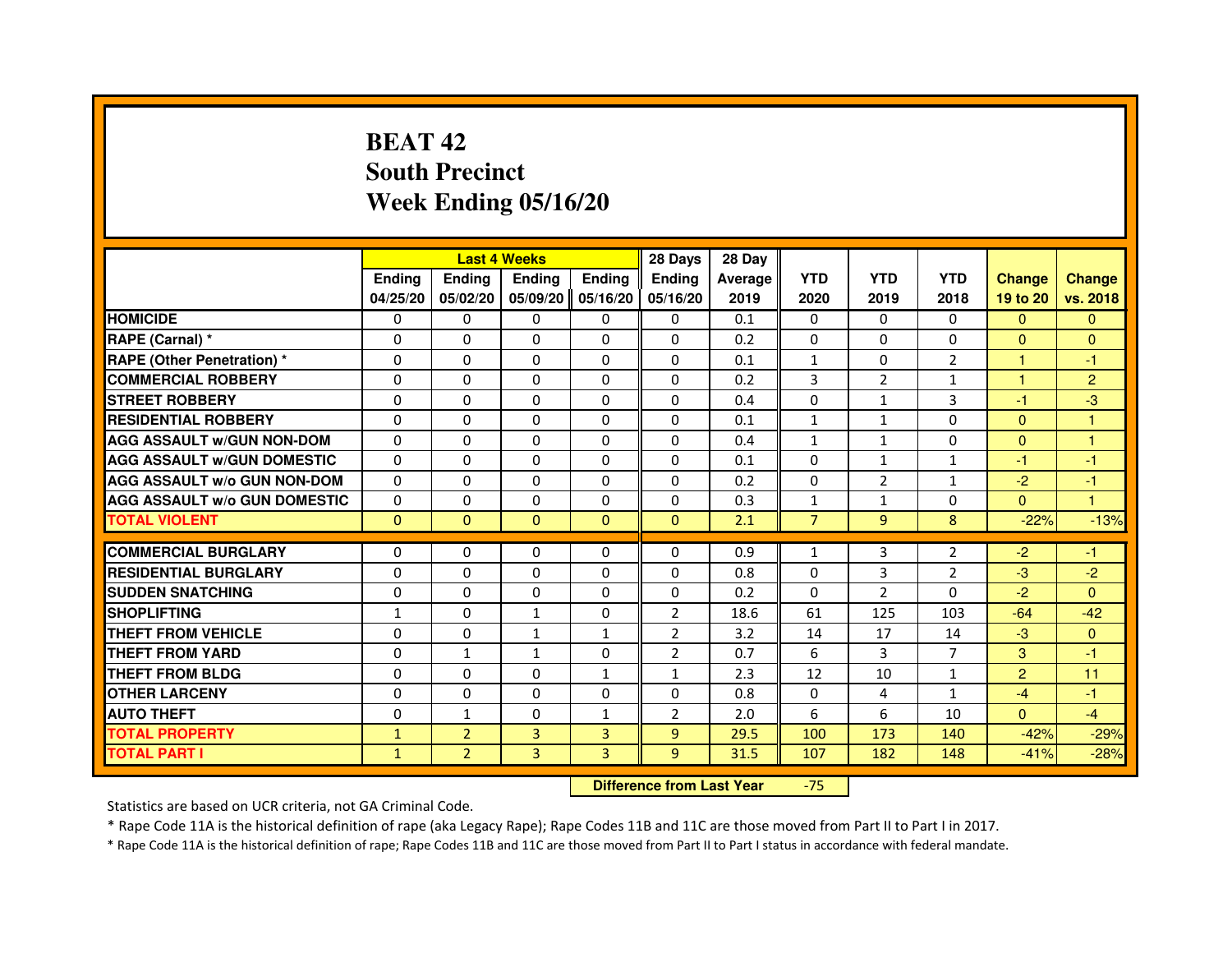# **BEAT 43 South PrecinctWeek Ending 05/16/20**

|                                     |                | <b>Last 4 Weeks</b> |                |                   | 28 Days        | 28 Day  |                |                |                |                |                |
|-------------------------------------|----------------|---------------------|----------------|-------------------|----------------|---------|----------------|----------------|----------------|----------------|----------------|
|                                     | <b>Endina</b>  | <b>Endina</b>       | <b>Endina</b>  | <b>Ending</b>     | <b>Endina</b>  | Average | <b>YTD</b>     | <b>YTD</b>     | <b>YTD</b>     | <b>Change</b>  | <b>Change</b>  |
|                                     | 04/25/20       | 05/02/20            |                | 05/09/20 05/16/20 | 05/16/20       | 2019    | 2020           | 2019           | 2018           | 19 to 20       | vs. 2018       |
| <b>HOMICIDE</b>                     | 0              | 0                   | $\mathbf{0}$   | 0                 | 0              | 0.2     | $\mathbf{0}$   | 1              | $\mathbf{1}$   | $-1$           | $-1$           |
| RAPE (Carnal) *                     | $\Omega$       | $\Omega$            | $\Omega$       | $\Omega$          | $\Omega$       | 0.2     | $\Omega$       | $\mathbf{1}$   | $\mathbf{1}$   | $-1$           | $-1$           |
| <b>RAPE (Other Penetration) *</b>   | 0              | $\Omega$            | 0              | $\Omega$          | $\Omega$       | 0.1     | $\Omega$       | $\Omega$       | $\Omega$       | $\Omega$       | $\Omega$       |
| <b>COMMERCIAL ROBBERY</b>           | 0              | 0                   | 0              | 0                 | $\Omega$       | 0.3     | 3              | 0              | $\Omega$       | 3              | 3              |
| <b>STREET ROBBERY</b>               | $\mathbf{1}$   | 0                   | $\mathbf{1}$   | 0                 | $\overline{2}$ | 0.7     | $\overline{2}$ | $\overline{2}$ | 3              | $\Omega$       | $-1$           |
| <b>RESIDENTIAL ROBBERY</b>          | 0              | $\Omega$            | $\Omega$       | $\Omega$          | $\Omega$       | 0.1     | $\Omega$       | $\Omega$       | $\Omega$       | $\Omega$       | $\Omega$       |
| <b>AGG ASSAULT w/GUN ON-DOM</b>     | $\overline{2}$ | $\mathbf 0$         | $\Omega$       | $\Omega$          | $\overline{2}$ | 0.6     | 8              | 3              | $\mathbf{1}$   | 5              | $\overline{7}$ |
| <b>AGG ASSAULT W/GUN DOMESTIC</b>   | 0              | 0                   | 0              | 0                 | $\Omega$       | 0.2     | 0              | $\mathbf{1}$   | $\Omega$       | $-1$           | $\Omega$       |
| <b>AGG ASSAULT W/o GUN NON-DOM</b>  | $\Omega$       | 0                   | 0              | $\Omega$          | $\Omega$       | 0.6     | $\overline{2}$ | 3              | $\overline{2}$ | $-1$           | $\Omega$       |
| <b>AGG ASSAULT W/o GUN DOMESTIC</b> | $\Omega$       | $\mathbf{1}$        | 0              | $\Omega$          | $\mathbf{1}$   | 0.6     | 10             | $\overline{2}$ | $\mathbf{1}$   | 8              | 9              |
| <b>TOTAL VIOLENT</b>                | 3              | $\mathbf{1}$        | $\mathbf{1}$   | $\Omega$          | 5              | 3.5     | 25             | 13             | 9              | 92%            | 178%           |
|                                     |                |                     |                |                   |                |         |                |                |                |                |                |
| <b>COMMERCIAL BURGLARY</b>          | 0              | 0                   | 0              | 0                 | $\Omega$       | 1.2     | $\Omega$       | 4              | 5              | $-4$           | $-5$           |
| <b>RESIDENTIAL BURGLARY</b>         | $\mathbf{1}$   | $\Omega$            | 0              | $\mathbf{1}$      | 2              | 2.1     | 10             | 7              | 16             | 3              | $-6$           |
| <b>SUDDEN SNATCHING</b>             | 0              | 0                   | 0              | $\Omega$          | $\Omega$       | 0.2     | $\Omega$       | $\Omega$       | $\overline{2}$ | $\Omega$       | $-2$           |
| <b>SHOPLIFTING</b>                  | $\mathbf{1}$   | 0                   | $\Omega$       | $\overline{2}$    | 3              | 6.8     | 14             | 40             | 15             | $-26$          | $-1$           |
| <b>THEFT FROM VEHICLE</b>           | 0              | $\mathbf{1}$        | $\Omega$       | $\mathbf{1}$      | $\overline{2}$ | 2.7     | 17             | 12             | 19             | 5              | $-2$           |
| <b>THEFT FROM YARD</b>              | 1              | $\Omega$            | $\Omega$       | $\Omega$          | $\mathbf{1}$   | 1.2     | $\overline{4}$ | 4              | 3              | $\Omega$       | $\mathbf{1}$   |
| <b>THEFT FROM BLDG</b>              | 0              | 0                   | 0              | 0                 | 0              | 2.1     | 4              | 13             | 14             | -9             | $-10$          |
| <b>OTHER LARCENY</b>                | 1              | $\mathbf{1}$        | $\Omega$       | $\Omega$          | $\overline{2}$ | 0.5     | 3              | $\mathbf{1}$   | $\mathbf{1}$   | $\overline{2}$ | $\overline{2}$ |
| <b>AUTO THEFT</b>                   | $\mathbf 0$    | 0                   | $\mathbf{1}$   | 1                 | $\overline{2}$ | 1.8     | 5              | 3              | 9              | $\overline{2}$ | $-4$           |
| <b>TOTAL PROPERTY</b>               | 4              | $\overline{2}$      | $\mathbf{1}$   | 5                 | 12             | 18.6    | 57             | 84             | 84             | $-32%$         | $-32%$         |
| <b>TOTAL PART I</b>                 | $\overline{7}$ | 3                   | $\overline{2}$ | 5                 | 17             | 22.1    | 82             | 97             | 93             | $-15%$         | $-12%$         |

 **Difference from Last Year**-15

Statistics are based on UCR criteria, not GA Criminal Code.

\* Rape Code 11A is the historical definition of rape (aka Legacy Rape); Rape Codes 11B and 11C are those moved from Part II to Part I in 2017.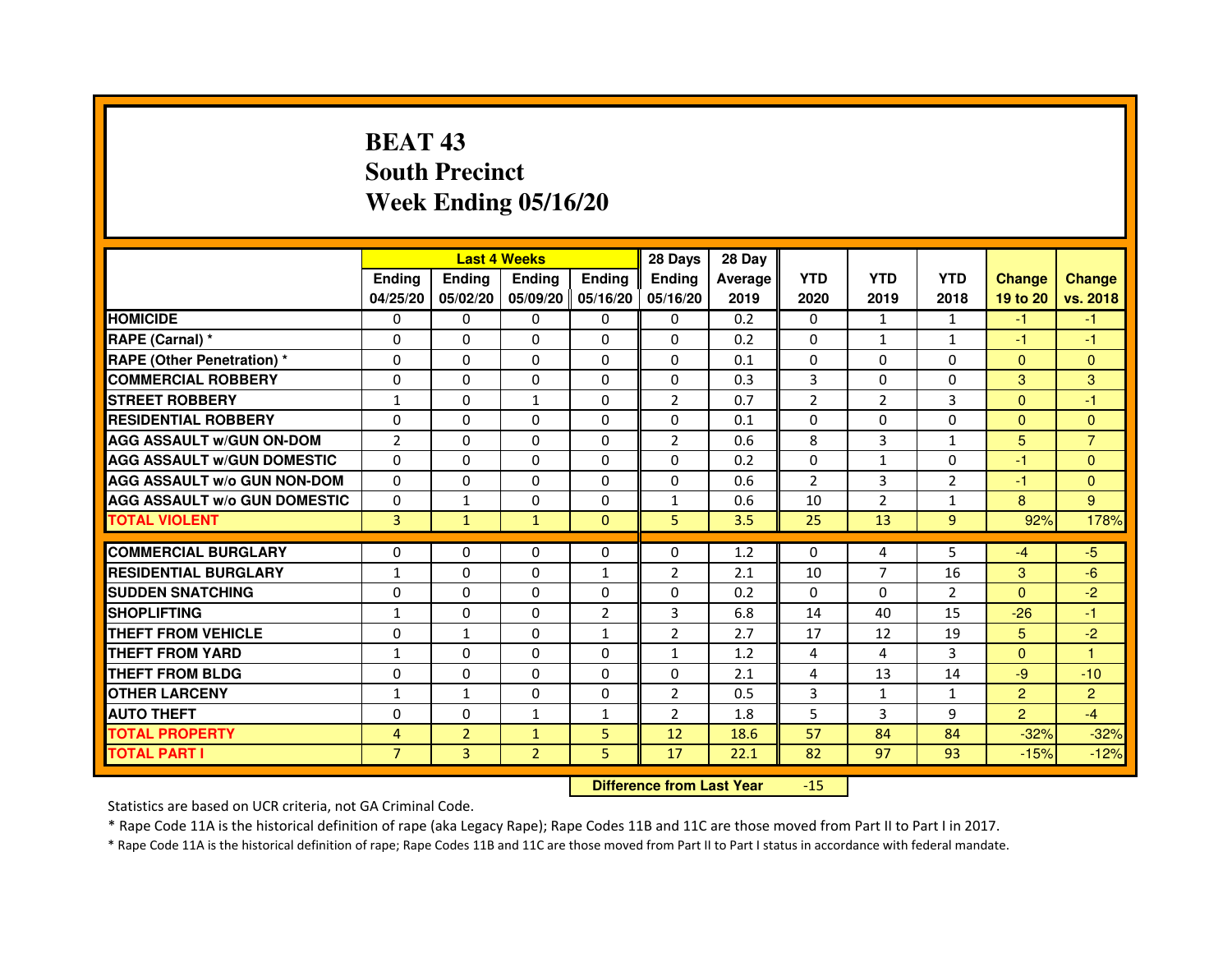# **BEAT 44 South PrecinctWeek Ending 05/16/20**

|                                     |               | <b>Last 4 Weeks</b> |                |                     | 28 Days        | 28 Day  |                |                |                |               |                |
|-------------------------------------|---------------|---------------------|----------------|---------------------|----------------|---------|----------------|----------------|----------------|---------------|----------------|
|                                     | <b>Endina</b> | Ending              | <b>Endina</b>  | <b>Ending</b>       | <b>Endina</b>  | Average | <b>YTD</b>     | <b>YTD</b>     | <b>YTD</b>     | <b>Change</b> | <b>Change</b>  |
|                                     | 04/25/20      | 05/02/20            |                | 05/09/20   05/16/20 | 05/16/20       | 2019    | 2020           | 2019           | 2018           | 19 to 20      | vs. 2018       |
| <b>HOMICIDE</b>                     | 0             | 0                   | 0              | 0                   | 0              | 0.1     | $\mathbf{0}$   | $\mathbf{1}$   | $\Omega$       | -1            | $\mathbf{0}$   |
| RAPE (Carnal) *                     | $\Omega$      | $\mathbf{1}$        | $\Omega$       | $\Omega$            | $\mathbf{1}$   | 0.2     | $\mathbf{1}$   | $\mathbf{1}$   | $\Omega$       | $\Omega$      | $\mathbf{1}$   |
| <b>RAPE (Other Penetration) *</b>   | 0             | $\Omega$            | $\Omega$       | $\Omega$            | $\Omega$       | 0.0     | $\mathbf{1}$   | $\Omega$       | $\overline{2}$ | $\mathbf{1}$  | $-1$           |
| <b>COMMERCIAL ROBBERY</b>           | 0             | 0                   | 0              | $\Omega$            | $\Omega$       | 0.0     | $\Omega$       | $\Omega$       | 1              | $\Omega$      | $-1$           |
| <b>STREET ROBBERY</b>               | 0             | $\Omega$            | 0              | $\Omega$            | 0              | 0.5     | 3              | 2              | $\mathbf{1}$   | 1             | $\overline{2}$ |
| <b>RESIDENTIAL ROBBERY</b>          | 0             | $\Omega$            | 0              | $\Omega$            | 0              | 0.0     | $\mathbf{1}$   | 0              | $\overline{2}$ | $\mathbf{1}$  | $-1$           |
| <b>AGG ASSAULT W/GUN NON-DOM</b>    | $\Omega$      | $\mathbf 0$         | $\Omega$       | $\Omega$            | $\Omega$       | 0.8     | 4              | 5              | $\overline{2}$ | $-1$          | $\overline{2}$ |
| <b>AGG ASSAULT W/GUN DOMESTIC</b>   | $\Omega$      | $\Omega$            | 0              | 0                   | $\Omega$       | 0.2     | $\mathbf{1}$   | $\overline{2}$ | $\mathbf{1}$   | $-1$          | $\Omega$       |
| <b>AGG ASSAULT W/o GUN NON-DOM</b>  | $\Omega$      | 0                   | $\Omega$       | 0                   | $\Omega$       | 0.4     | 3              | $\overline{2}$ | $\overline{2}$ | 1             | 1              |
| <b>AGG ASSAULT W/o GUN DOMESTIC</b> | $\Omega$      | 0                   | $\mathbf{1}$   | $\Omega$            | $\mathbf{1}$   | 1.2     | 4              | 6              | 1              | $-2$          | 3              |
| <b>TOTAL VIOLENT</b>                | $\Omega$      | $\mathbf{1}$        | $\mathbf{1}$   | $\mathbf{0}$        | $\overline{2}$ | 3.3     | 18             | 19             | 12             | $-5%$         | 50%            |
|                                     |               |                     |                |                     |                |         |                |                |                |               |                |
| <b>COMMERCIAL BURGLARY</b>          | 0             | 0                   | $\Omega$       | 0                   | $\Omega$       | 0.8     | $\overline{2}$ | $\overline{7}$ | 1              | $-5$          | 1              |
| <b>RESIDENTIAL BURGLARY</b>         | 0             | $\mathbf{1}$        | 0              | $\mathbf{1}$        | $\overline{2}$ | 1.5     | 13             | 5              | 13             | 8             | $\Omega$       |
| <b>SUDDEN SNATCHING</b>             | 0             | 0                   | $\Omega$       | $\Omega$            | $\Omega$       | 0.2     | $\Omega$       | $\overline{2}$ | $\Omega$       | $-2$          | $\Omega$       |
| <b>SHOPLIFTING</b>                  | $\mathbf 0$   | 0                   | $\Omega$       | $\Omega$            | 0              | 2.7     | 9              | 13             | 25             | $-4$          | $-16$          |
| <b>THEFT FROM VEHICLE</b>           | $\mathbf{1}$  | $\mathbf{1}$        | $\Omega$       | $\Omega$            | $\overline{2}$ | 6.5     | 21             | 24             | 32             | $-3$          | $-11$          |
| <b>THEFT FROM YARD</b>              | 0             | 0                   | $\mathbf{1}$   | $\Omega$            | $\mathbf{1}$   | 0.7     | 3              | 6              | 4              | $-3$          | $-1$           |
| <b>THEFT FROM BLDG</b>              | 0             | 0                   | 0              | $\overline{2}$      | $\overline{2}$ | 1.4     | 6              | 7              | 4              | $-1$          | $\overline{2}$ |
| <b>OTHER LARCENY</b>                | 0             | $\mathbf{1}$        | 0              | 0                   | $\mathbf{1}$   | 0.8     | 3              | 4              | 3              | $-1$          | $\Omega$       |
| <b>AUTO THEFT</b>                   | $\mathbf 0$   | $\overline{2}$      | $\Omega$       | $\Omega$            | $\overline{2}$ | 2.7     | 6              | 9              | $\overline{7}$ | $-3$          | $-1$           |
| <b>TOTAL PROPERTY</b>               | $\mathbf{1}$  | 5                   | $\mathbf{1}$   | 3                   | 10             | 17.3    | 63             | 77             | 89             | $-18%$        | $-29%$         |
| <b>TOTAL PART I</b>                 | $\mathbf{1}$  | 6                   | $\overline{2}$ | 3                   | 12             | 20.6    | 81             | 96             | 101            | $-16%$        | $-20%$         |

 **Difference from Last Year**-15

Statistics are based on UCR criteria, not GA Criminal Code.

\* Rape Code 11A is the historical definition of rape (aka Legacy Rape); Rape Codes 11B and 11C are those moved from Part II to Part I in 2017.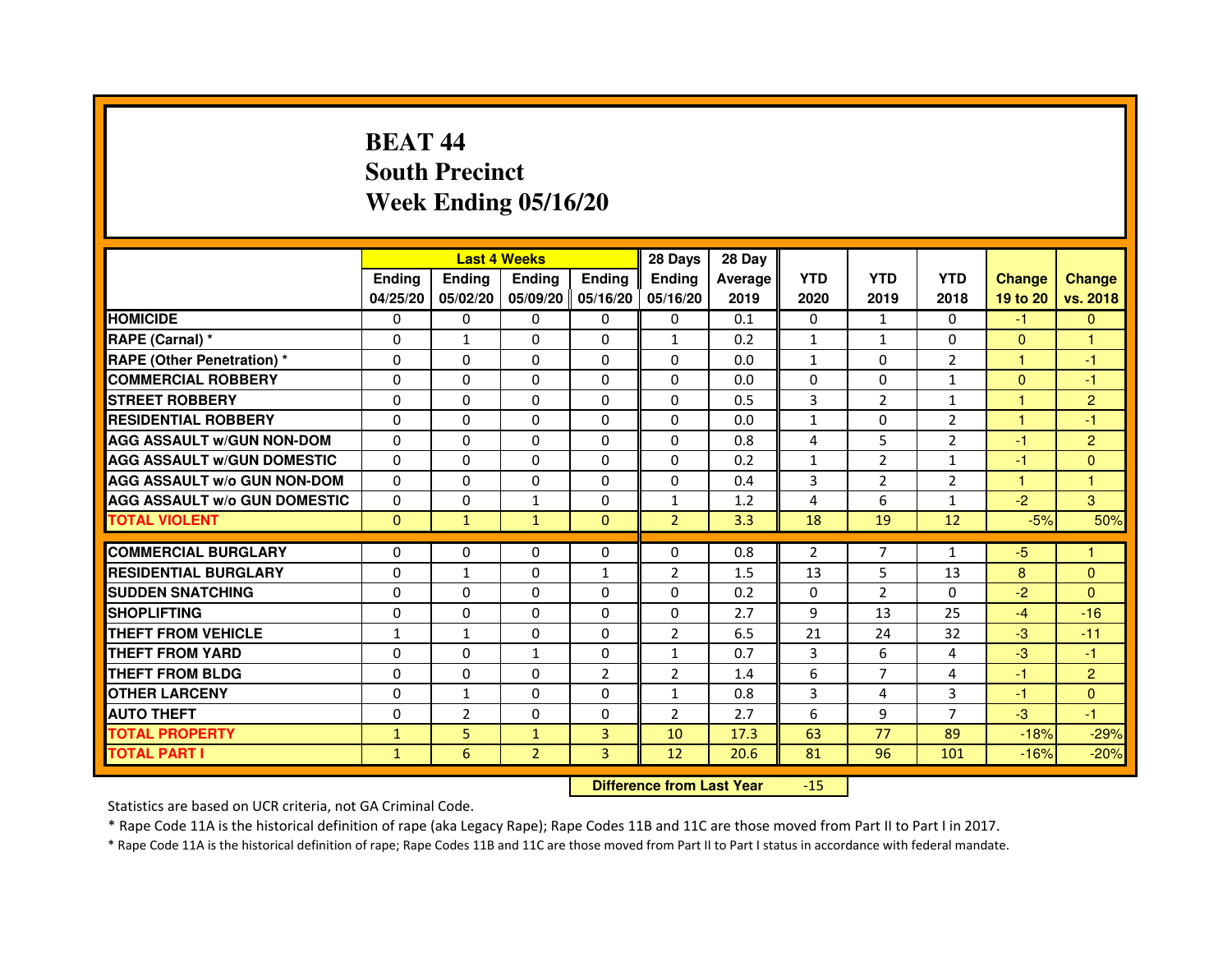# **BEAT 45 South PrecinctWeek Ending 05/16/20**

|                                     |                | <b>Last 4 Weeks</b> |               |                   | 28 Days        | 28 Day  |                |                |                |                |                |
|-------------------------------------|----------------|---------------------|---------------|-------------------|----------------|---------|----------------|----------------|----------------|----------------|----------------|
|                                     | <b>Endina</b>  | <b>Endina</b>       | <b>Endina</b> | <b>Ending</b>     | <b>Endina</b>  | Average | <b>YTD</b>     | <b>YTD</b>     | <b>YTD</b>     | <b>Change</b>  | <b>Change</b>  |
|                                     | 04/25/20       | 05/02/20            |               | 05/09/20 05/16/20 | 05/16/20       | 2019    | 2020           | 2019           | 2018           | 19 to 20       | vs. 2018       |
| <b>HOMICIDE</b>                     | 0              | 0                   | $\mathbf{0}$  | 0                 | 0              | 0.0     | 1              | 0              | $\mathbf{0}$   | 1              |                |
| RAPE (Carnal) *                     | $\Omega$       | $\Omega$            | $\Omega$      | $\Omega$          | $\Omega$       | 0.1     | $\overline{2}$ | $\Omega$       | $\overline{2}$ | $\overline{2}$ | $\Omega$       |
| <b>RAPE (Other Penetration) *</b>   | 0              | $\Omega$            | 0             | $\Omega$          | $\Omega$       | 0.0     | $\overline{2}$ | $\Omega$       | $\mathbf{1}$   | $\overline{2}$ | 1              |
| <b>COMMERCIAL ROBBERY</b>           | 1              | 0                   | 0             | 0                 | $\mathbf{1}$   | 0.2     | $\overline{2}$ | 0              | 1              | $\overline{2}$ | 1              |
| <b>STREET ROBBERY</b>               | 0              | 0                   | 0             | 0                 | 0              | 0.3     | $\mathbf{1}$   | $\overline{2}$ | $\mathbf{1}$   | $-1$           | $\Omega$       |
| <b>RESIDENTIAL ROBBERY</b>          | 0              | $\Omega$            | $\Omega$      | $\Omega$          | $\Omega$       | 0.1     | $\Omega$       | $\mathbf{1}$   | $\Omega$       | $-1$           | $\Omega$       |
| <b>AGG ASSAULT W/GUN NON-DOM</b>    | $\Omega$       | $\mathbf 0$         | $\Omega$      | $\Omega$          | $\Omega$       | 0.5     | $\mathbf{1}$   | $\overline{2}$ | $\Omega$       | $-1$           | 1              |
| <b>AGG ASSAULT W/GUN DOMESTIC</b>   | 0              | 0                   | 0             | 0                 | 0              | 0.2     | $\mathbf{1}$   | $\mathbf{1}$   | $\Omega$       | $\Omega$       | 1              |
| <b>AGG ASSAULT W/o GUN NON-DOM</b>  | $\Omega$       | 0                   | $\Omega$      | $\Omega$          | $\Omega$       | 0.2     | $\Omega$       | $\mathbf{1}$   | 3              | $-1$           | -3             |
| <b>AGG ASSAULT W/o GUN DOMESTIC</b> | $\Omega$       | $\Omega$            | 0             | $\Omega$          | 0              | 0.5     | $\overline{2}$ | $\overline{2}$ | $\mathbf{1}$   | $\mathbf{0}$   | 1              |
| <b>TOTAL VIOLENT</b>                | $\mathbf{1}$   | $\mathbf{0}$        | $\Omega$      | $\Omega$          | $\mathbf{1}$   | 1.9     | 12             | $\overline{9}$ | 9              | 33%            | 33%            |
|                                     |                |                     |               |                   |                |         |                |                |                |                |                |
| <b>COMMERCIAL BURGLARY</b>          | 0              | 0                   | 0             | 0                 | $\Omega$       | 0.2     | $\mathbf{1}$   | $\mathbf{1}$   | $\mathbf{1}$   | $\Omega$       | $\Omega$       |
| <b>RESIDENTIAL BURGLARY</b>         | 0              | $\mathbf{1}$        | 0             | $\Omega$          | $\mathbf{1}$   | 1.2     | 4              | 3              | 18             | 1              | $-14$          |
| <b>SUDDEN SNATCHING</b>             | 0              | 0                   | 0             | 0                 | $\Omega$       | 0.1     | $\Omega$       | $\Omega$       | $\Omega$       | $\Omega$       | $\Omega$       |
| <b>SHOPLIFTING</b>                  | $\overline{2}$ | 0                   | $\Omega$      | $\mathbf{1}$      | 3              | 8.0     | 11             | 52             | 18             | $-41$          | $-7$           |
| <b>THEFT FROM VEHICLE</b>           | $\mathbf{1}$   | $\mathbf{1}$        | $\Omega$      | $\overline{2}$    | 4              | 3.1     | 27             | 10             | 22             | 17             | 5              |
| <b>THEFT FROM YARD</b>              | $\Omega$       | $\Omega$            | $\Omega$      | $\Omega$          | $\Omega$       | 1.2     | $\overline{4}$ | 8              | 6              | $-4$           | $-2$           |
| <b>THEFT FROM BLDG</b>              | 0              | 0                   | 0             | 0                 | 0              | 1.2     | 6              | 8              | 4              | $-2$           | $\overline{2}$ |
| <b>OTHER LARCENY</b>                | 0              | 0                   | $\Omega$      | $\Omega$          | $\Omega$       | 0.5     | 3              | $\Omega$       | $\overline{2}$ | 3              | 1              |
| <b>AUTO THEFT</b>                   | $\mathbf 0$    | 0                   | $\Omega$      | $\overline{2}$    | $\overline{2}$ | 1.0     | 4              | 3              | 8              | $\mathbf{1}$   | $-4$           |
| <b>TOTAL PROPERTY</b>               | 3              | $\overline{2}$      | $\Omega$      | 5                 | 10             | 16.3    | 60             | 85             | 79             | $-29%$         | $-24%$         |
| <b>TOTAL PART I</b>                 | 4              | $\overline{2}$      | $\Omega$      | 5                 | 11             | 18.2    | 72             | 94             | 88             | $-23%$         | $-18%$         |

 **Difference from Last Year**-22

Statistics are based on UCR criteria, not GA Criminal Code.

\* Rape Code 11A is the historical definition of rape (aka Legacy Rape); Rape Codes 11B and 11C are those moved from Part II to Part I in 2017.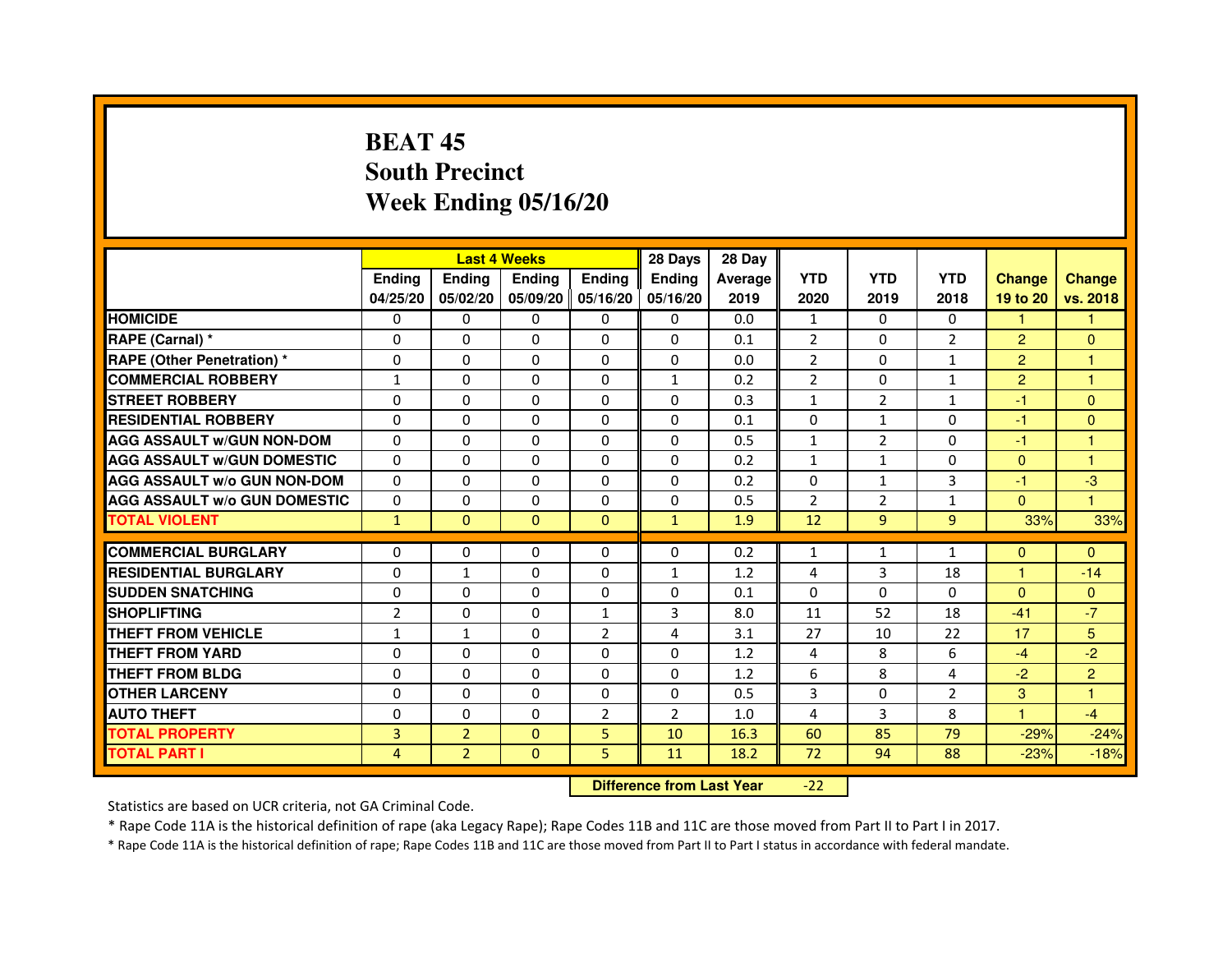# **BEAT 46 South PrecinctWeek Ending 05/16/20**

|                                     |               | <b>Last 4 Weeks</b> |                |               | 28 Days                          | 28 Day  |                |                |                |                |                |
|-------------------------------------|---------------|---------------------|----------------|---------------|----------------------------------|---------|----------------|----------------|----------------|----------------|----------------|
|                                     | <b>Ending</b> | <b>Ending</b>       | Ending         | <b>Ending</b> | <b>Ending</b>                    | Average | <b>YTD</b>     | <b>YTD</b>     | <b>YTD</b>     | <b>Change</b>  | <b>Change</b>  |
|                                     | 04/25/20      | 05/02/20            | 05/09/20       | 05/16/20      | 05/16/20                         | 2019    | 2020           | 2019           | 2018           | 19 to 20       | vs. 2019       |
| <b>HOMICIDE</b>                     | 0             | $\Omega$            | $\Omega$       | 0             | 0                                | 0.2     | 0              | $\mathcal{P}$  | $\Omega$       | $-2$           | $\Omega$       |
| RAPE (Carnal) *                     | 0             | $\mathbf{0}$        | 0              | 0             | 0                                | 0.2     | 2              | 0              | $\mathbf{1}$   | $\overline{2}$ |                |
| RAPE (Other Penetration) *          | $\Omega$      | $\Omega$            | $\Omega$       | $\Omega$      | $\Omega$                         | 0.0     | $\Omega$       | $\mathbf{0}$   | 3              | $\mathbf{0}$   | $-3$           |
| <b>COMMERCIAL ROBBERY</b>           | $\Omega$      | $\Omega$            | $\Omega$       | $\Omega$      | $\Omega$                         | 0.2     | $\mathbf{1}$   | $\mathbf{1}$   | $\overline{2}$ | $\mathbf{0}$   | $-1$           |
| <b>STREET ROBBERY</b>               | $\Omega$      | $\Omega$            | $\Omega$       | $\Omega$      | $\Omega$                         | 0.2     | 3              | $\Omega$       | $\mathbf{1}$   | 3              | $\overline{c}$ |
| <b>RESIDENTIAL ROBBERY</b>          | 0             | 0                   | 0              | 0             | 0                                | 0.0     | 0              | $\mathbf{0}$   | $\Omega$       | $\overline{0}$ | $\overline{0}$ |
| <b>AGG ASSAULT w/GUN NON-DOM</b>    | $\Omega$      | $\Omega$            | $\Omega$       | $\Omega$      | $\Omega$                         | 0.3     | 3              | $\mathbf{1}$   | $\mathbf{1}$   | $\overline{2}$ | $\overline{2}$ |
| <b>AGG ASSAULT W/GUN DOMESTIC</b>   | $\Omega$      | $\Omega$            | $\Omega$       | $\Omega$      | $\Omega$                         | 0.2     | $\mathbf 1$    | $\overline{2}$ | $\Omega$       | $-1$           | 1              |
| <b>AGG ASSAULT W/o GUN NON-DOM</b>  | $\Omega$      | $\mathbf{1}$        | $\mathbf{1}$   | $\Omega$      | $\overline{2}$                   | 0.4     | 4              | $\mathbf{1}$   | $\Omega$       | 3              | $\overline{4}$ |
| <b>AGG ASSAULT w/o GUN DOMESTIC</b> | $\Omega$      | $\Omega$            | 0              | $\mathbf{1}$  | $\mathbf{1}$                     | 0.9     | $\mathbf{1}$   | 5              | 3              | $-4$           | $-2$           |
| <b>TOTAL VIOLENT</b>                | $\mathbf 0$   | $\mathbf{1}$        | $\mathbf{1}$   | $\mathbf{1}$  | 3                                | 2.5     | 15             | 12             | 11             | 25%            | 36%            |
| <b>COMMERCIAL BURGLARY</b>          | 0             | 1                   | 0              | 0             | $\mathbf{1}$                     | 0.8     | 3              | 5              | 6              | $-2$           | $-3$           |
| <b>RESIDENTIAL BURGLARY</b>         | $\Omega$      | $\Omega$            | $\mathbf{1}$   | $\Omega$      | $\mathbf{1}$                     | 2.2     | 5              | 6              | 17             | $-1$           | $-12$          |
| <b>SUDDEN SNATCHING</b>             | $\Omega$      | $\mathbf{1}$        | $\Omega$       | $\Omega$      | $\mathbf{1}$                     | 0.3     | $\overline{2}$ | $\Omega$       | $\mathbf{1}$   | $\overline{2}$ | $\mathbf{1}$   |
| <b>SHOPLIFTING</b>                  | 0             | $\Omega$            | 0              | 0             | 0                                | 9.6     | 24             | 51             | 47             | $-27$          | $-23$          |
| <b>THEFT FROM VEHICLE</b>           | 1             | 0                   | 0              | $\Omega$      | $\mathbf{1}$                     | 4.1     | 14             | 13             | 17             | 1              | $-3$           |
| <b>THEFT FROM YARD</b>              | $\Omega$      | $\Omega$            | $\Omega$       | $\Omega$      | $\Omega$                         | 0.6     | 3              | $\mathbf{1}$   | 4              | $\overline{2}$ | $-1$           |
| <b>THEFT FROM BLDG</b>              | $\Omega$      | $\Omega$            | $\Omega$       | $\Omega$      | $\Omega$                         | 2.1     | $\overline{7}$ | 6              | 11             | $\mathbf{1}$   | $-4$           |
| <b>OTHER LARCENY</b>                | 0             | $\Omega$            | $\Omega$       | 0             | 0                                | 0.8     | $\mathbf{1}$   | $\overline{2}$ | $\overline{2}$ | $-1$           | $-1$           |
| <b>AUTO THEFT</b>                   | $\Omega$      | $\Omega$            | $\Omega$       | $\Omega$      | $\Omega$                         | 1.9     | $\overline{2}$ | 10             | 18             | $-8$           | $-16$          |
| <b>TOTAL PROPERTY</b>               | $\mathbf{1}$  | $\overline{2}$      | $\mathbf{1}$   | $\Omega$      | $\overline{4}$                   | 22.3    | 61             | 94             | 123            | $-35%$         | $-50%$         |
| <b>TOTAL PART I</b>                 | $\mathbf{1}$  | 3                   | $\overline{2}$ | $\mathbf{1}$  | $\overline{7}$                   | 24.8    | 76             | 106            | 134            | $-28%$         | $-43%$         |
|                                     |               |                     |                |               | <b>Difference from Last Year</b> |         | $-30$          |                |                |                |                |

 **Difference from Last Year**

Statistics are based on UCR criteria, not GA Criminal Code.

\* Rape Code 11A is the historical definition of rape (aka Legacy Rape); Rape Codes 11B and 11C are those moved from Part II to Part I in 2017.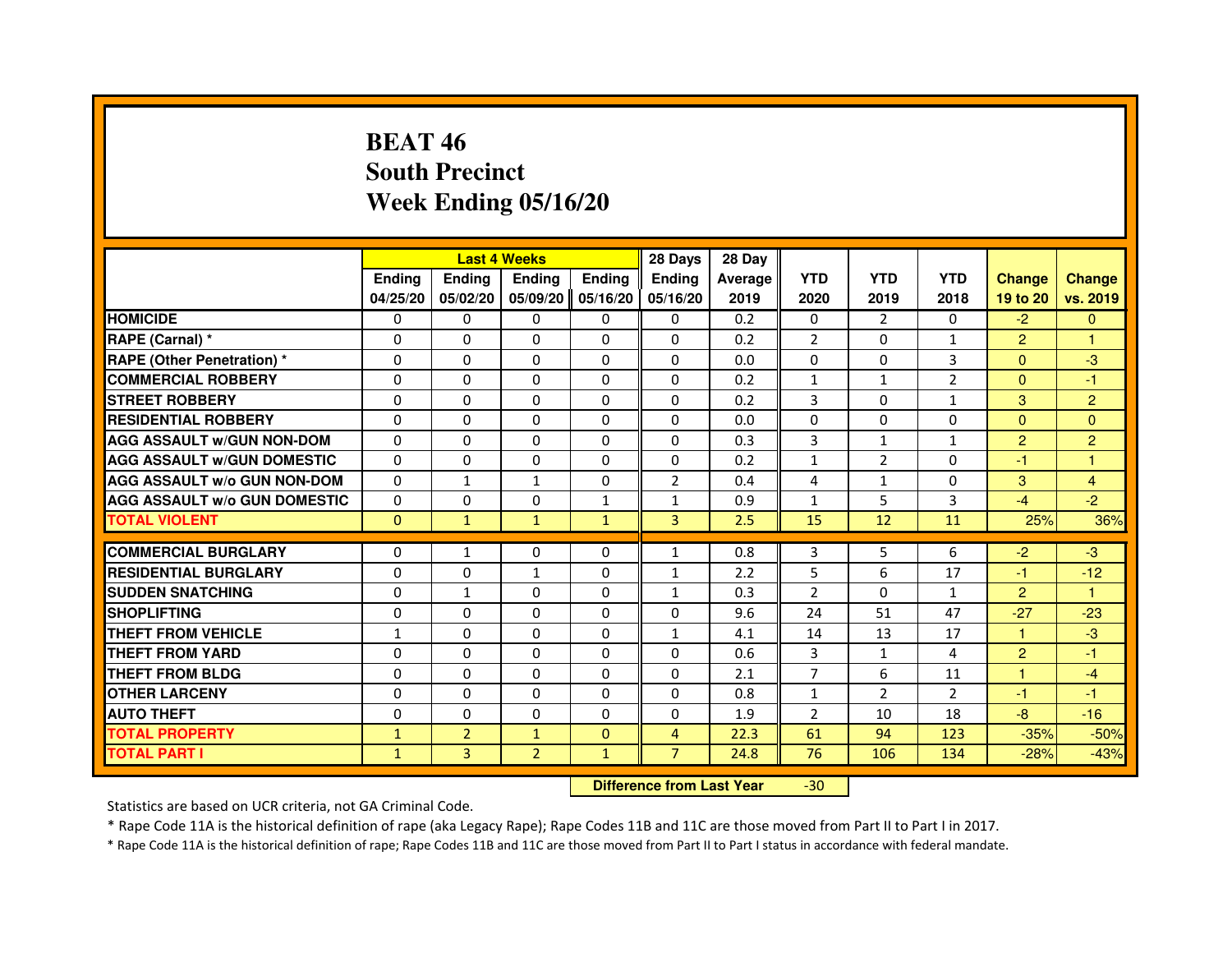# **BEAT 47 South PrecinctWeek Ending 05/16/20**

|                                     |                |                                  | <b>Last 4 Weeks</b> |               | 28 Days        | 28 Day  |                |                |                |                |                |
|-------------------------------------|----------------|----------------------------------|---------------------|---------------|----------------|---------|----------------|----------------|----------------|----------------|----------------|
|                                     | <b>Ending</b>  | <b>Ending</b>                    | <b>Ending</b>       | <b>Ending</b> | <b>Ending</b>  | Average | <b>YTD</b>     | <b>YTD</b>     | <b>YTD</b>     | <b>Change</b>  | <b>Change</b>  |
|                                     | 04/25/20       | 05/02/20                         | 05/09/20            | 05/16/20      | 05/16/20       | 2019    | 2020           | 2019           | 2018           | 19 to 20       | vs. 2018       |
| <b>HOMICIDE</b>                     | 0              | 0                                | $\mathbf{0}$        | 0             | 0              | 0.0     | $\mathbf{0}$   | $\Omega$       | $\Omega$       | $\Omega$       | $\mathbf{0}$   |
| RAPE (Carnal) *                     | 0              | 0                                | 0                   | 0             | 0              | 0.0     | 0              | 0              | 0              | $\mathbf{0}$   | $\mathbf{0}$   |
| <b>RAPE (Other Penetration) *</b>   | $\Omega$       | $\Omega$                         | $\Omega$            | $\Omega$      | $\mathbf{0}$   | 0.0     | $\mathbf{0}$   | $\mathbf{0}$   | $\mathbf{1}$   | $\Omega$       | -1             |
| <b>COMMERCIAL ROBBERY</b>           | 0              | $\Omega$                         | $\Omega$            | $\Omega$      | 0              | 0.0     | 0              | $\mathbf{0}$   | $\mathbf{0}$   | $\overline{0}$ | $\mathbf{0}$   |
| <b>STREET ROBBERY</b>               | $\Omega$       | $\Omega$                         | $\Omega$            | $\Omega$      | $\Omega$       | 0.1     | $\Omega$       | $\Omega$       | $\Omega$       | $\mathbf{0}$   | $\mathbf{0}$   |
| <b>RESIDENTIAL ROBBERY</b>          | 0              | 0                                | $\Omega$            | 0             | $\Omega$       | 0.0     | $\mathbf{1}$   | 0              | $\Omega$       | $\mathbf{1}$   | 1              |
| <b>AGG ASSAULT W/GUN NON-GUN</b>    | $\Omega$       | $\Omega$                         | 0                   | $\Omega$      | $\Omega$       | 0.2     | $\Omega$       | $\Omega$       | 0              | $\mathbf{0}$   | $\mathbf{0}$   |
| <b>AGG ASSAULT W/GUN DOMESTIC</b>   | $\Omega$       | $\Omega$                         | $\Omega$            | $\Omega$      | $\Omega$       | 0.1     | $\Omega$       | $\Omega$       | 0              | $\Omega$       | $\Omega$       |
| <b>AGG ASSAULT W/o GUN NON-DOM</b>  | $\Omega$       | $\Omega$                         | $\Omega$            | $\Omega$      | $\Omega$       | 0.3     | $\Omega$       | $\mathbf{1}$   | $\Omega$       | $-1$           | $\mathbf{0}$   |
| <b>AGG ASSAULT W/o GUN DOMESTIC</b> | 0              | 0                                | 0                   | $\Omega$      | $\Omega$       | 0.4     | 0              | 1              | 0              | $-1$           | $\Omega$       |
| <b>TOTAL VIOLENT</b>                | $\mathbf{0}$   | $\mathbf{0}$                     | $\mathbf{0}$        | $\mathbf{0}$  | $\mathbf{0}$   | 1.1     | $\mathbf{1}$   | $\overline{2}$ | $\mathbf{1}$   | $-50%$         | 0%             |
| <b>COMMERCIAL BURGLARY</b>          | 0              | 0                                | 0                   | 0             | 0              | 0.1     | 0              | 1              | 0              | $-1$           | $\mathbf{0}$   |
| <b>RESIDENTIAL BURGLARY</b>         | $\Omega$       | $\Omega$                         | $\mathbf{1}$        | $\Omega$      | $\mathbf{1}$   | 0.3     | $\overline{2}$ | $\mathbf{1}$   | $\overline{7}$ | $\mathbf{1}$   | $-5$           |
| <b>SUDDEN SNATCHING</b>             | $\Omega$       | $\Omega$                         | $\Omega$            | $\Omega$      | $\Omega$       | 0.0     | $\Omega$       | $\Omega$       | $\Omega$       | $\Omega$       | $\Omega$       |
| <b>SHOPLIFTING</b>                  | 0              | $\mathbf{0}$                     | 0                   | $\mathbf{0}$  | 0              | 0.1     | $\Omega$       | 0              | $\mathbf{1}$   | $\Omega$       | -1             |
| THEFT FROM VEHICLE                  | 0              | $\Omega$                         | 0                   | $\Omega$      | 0              | 1.3     | 4              | 8              | 10             | $-4$           | $-6$           |
| <b>THEFT FROM YARD</b>              | $\mathbf{1}$   | $\Omega$                         | $\Omega$            | $\mathbf{1}$  | $\overline{2}$ | 0.7     | 4              | $\overline{2}$ | $\overline{2}$ | $\overline{2}$ | $\overline{2}$ |
| <b>THEFT FROM BLDG</b>              | $\Omega$       | $\Omega$                         | $\Omega$            | $\Omega$      | $\Omega$       | 0.5     | $\mathbf{1}$   | $\Omega$       | 3              | $\mathbf{1}$   | $-2$           |
| <b>OTHER LARCENY</b>                | $\Omega$       | $\Omega$                         | 0                   | $\Omega$      | $\Omega$       | 0.8     | $\Omega$       | 3              | $\Omega$       | $-3$           | $\Omega$       |
| <b>AUTO THEFT</b>                   | $\mathbf{1}$   | $\Omega$                         | $\Omega$            | $\Omega$      | $\mathbf{1}$   | 0.5     | $\overline{2}$ | 3              | $\overline{2}$ | $-1$           | $\Omega$       |
| <b>TOTAL PROPERTY</b>               | $\overline{2}$ | $\mathbf{0}$                     | $\mathbf{1}$        | $\mathbf{1}$  | $\overline{4}$ | 4.2     | 13             | 18             | 25             | $-28%$         | $-48%$         |
| <b>TOTAL PART I</b>                 | $\overline{2}$ | $\mathbf{0}$                     | $\mathbf{1}$        | $\mathbf{1}$  | $\overline{4}$ | 5.3     | 14             | 20             | 26             | $-30%$         | $-46%$         |
|                                     |                | <b>Difference from Last Year</b> |                     | $-6$          |                |         |                |                |                |                |                |

 **Difference from Last Year**

Statistics are based on UCR criteria, not GA Criminal Code.

\* Rape Code 11A is the historical definition of rape (aka Legacy Rape); Rape Codes 11B and 11C are those moved from Part II to Part I in 2017.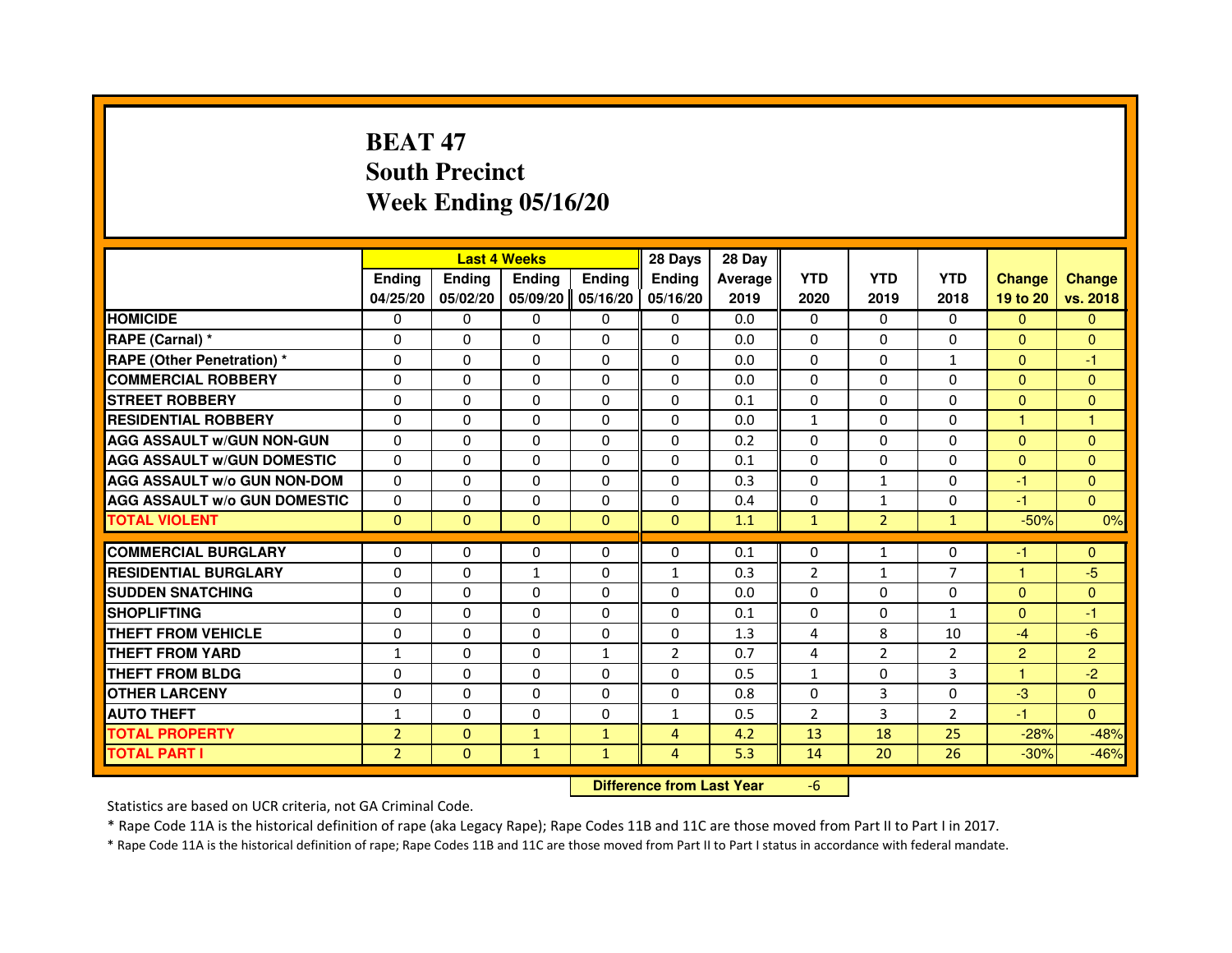#### **BEAT 51 East PrecinctWeek Ending 05/16/20**

|                                     |                |                                  | <b>Last 4 Weeks</b> |                | 28 Days        | 28 Day  |                |              |                |                |                      |
|-------------------------------------|----------------|----------------------------------|---------------------|----------------|----------------|---------|----------------|--------------|----------------|----------------|----------------------|
|                                     | <b>Ending</b>  | Ending                           | Ending              | <b>Ending</b>  | Ending         | Average | <b>YTD</b>     | <b>YTD</b>   | <b>YTD</b>     | <b>Change</b>  | <b>Change</b>        |
|                                     | 04/25/20       | 05/02/20                         | 05/09/20            | 05/16/20       | 05/16/20       | 2019    | 2020           | 2019         | 2018           | 19 to 20       | vs. 2018             |
| <b>HOMICIDE</b>                     | 0              | $\Omega$                         | $\mathbf{1}$        | 0              | $\mathbf{1}$   | 0.2     | $\overline{2}$ | $\mathbf{1}$ | 1              | $\mathbf{1}$   | $\mathbf{1}$         |
| RAPE (Carnal) *                     | 0              | 0                                | 0                   | $\Omega$       | $\Omega$       | 0.2     | 0              | $\mathbf{1}$ | $\overline{2}$ | $-1$           | $-2$                 |
| <b>RAPE (Other Penetration) *</b>   | $\Omega$       | $\Omega$                         | $\Omega$            | $\Omega$       | $\Omega$       | 0.1     | $\Omega$       | $\Omega$     | $\overline{2}$ | $\Omega$       | $-2$                 |
| <b>COMMERCIAL ROBBERY</b>           | $\Omega$       | $\Omega$                         | $\Omega$            | $\Omega$       | $\Omega$       | 0.1     | $\Omega$       | $\Omega$     | $\Omega$       | $\Omega$       | $\Omega$             |
| <b>STREET ROBBERY</b>               | $\Omega$       | $\mathbf{1}$                     | $\Omega$            | $\mathbf{1}$   | $\overline{2}$ | 1.2     | 3              | 4            | 5              | $-1$           | $-2$                 |
| <b>RESIDENTIAL ROBBERY</b>          | 0              | 0                                | 0                   | $\Omega$       | $\Omega$       | 0.2     | 0              | $\Omega$     | 0              | $\Omega$       | $\Omega$             |
| <b>AGG ASSAULT W/GUN NON-DOM</b>    | $\Omega$       | $\Omega$                         | $\Omega$            | $\mathbf{1}$   | $\mathbf{1}$   | 1.7     | 8              | 5            | 4              | 3              | $\overline{4}$       |
| <b>AGG ASSAULT W/GUN DOMESTIC</b>   | $\Omega$       | $\Omega$                         | $\Omega$            | $\Omega$       | $\Omega$       | 0.5     | $\Omega$       | $\Omega$     | 0              | $\Omega$       | $\mathbf{0}$         |
| <b>AGG ASSAULT W/o GUN NON-DOM</b>  | $\Omega$       | $\mathbf{1}$                     | 0                   | $\Omega$       | 1              | 1.5     | 6              | 8            | 5              | $-2$           | $\blacktriangleleft$ |
| <b>AGG ASSAULT W/o GUN DOMESTIC</b> | $\mathbf{1}$   | $\mathbf{1}$                     | $\Omega$            | $\Omega$       | 2              | 0.8     | 6              | 6            | 3              | $\Omega$       | 3                    |
| <b>TOTAL VIOLENT</b>                | $\mathbf{1}$   | $\overline{3}$                   | $\mathbf{1}$        | $\overline{2}$ | $\overline{7}$ | 6.4     | 25             | 25           | 22             | 0%             | 14%                  |
| <b>COMMERCIAL BURGLARY</b>          | 0              | 0                                | 0                   | $\Omega$       | $\Omega$       | 0.2     | $\overline{2}$ | $\mathbf{1}$ | 3              | -1             | -1                   |
| <b>RESIDENTIAL BURGLARY</b>         | $\Omega$       | $\Omega$                         | $\Omega$            | $\Omega$       | $\Omega$       | 2.8     | 10             | 14           | $\overline{7}$ | $-4$           | 3                    |
| <b>SUDDEN SNATCHING</b>             | $\Omega$       | $\Omega$                         | $\Omega$            | $\Omega$       | $\Omega$       | 0.0     | $\Omega$       | $\Omega$     | $\overline{2}$ | $\Omega$       | $-2$                 |
| <b>SHOPLIFTING</b>                  | 1              | 0                                | 0                   | 1              | $\overline{2}$ | 2.0     | 10             | 8            | 9              | $\overline{2}$ | $\blacktriangleleft$ |
| <b>THEFT FROM VEHICLE</b>           | $\Omega$       | $\mathbf{1}$                     | $\mathbf{1}$        | $\Omega$       | 2              | 2.2     | 14             | 13           | 19             | $\overline{1}$ | $-5$                 |
| <b>THEFT FROM YARD</b>              | $\Omega$       | $\Omega$                         | $\Omega$            | $\Omega$       | $\Omega$       | 1.2     | 6              | 5            | 8              | $\mathbf{1}$   | $-2$                 |
| <b>THEFT FROM BLDG</b>              | 0              | $\mathbf{1}$                     | $\Omega$            | $\mathbf{1}$   | $\overline{2}$ | 1.3     | 12             | 4            | 11             | 8              | $\overline{1}$       |
| <b>OTHER LARCENY</b>                | $\mathbf{1}$   | $\Omega$                         | $\Omega$            | $\Omega$       | $\mathbf{1}$   | 1.4     | 3              | 9            | 8              | $-6$           | $-5$                 |
| <b>AUTO THEFT</b>                   | 0              | 0                                | $\Omega$            | 0              | 0              | 2.3     | $\overline{7}$ | 10           | 11             | $-3$           | $-4$                 |
| <b>TOTAL PROPERTY</b>               | $\overline{2}$ | $\overline{2}$                   | $\mathbf{1}$        | $\overline{2}$ | $\overline{7}$ | 13.3    | 64             | 64           | 78             | 0%             | $-18%$               |
| <b>TOTAL PART I</b>                 | 3              | 5                                | $\overline{2}$      | 4              | 14             | 19.8    | 89             | 89           | 100            | 0%             | $-11%$               |
|                                     |                | <b>Difference from Last Year</b> |                     | $\Omega$       |                |         |                |              |                |                |                      |

 **Difference from Last Year**

Statistics are based on UCR criteria, not GA Criminal Code.

\* Rape Code 11A is the historical definition of rape (aka Legacy Rape); Rape Codes 11B and 11C are those moved from Part II to Part I in 2017.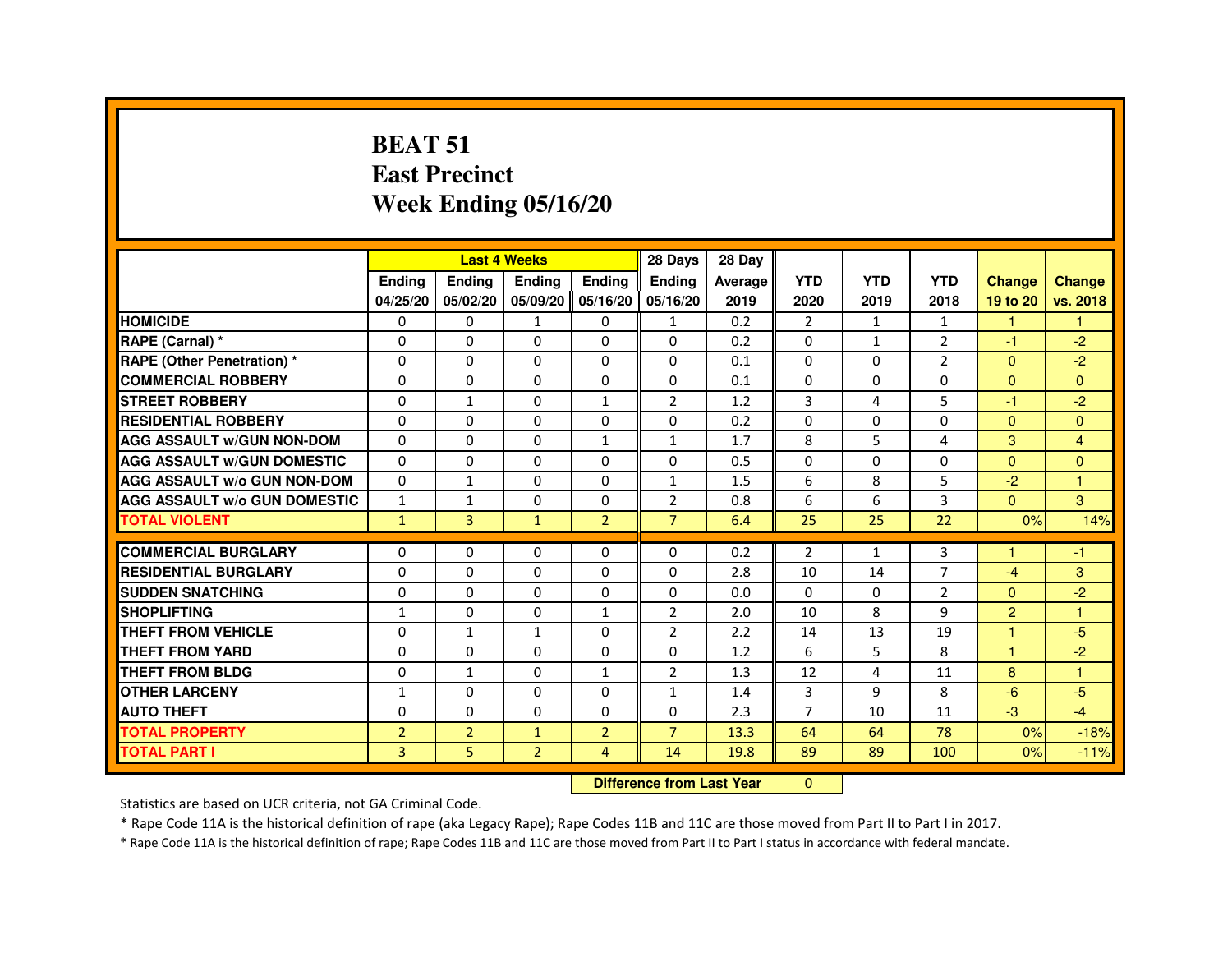# **BEAT 52 East PrecinctWeek Ending 05/16/20**

|                                     |               | <b>Last 4 Weeks</b> |                |                   | 28 Days                          | 28 Day  |                |              |              |                |                |
|-------------------------------------|---------------|---------------------|----------------|-------------------|----------------------------------|---------|----------------|--------------|--------------|----------------|----------------|
|                                     | <b>Ending</b> | Ending              | <b>Ending</b>  | <b>Ending</b>     | <b>Ending</b>                    | Average | <b>YTD</b>     | <b>YTD</b>   | <b>YTD</b>   | <b>Change</b>  | <b>Change</b>  |
|                                     | 04/25/20      | 05/02/20            |                | 05/09/20 05/16/20 | 05/16/20                         | 2019    | 2020           | 2019         | 2018         | 19 to 20       | vs. 2018       |
| <b>HOMICIDE</b>                     | 0             | 0                   | 0              | $\Omega$          | 0                                | 0.1     | $\Omega$       | $\Omega$     | 0            | $\Omega$       | $\mathbf{0}$   |
| RAPE (Carnal) *                     | 0             | $\mathbf{0}$        | 0              | 0                 | $\Omega$                         | 0.3     | 0              | 0            | 1            | $\Omega$       | $-1$           |
| <b>RAPE (Other Penetration) *</b>   | 0             | 0                   | 0              | $\mathbf{0}$      | $\Omega$                         | 0.0     | $\Omega$       | $\mathbf{0}$ | $\Omega$     | $\Omega$       | $\Omega$       |
| <b>COMMERCIAL ROBBERY</b>           | $\mathbf 0$   | 0                   | $\Omega$       | $\mathbf{0}$      | $\mathbf{0}$                     | 0.2     | $\mathbf{0}$   | $\mathbf{0}$ | $\mathbf{1}$ | $\Omega$       | $-1$           |
| <b>STREET ROBBERY</b>               | 0             | $\Omega$            | $\Omega$       | $\Omega$          | $\Omega$                         | 0.9     | $\mathbf{1}$   | 3            | 2            | $-2$           | $-1$           |
| <b>RESIDENTIAL ROBBERY</b>          | 0             | 0                   | $\Omega$       | 0                 | $\Omega$                         | 0.2     | $\Omega$       | 2            | $\Omega$     | $-2$           | $\mathbf{0}$   |
| <b>AGG ASSAULT W/GUN NON-DOM</b>    | $\Omega$      | $\Omega$            | $\overline{2}$ | $\Omega$          | $\overline{2}$                   | 1.1     | 3              | 5            | 3            | $-2$           | $\Omega$       |
| <b>AGG ASSAULT W/GUN DOMESTIC</b>   | $\Omega$      | $\Omega$            | 0              | $\Omega$          | $\Omega$                         | 0.2     | $\mathbf{1}$   | $\mathbf{1}$ | $\mathbf{1}$ | $\Omega$       | $\Omega$       |
| <b>AGG ASSAULT W/o GUN NON-DOM</b>  | $\Omega$      | $\Omega$            | $\mathbf{1}$   | $\mathbf{1}$      | 2                                | 0.8     | $\overline{7}$ | 2            | 3            | 5              | 4              |
| <b>AGG ASSAULT W/o GUN DOMESTIC</b> | $\Omega$      | 0                   | 0              | $\Omega$          | 0                                | 0.8     | 8              | 4            | 3            | 4              | 5              |
| <b>TOTAL VIOLENT</b>                | $\mathbf{0}$  | $\mathbf{0}$        | 3              | $\mathbf{1}$      | $\overline{4}$                   | 4.6     | 20             | 17           | 14           | 18%            | 43%            |
| <b>COMMERCIAL BURGLARY</b>          | 0             | 0                   | 0              | 0                 | 0                                | 0.1     | 2              | 0            | 2            | $\overline{2}$ | $\Omega$       |
| <b>RESIDENTIAL BURGLARY</b>         | 0             | $\mathbf{1}$        | $\Omega$       | $\mathbf{0}$      | $\mathbf{1}$                     | 4.4     | 9              | 22           | 23           | $-13$          | $-14$          |
| <b>SUDDEN SNATCHING</b>             | 0             | $\Omega$            | $\Omega$       | $\Omega$          | $\Omega$                         | 0.2     | $\overline{2}$ | $\Omega$     | $\mathbf{1}$ | $\overline{2}$ | $\mathbf{1}$   |
| <b>SHOPLIFTING</b>                  | 0             | $\mathbf{0}$        | 0              | $\mathbf{0}$      | $\mathbf{0}$                     | 0.5     | 5              | $\mathbf{1}$ | 0            | $\overline{4}$ | 5              |
| THEFT FROM VEHICLE                  | $\mathbf{1}$  | 0                   | $\mathbf{1}$   | 0                 | $\overline{2}$                   | 4.9     | 25             | 26           | 12           | $-1$           | 13             |
| <b>THEFT FROM YARD</b>              | $\Omega$      | 0                   | $\Omega$       | $\overline{2}$    | $\overline{2}$                   | 2.5     | 12             | 11           | 6            | $\mathbf{1}$   | $6\phantom{1}$ |
| <b>THEFT FROM BLDG</b>              | 0             | $\Omega$            | 0              | $\Omega$          | $\Omega$                         | 2.8     | 11             | 15           | 6            | $-4$           | 5              |
| <b>OTHER LARCENY</b>                | 0             | $\Omega$            | 0              | 1                 | $\mathbf{1}$                     | 0.8     | 5              | 3            | 5            | $\overline{2}$ | $\Omega$       |
| <b>AUTO THEFT</b>                   | $\Omega$      | 0                   | $\Omega$       | $\mathbf{0}$      | $\Omega$                         | 2.0     | 4              | 9            | 13           | $-5$           | $-9$           |
| <b>TOTAL PROPERTY</b>               | $\mathbf{1}$  | $\mathbf{1}$        | $\mathbf{1}$   | 3                 | 6                                | 18.3    | 75             | 87           | 68           | $-14%$         | 10%            |
| <b>TOTAL PART I</b>                 | $\mathbf{1}$  | $\mathbf{1}$        | 4              | $\overline{4}$    | 10                               | 22.9    | 95             | 104          | 82           | $-9%$          | 16%            |
|                                     |               |                     |                |                   | <b>Difference from Last Year</b> |         | $-9$           |              |              |                |                |

 **Difference from Last Year**

Statistics are based on UCR criteria, not GA Criminal Code.

\* Rape Code 11A is the historical definition of rape (aka Legacy Rape); Rape Codes 11B and 11C are those moved from Part II to Part I in 2017.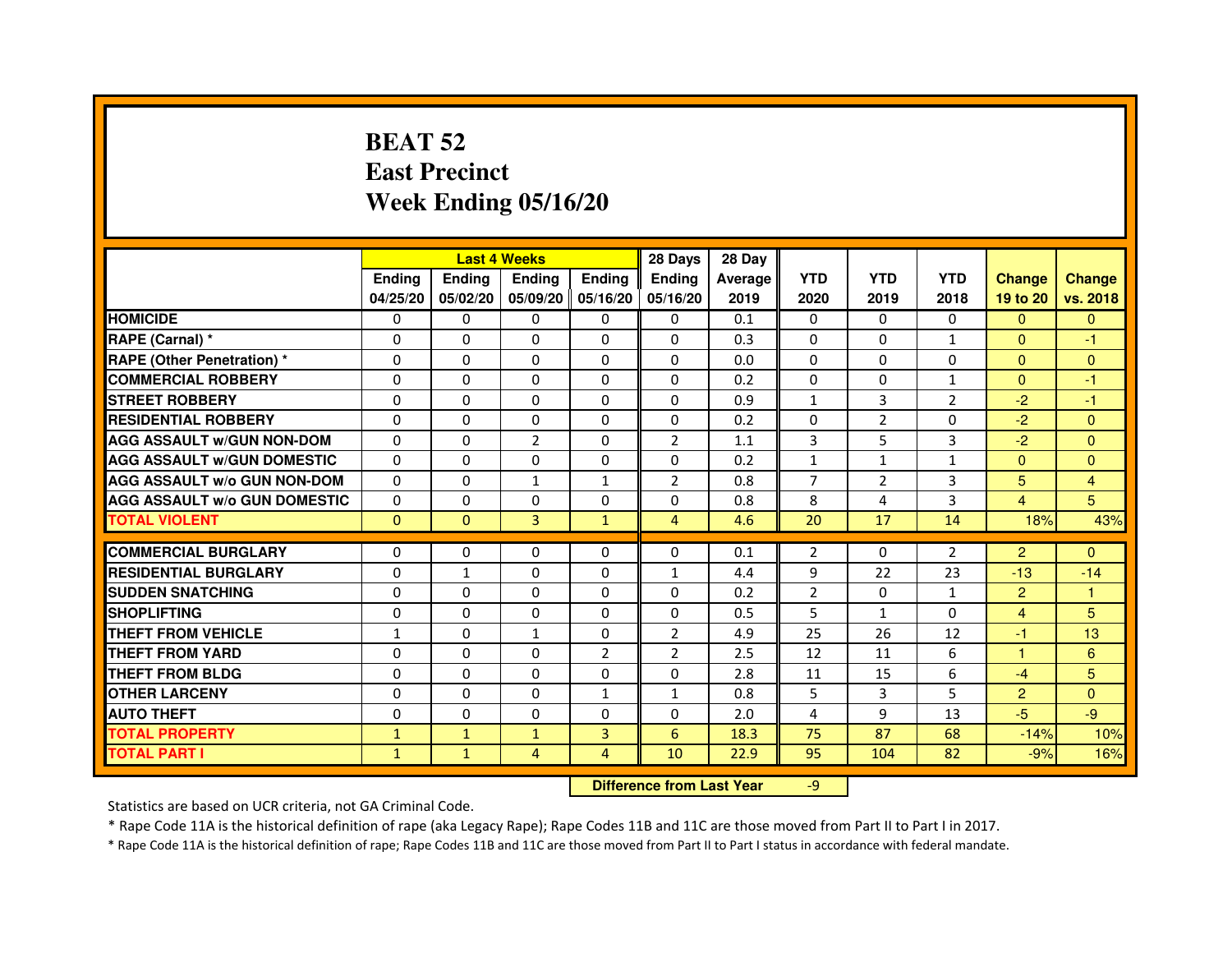# **BEAT 53 East PrecinctWeek Ending 05/16/20**

|                                     |                |                | <b>Last 4 Weeks</b> |                | 28 Days                          | 28 Day  |                |                |                |                |                |
|-------------------------------------|----------------|----------------|---------------------|----------------|----------------------------------|---------|----------------|----------------|----------------|----------------|----------------|
|                                     | <b>Ending</b>  | Ending         | <b>Ending</b>       | <b>Ending</b>  | <b>Endina</b>                    | Average | <b>YTD</b>     | <b>YTD</b>     | <b>YTD</b>     | <b>Change</b>  | <b>Change</b>  |
|                                     | 04/25/20       | 05/02/20       | 05/09/20            | 05/16/20       | 05/16/20                         | 2019    | 2020           | 2019           | 2018           | 19 to 20       | vs. 2018       |
| <b>HOMICIDE</b>                     | 0              | $\Omega$       | $\Omega$            | 0              | 0                                | 0.0     | 0              | $\Omega$       | $\Omega$       | $\Omega$       | $\mathbf{0}$   |
| RAPE (Carnal) *                     | 0              | $\mathbf{0}$   | 0                   | 0              | 0                                | 0.0     | 0              | 0              | $\mathbf{1}$   | $\Omega$       | -1             |
| RAPE (Other Penetration) *          | $\Omega$       | 0              | $\Omega$            | $\Omega$       | 0                                | 0.1     | $\mathbf{1}$   | $\mathbf{0}$   | 0              | 1              | 1              |
| <b>COMMERCIAL ROBBERY</b>           | $\Omega$       | $\Omega$       | $\Omega$            | $\Omega$       | $\Omega$                         | 0.0     | $\Omega$       | $\mathbf{0}$   | $\Omega$       | $\mathbf{0}$   | $\overline{0}$ |
| <b>STREET ROBBERY</b>               | $\Omega$       | $\Omega$       | $\Omega$            | $\Omega$       | $\Omega$                         | 0.8     | $\mathbf{1}$   | 3              | $\overline{a}$ | $-2$           | $-3$           |
| <b>RESIDENTIAL ROBBERY</b>          | 0              | 0              | 0                   | 0              | 0                                | 0.0     | $\mathbf{1}$   | $\mathbf{0}$   | $\Omega$       | 1              | 1              |
| <b>AGG ASSAULT w/GUN NON-DOM</b>    | $\overline{2}$ | $\Omega$       | $\Omega$            | $\Omega$       | $\overline{2}$                   | 1.3     | 5              | 4              | $\overline{2}$ | $\overline{1}$ | 3              |
| <b>AGG ASSAULT W/GUN DOMESTIC</b>   | $\Omega$       | $\Omega$       | $\Omega$            | $\mathbf{1}$   | $\mathbf{1}$                     | 0.2     | 3              | $\mathbf{1}$   | $\Omega$       | $\overline{2}$ | 3              |
| <b>AGG ASSAULT W/o GUN NON-DOM</b>  | $\Omega$       | $\mathbf{1}$   | $\Omega$            | $\mathbf{1}$   | $\overline{2}$                   | 0.6     | $\overline{7}$ | 3              | 3              | $\overline{4}$ | $\overline{4}$ |
| <b>AGG ASSAULT w/o GUN DOMESTIC</b> | $\Omega$       | $\Omega$       | 0                   | $\mathbf{1}$   | $\mathbf{1}$                     | 1.7     | $\overline{4}$ | 10             | 4              | $-6$           | $\Omega$       |
| <b>TOTAL VIOLENT</b>                | $\overline{2}$ | $\mathbf{1}$   | $\mathbf{0}$        | 3              | 6                                | 4.7     | 22             | 21             | 14             | 5%             | 57%            |
| <b>COMMERCIAL BURGLARY</b>          | 0              | 0              | 0                   | 0              | 0                                | 0.2     | 2              | $\mathbf{1}$   | $\mathbf{1}$   | 1              | 1              |
| <b>RESIDENTIAL BURGLARY</b>         | $\Omega$       | $\Omega$       | $\Omega$            | 1              | 1                                | 3.8     | 8              | 22             | 17             | $-14$          | $-9$           |
| <b>SUDDEN SNATCHING</b>             | $\Omega$       | $\Omega$       | $\Omega$            | $\Omega$       | $\Omega$                         | 0.2     | $\Omega$       | $\Omega$       | $\mathbf{1}$   | $\Omega$       | $-1$           |
| <b>SHOPLIFTING</b>                  | 0              | $\Omega$       | $\Omega$            | 0              | 0                                | 0.3     | $\mathbf{1}$   | $\mathbf{0}$   | 4              | $\mathbf{1}$   | $-3$           |
| THEFT FROM VEHICLE                  | $\overline{2}$ | $\mathbf{1}$   | 0                   | $\Omega$       | 3                                | 3.7     | 17             | 20             | 21             | $-3$           | $-4$           |
| <b>THEFT FROM YARD</b>              | $\Omega$       | $\Omega$       | $\Omega$            | $\Omega$       | $\Omega$                         | 1.4     | 5              | 4              | 10             | $\mathbf{1}$   | $-5$           |
| <b>THEFT FROM BLDG</b>              | $\overline{2}$ | $\Omega$       | $\mathbf{1}$        | $\Omega$       | $\overline{3}$                   | 2.7     | 11             | 14             | 12             | $-3$           | $-1$           |
| <b>OTHER LARCENY</b>                | 0              | $\mathbf{0}$   | $\mathbf{0}$        | 0              | 0                                | 1.1     | 3              | $\overline{7}$ | 4              | $-4$           | $-1$           |
| <b>AUTO THEFT</b>                   | $\Omega$       | $\Omega$       | $\Omega$            | $\mathbf{1}$   | $\mathbf{1}$                     | 1.3     | 6              | 9              | 12             | $-3$           | $-6$           |
| <b>TOTAL PROPERTY</b>               | 4              | $\mathbf{1}$   | $\mathbf{1}$        | $\overline{2}$ | 8                                | 14.6    | 53             | 77             | 82             | $-31%$         | $-35%$         |
| <b>TOTAL PART I</b>                 | 6              | $\overline{2}$ | $\mathbf{1}$        | 5              | 14                               | 19.3    | 75             | 98             | 96             | $-23%$         | $-22%$         |
|                                     |                |                |                     |                | <b>Difference from Last Year</b> |         | $-23$          |                |                |                |                |

Statistics are based on UCR criteria, not GA Criminal Code.

\* Rape Code 11A is the historical definition of rape (aka Legacy Rape); Rape Codes 11B and 11C are those moved from Part II to Part I in 2017.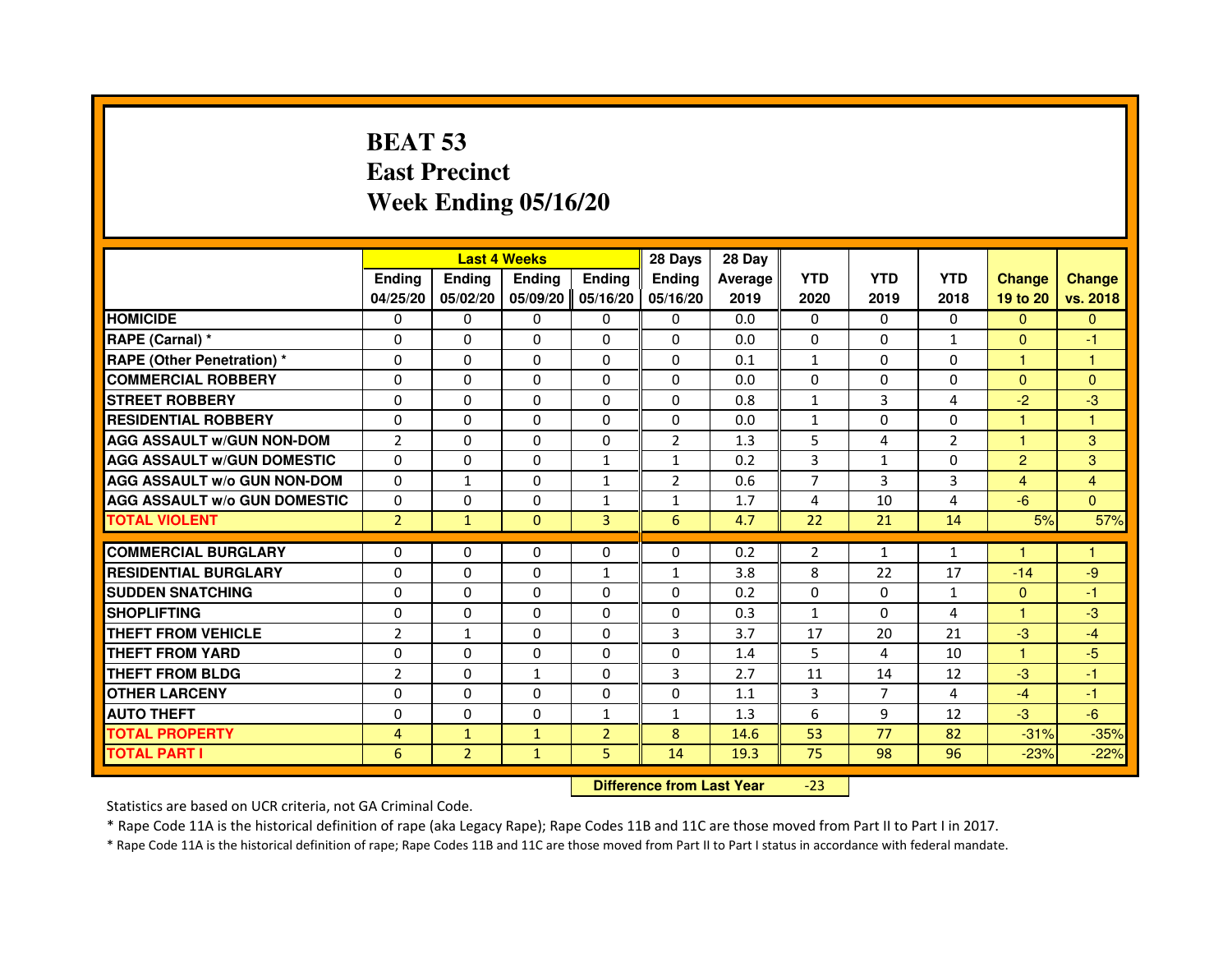# **BEAT 54 East PrecinctWeek Ending 05/16/20**

|                                     |                | <b>Last 4 Weeks</b> |               |                   | 28 Days        | 28 Day  |                |                |                |                 |                |
|-------------------------------------|----------------|---------------------|---------------|-------------------|----------------|---------|----------------|----------------|----------------|-----------------|----------------|
|                                     | <b>Endina</b>  | Ending              | <b>Endina</b> | <b>Endina</b>     | <b>Endina</b>  | Average | <b>YTD</b>     | <b>YTD</b>     | <b>YTD</b>     | <b>Change</b>   | <b>Change</b>  |
|                                     | 04/25/20       | 05/02/20            |               | 05/09/20 05/16/20 | 05/16/20       | 2019    | 2020           | 2019           | 2018           | 19 to 20        | vs. 2018       |
| <b>HOMICIDE</b>                     | $\mathbf{0}$   | 0                   | 0             | $\Omega$          | 0              | 0.0     | $\mathbf{0}$   | $\Omega$       | 4              | $\mathbf{0}$    | $-4$           |
| RAPE (Carnal) *                     | $\Omega$       | $\Omega$            | $\Omega$      | $\Omega$          | $\Omega$       | 0.2     | $\Omega$       | $\mathbf{1}$   | $\Omega$       | $-1$            | $\Omega$       |
| <b>RAPE (Other Penetration)*</b>    | 0              | $\mathbf{0}$        | $\Omega$      | $\mathbf{1}$      | $\mathbf{1}$   | 0.0     | 2              | $\Omega$       | $\Omega$       | $\overline{2}$  | $\overline{2}$ |
| <b>COMMERCIAL ROBBERY</b>           | 1              | 0                   | 0             | 0                 | $\mathbf{1}$   | 0.3     | 4              | $\mathbf{1}$   | $\mathbf{1}$   | 3               | 3              |
| <b>STREET ROBBERY</b>               | 0              | 0                   | 0             | 0                 | 0              | 0.7     | $\overline{2}$ | 3              | 3              | $-1$            | $-1$           |
| <b>RESIDENTIAL ROBBERY</b>          | 0              | $\Omega$            | 0             | $\Omega$          | 0              | 0.2     | 0              | 0              | 0              | $\Omega$        | $\Omega$       |
| <b>AGG ASSAULT W/GUN NON-DOM</b>    | $\Omega$       | $\Omega$            | 1             | $\Omega$          | $\mathbf{1}$   | 1.7     | 3              | $\overline{7}$ | 6              | $-4$            | -3             |
| <b>AGG ASSAULT W/GUN DOMESTIC</b>   | $\Omega$       | 0                   | 0             | 0                 | $\Omega$       | 0.2     | $\mathbf{1}$   | $\mathbf{1}$   | $\mathbf{1}$   | $\mathbf{0}$    | $\Omega$       |
| <b>AGG ASSAULT W/o GUN NON-DOM</b>  | 0              | 0                   | $\Omega$      | $\Omega$          | $\Omega$       | 0.8     | $\overline{2}$ | 3              | $\overline{2}$ | $-1$            | $\Omega$       |
| <b>AGG ASSAULT W/o GUN DOMESTIC</b> | $\Omega$       | 0                   | 0             | 0                 | $\Omega$       | 0.2     | 3              | 3              | 1              | $\Omega$        | $\overline{2}$ |
| <b>TOTAL VIOLENT</b>                | $\mathbf{1}$   | $\mathbf{0}$        | $\mathbf{1}$  | $\mathbf{1}$      | 3              | 4.2     | 17             | 19             | 18             | $-11%$          | $-6%$          |
|                                     |                |                     |               |                   |                |         |                |                |                |                 |                |
| <b>COMMERCIAL BURGLARY</b>          | 0              | 0                   | 0             | 0                 | 0              | 0.5     | 0              | $\mathbf{1}$   | $\overline{2}$ | $-1$            | $-2$           |
| <b>RESIDENTIAL BURGLARY</b>         | 0              | 2                   | 0             | $\mathbf{1}$      | 3              | 2.9     | 13             | 14             | 25             | $-1$            | $-12$          |
| <b>SUDDEN SNATCHING</b>             | 0              | $\Omega$            | $\Omega$      | $\Omega$          | $\Omega$       | 0.3     | $\Omega$       | 3              | $\Omega$       | $-3$            | $\Omega$       |
| <b>SHOPLIFTING</b>                  | $\overline{2}$ | $\Omega$            | 3             | $\overline{2}$    | $\overline{7}$ | 3.1     | 24             | 14             | 31             | 10 <sup>1</sup> | $-7$           |
| THEFT FROM VEHICLE                  | $\overline{2}$ | $\mathbf{1}$        | $\mathbf{1}$  | 0                 | 4              | 6.4     | 24             | 44             | 19             | $-20$           | 5              |
| <b>THEFT FROM YARD</b>              | 0              | 0                   | 0             | $\Omega$          | $\Omega$       | 2.1     | 5              | 9              | 11             | $-4$            | $-6$           |
| <b>THEFT FROM BLDG</b>              | 0              | $\mathbf{1}$        | 0             | $\Omega$          | $\mathbf{1}$   | 2.2     | 10             | 6              | 14             | $\overline{4}$  | $-4$           |
| <b>OTHER LARCENY</b>                | $\mathbf{1}$   | $\mathbf{1}$        | $\Omega$      | $\Omega$          | $\overline{2}$ | 0.5     | $\overline{7}$ | 3              | 5              | $\overline{4}$  | $\overline{2}$ |
| <b>AUTO THEFT</b>                   | $\mathbf{1}$   | $\mathbf{1}$        | $\Omega$      | $\mathbf{1}$      | 3              | 2.4     | 8              | 13             | 14             | $-5$            | $-6$           |
| <b>TOTAL PROPERTY</b>               | 6              | 6                   | 4             | 4                 | 20             | 20.6    | 91             | 107            | 121            | $-15%$          | $-25%$         |
| <b>TOTAL PART I</b>                 | $\overline{7}$ | 6                   | 5             | 5.                | 23             | 24.8    | 108            | 126            | 139            | $-14%$          | $-22%$         |

 **Difference from Last Year**-18

Statistics are based on UCR criteria, not GA Criminal Code.

\* Rape Code 11A is the historical definition of rape (aka Legacy Rape); Rape Codes 11B and 11C are those moved from Part II to Part I in 2017.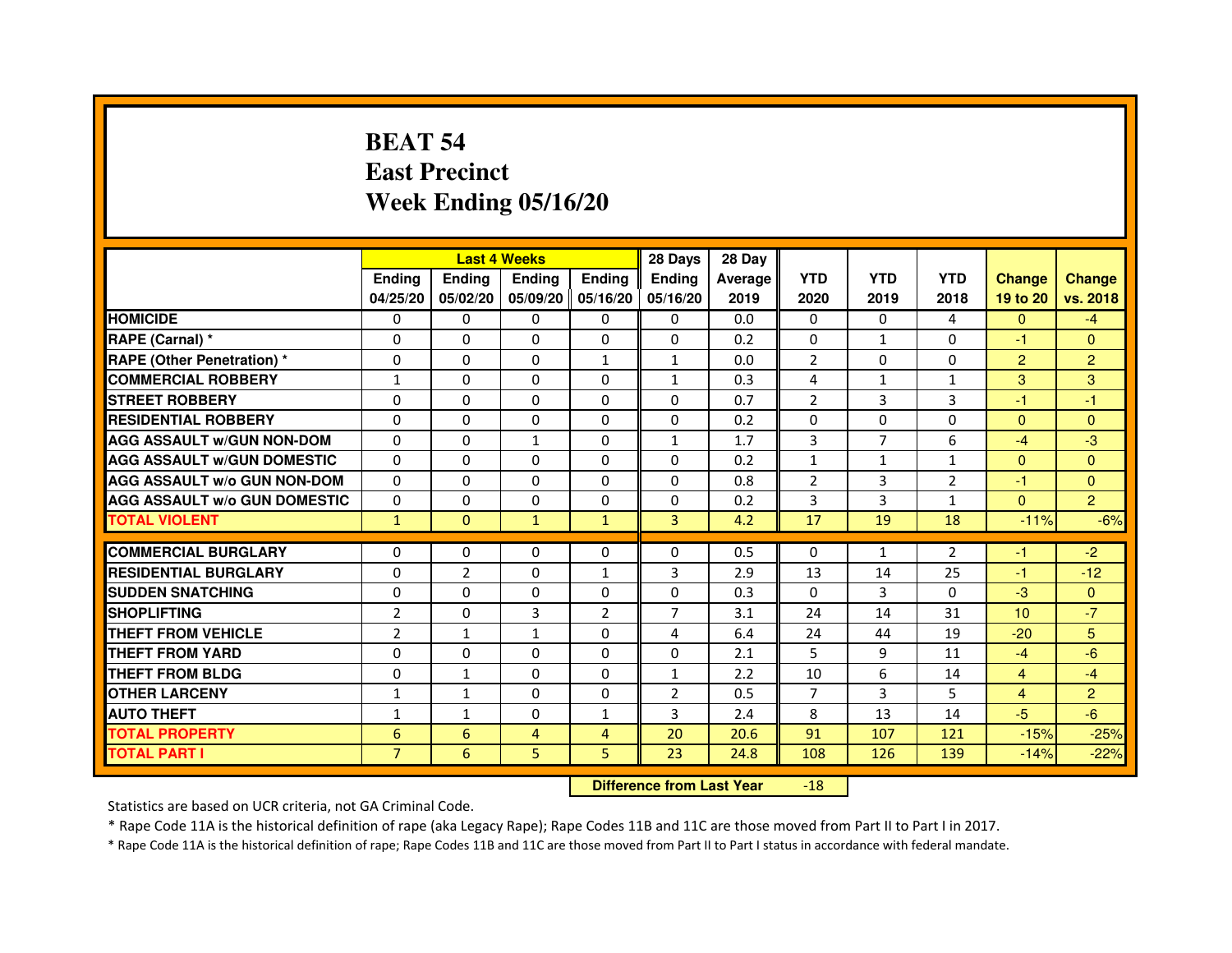# **BEAT 55 East PrecinctWeek Ending 05/16/20**

|                                     |                |                                  | <b>Last 4 Weeks</b> |                | 28 Days        | 28 Day  |              |                |              |                |                |
|-------------------------------------|----------------|----------------------------------|---------------------|----------------|----------------|---------|--------------|----------------|--------------|----------------|----------------|
|                                     | <b>Ending</b>  | <b>Ending</b>                    | Ending              | Ending         | Ending         | Average | <b>YTD</b>   | <b>YTD</b>     | <b>YTD</b>   | <b>Change</b>  | <b>Change</b>  |
|                                     | 04/25/20       | 05/02/20                         | 05/09/20            | 05/16/20       | 05/16/20       | 2019    | 2020         | 2019           | 2018         | 19 to 20       | vs. 2018       |
| <b>HOMICIDE</b>                     | $\Omega$       | $\Omega$                         | 0                   | $\mathbf{1}$   | $\mathbf{1}$   | 0.0     | $\mathbf{1}$ | $\Omega$       | $\mathbf{1}$ | $\mathbf{1}$   | $\Omega$       |
| RAPE (Carnal) *                     | $\Omega$       | $\mathbf{0}$                     | 0                   | 0              | 0              | 0.2     | 0            | $\overline{2}$ | 0            | $-2$           | $\mathbf{0}$   |
| RAPE (Other Penetration) *          | $\Omega$       | 0                                | $\Omega$            | $\Omega$       | $\Omega$       | 0.0     | $\Omega$     | $\Omega$       | $\Omega$     | $\Omega$       | $\overline{0}$ |
| <b>COMMERCIAL ROBBERY</b>           | $\Omega$       | $\Omega$                         | $\Omega$            | $\Omega$       | $\Omega$       | 0.1     | 0            | $\Omega$       | $\Omega$     | $\mathbf{0}$   | $\mathbf{0}$   |
| <b>STREET ROBBERY</b>               | $\Omega$       | $\Omega$                         | $\Omega$            | $\Omega$       | $\Omega$       | 0.3     | $\mathbf{1}$ | $\mathbf{1}$   | $\mathbf{1}$ | $\Omega$       | $\Omega$       |
| <b>RESIDENTIAL ROBBERY</b>          | 0              | 0                                | 0                   | 0              | 0              | 0.1     | 0            | 0              | $\Omega$     | $\Omega$       | $\overline{0}$ |
| <b>AGG ASSAULT w/GUN NON- DOM</b>   | $\Omega$       | $\Omega$                         | $\mathbf{1}$        | $\Omega$       | $\mathbf{1}$   | 0.2     | $\mathbf{1}$ | $\mathbf{1}$   | 3            | $\Omega$       | $-2$           |
| <b>AGG ASSAULT W/GUN DOMESTIC</b>   | $\Omega$       | $\Omega$                         | $\Omega$            | $\Omega$       | $\Omega$       | 0.3     | $\Omega$     | $\overline{2}$ | $\mathbf{1}$ | $-2$           | $-1$           |
| <b>AGG ASSAULT W/o GUN NON-DOM</b>  | $\Omega$       | $\Omega$                         | $\Omega$            | $\Omega$       | $\Omega$       | 0.4     | $\mathbf{1}$ | $\mathbf{1}$   | $\mathbf{1}$ | $\Omega$       | $\mathbf{0}$   |
| <b>AGG ASSAULT W/o GUN DOMESTIC</b> | $\Omega$       | $\Omega$                         | $\Omega$            | $\Omega$       | $\Omega$       | 0.4     | $\mathbf{1}$ | 3              | $\mathbf{1}$ | $-2$           | $\Omega$       |
| <b>TOTAL VIOLENT</b>                | $\mathbf{0}$   | $\mathbf{0}$                     | $\mathbf{1}$        | $\mathbf{1}$   | $\overline{2}$ | 2.0     | 5            | 10             | 8            | $-50%$         | $-38%$         |
| <b>COMMERCIAL BURGLARY</b>          | $\mathbf{0}$   | 0                                | $\mathbf{1}$        | 0              | $\mathbf{1}$   | 0.5     | 2            | 0              | 3            | $\overline{2}$ | $-1$           |
| <b>RESIDENTIAL BURGLARY</b>         | $\Omega$       | $\Omega$                         | $\Omega$            | $\Omega$       | $\mathbf 0$    | 1.8     | 5            | 9              | 9            | $-4$           | $-4$           |
| <b>SUDDEN SNATCHING</b>             | $\Omega$       | $\Omega$                         | $\Omega$            | $\Omega$       | $\Omega$       | 0.2     | $\Omega$     | $\mathbf{1}$   | 1            | $-1$           | $-1$           |
| <b>SHOPLIFTING</b>                  | $\overline{2}$ | $\overline{3}$                   | $\overline{2}$      | $\overline{3}$ | 10             | 16.0    | 77           | 86             | 79           | $-9$           | $-2$           |
| THEFT FROM VEHICLE                  | $\Omega$       | 0                                | $\Omega$            | $\overline{2}$ | $\overline{2}$ | 3.6     | 11           | 16             | 18           | $-5$           | $-7$           |
| <b>THEFT FROM YARD</b>              | $\mathbf{1}$   | $\mathbf{1}$                     | $\Omega$            | $\Omega$       | $\overline{2}$ | 1.3     | 5            | 8              | 8            | $-3$           | $-3$           |
| <b>THEFT FROM BLDG</b>              | $\Omega$       | $\mathbf{1}$                     | $\Omega$            | $\Omega$       | $\mathbf{1}$   | 1.8     | 6            | 6              | 7            | $\Omega$       | $-1$           |
| <b>OTHER LARCENY</b>                | $\mathbf{0}$   | $\Omega$                         | $\Omega$            | $\Omega$       | $\Omega$       | 0.3     | $\mathbf{1}$ | $\overline{2}$ | 2            | $-1$           | $-1$           |
| <b>AUTO THEFT</b>                   | $\Omega$       | $\mathbf{1}$                     | $\Omega$            | $\Omega$       | $\mathbf{1}$   | 0.8     | 3            | 4              | 9            | $-1$           | $-6$           |
| <b>TOTAL PROPERTY</b>               | $\overline{3}$ | 6                                | $\overline{3}$      | 5              | 17             | 26.2    | 110          | 132            | 136          | $-17%$         | $-19%$         |
| <b>TOTAL PART I</b>                 | 3 <sup>1</sup> | 6                                | $\overline{4}$      | 6              | 19             | 28.2    | 115          | 142            | 144          | $-19%$         | $-20%$         |
|                                     |                | <b>Difference from Last Year</b> |                     | $-27$          |                |         |              |                |              |                |                |

 **Difference from Last Year**

Statistics are based on UCR criteria, not GA Criminal Code.

\* Rape Code 11A is the historical definition of rape (aka Legacy Rape); Rape Codes 11B and 11C are those moved from Part II to Part I in 2017.